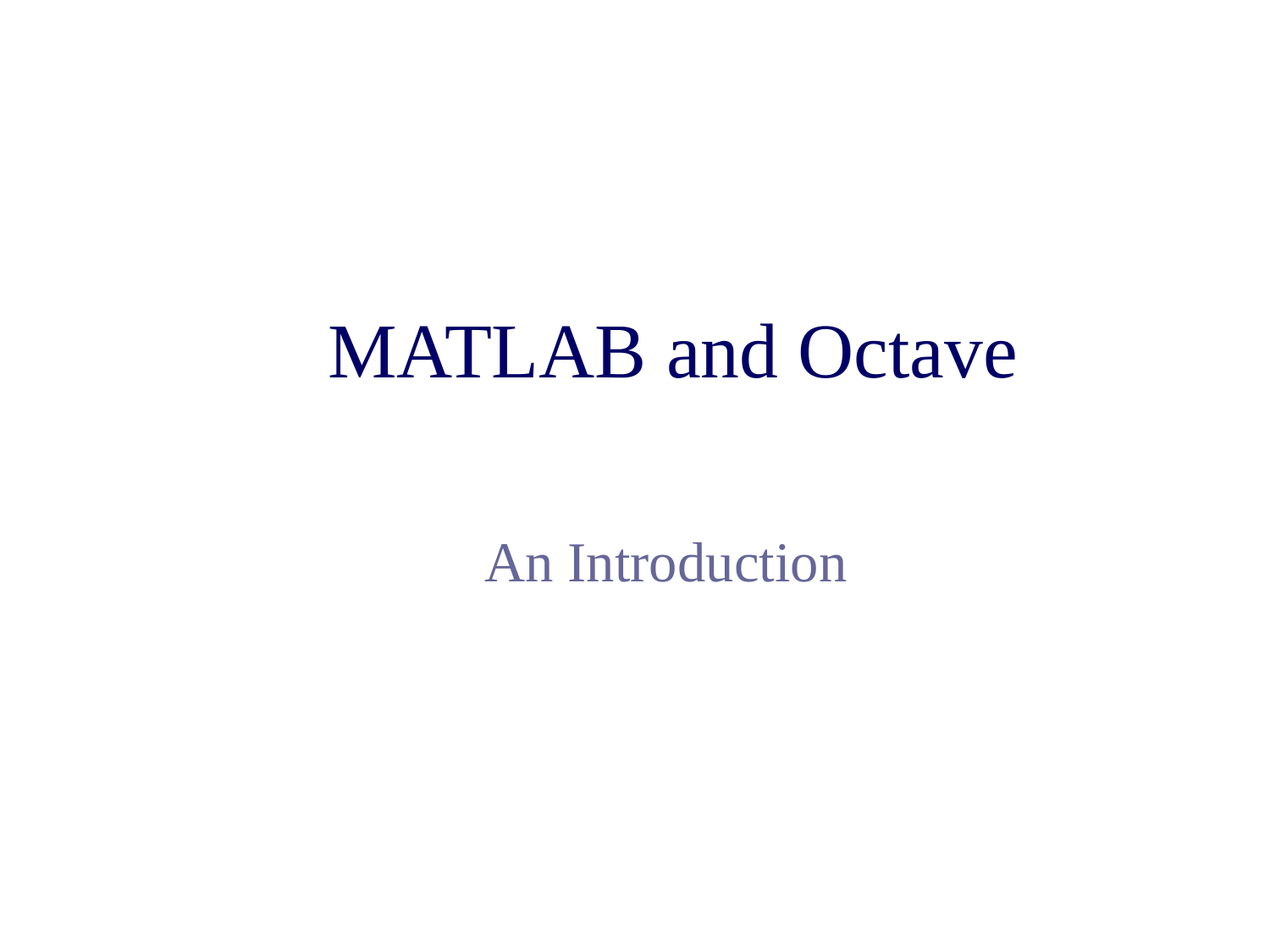# INTRODUCTION

- **□ Octave and MATLAB are high-level** languages, primarily intended for numerical computations.
- **They provide a convenient command line** interface for solving linear and nonlinear problems numerically.
- **They can also be used for prototyping and** performing other numerical experiments.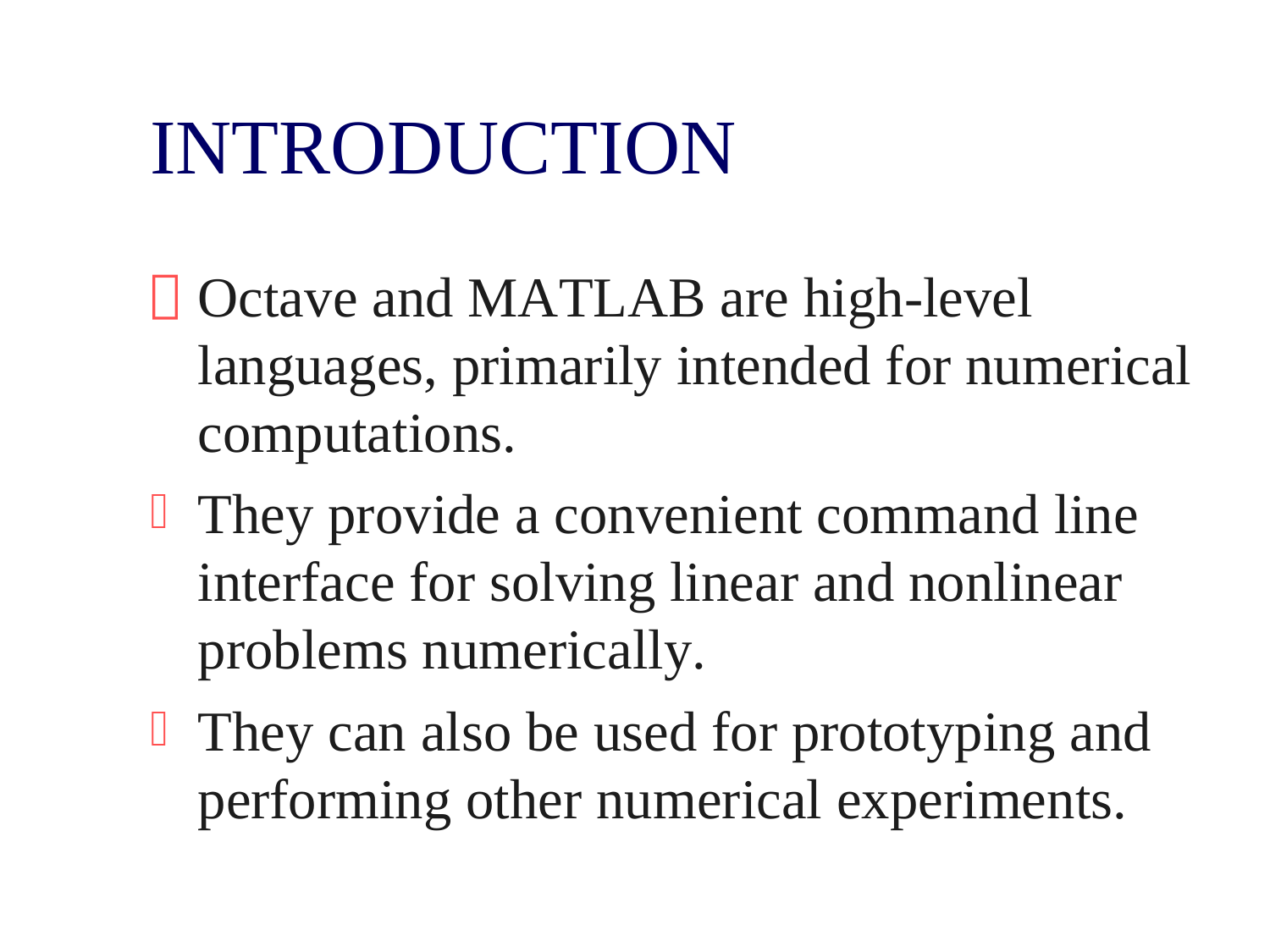## **Octave**

- **I** MATLAB is a proprietary product that requires a license.
- **D** Octave is freely redistributable software. You may redistribute it and/or modify it under the terms of the GNU General Public License as published by the Free Software Foundation.
- **This document corresponds to Octave** version 2.0.13.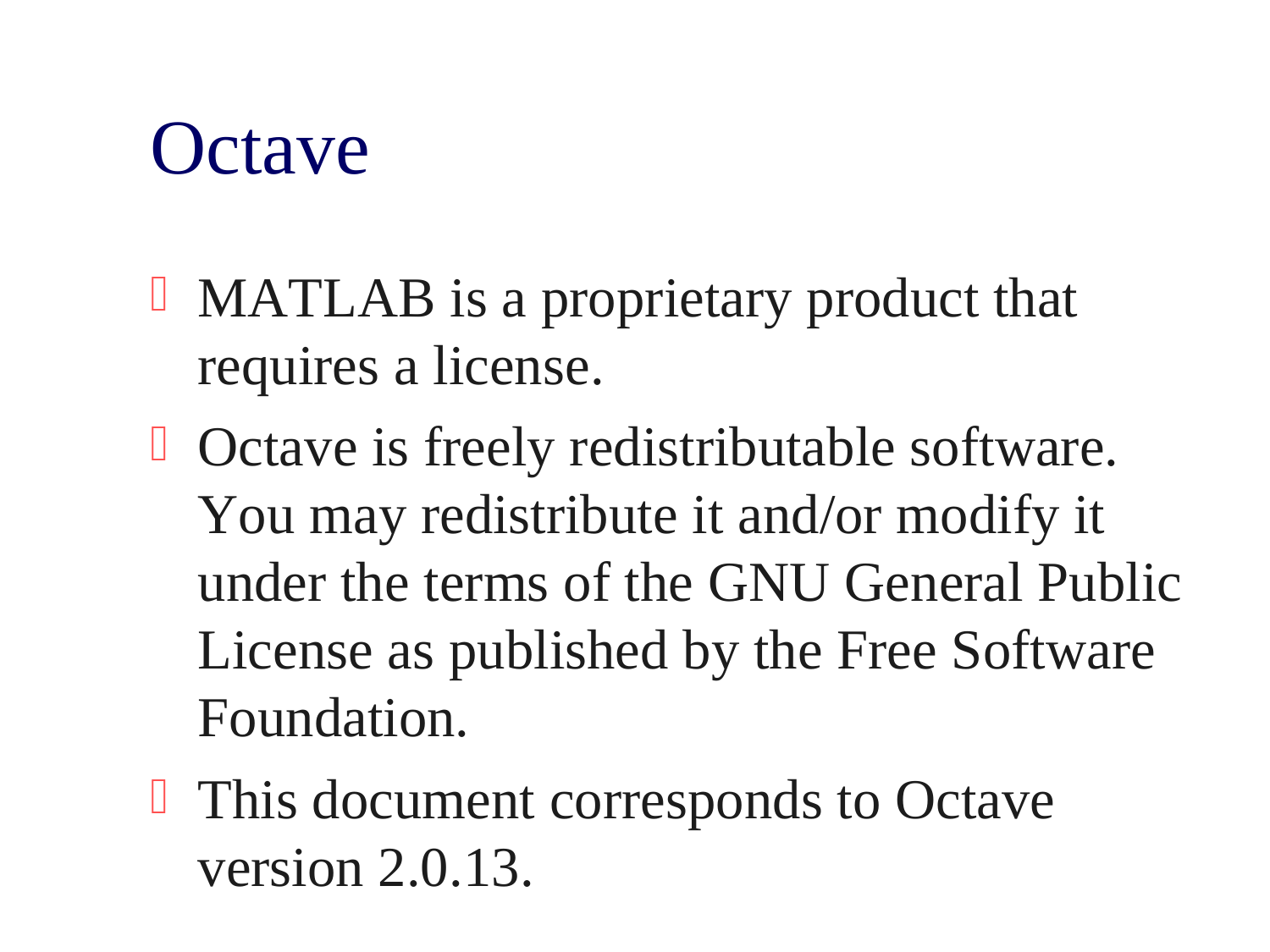# Starting Octave

- **To start Octave type the shell command** octave. You see a message then a prompt: **octave:1>**
- If you get into trouble, you can usually interrupt octave by typing **Ctrl-C** to return to the prompt.
- To exit Octave, type **quit** or **exit** at the prompt.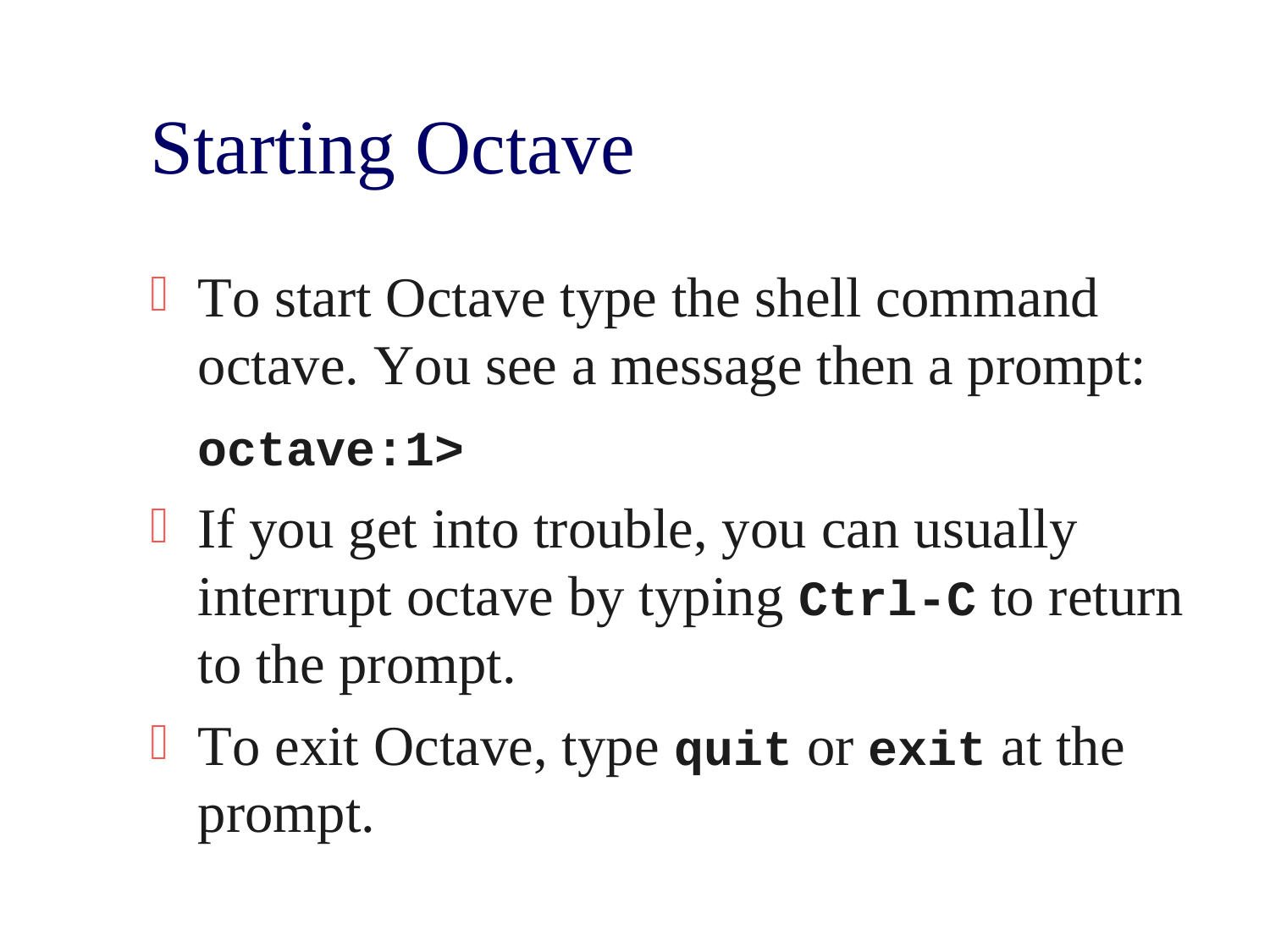# Creating a matrix

- **To create a new matrix and store it in a** variable, type the command: **octave:1> A=[1,1,2;3,5,8;13,21,34]**
- $\Box$  Octave will respond by printing the matrix in neatly aligned columns.
	- 1 1 2
	- 3 5 8
	- 13 21 34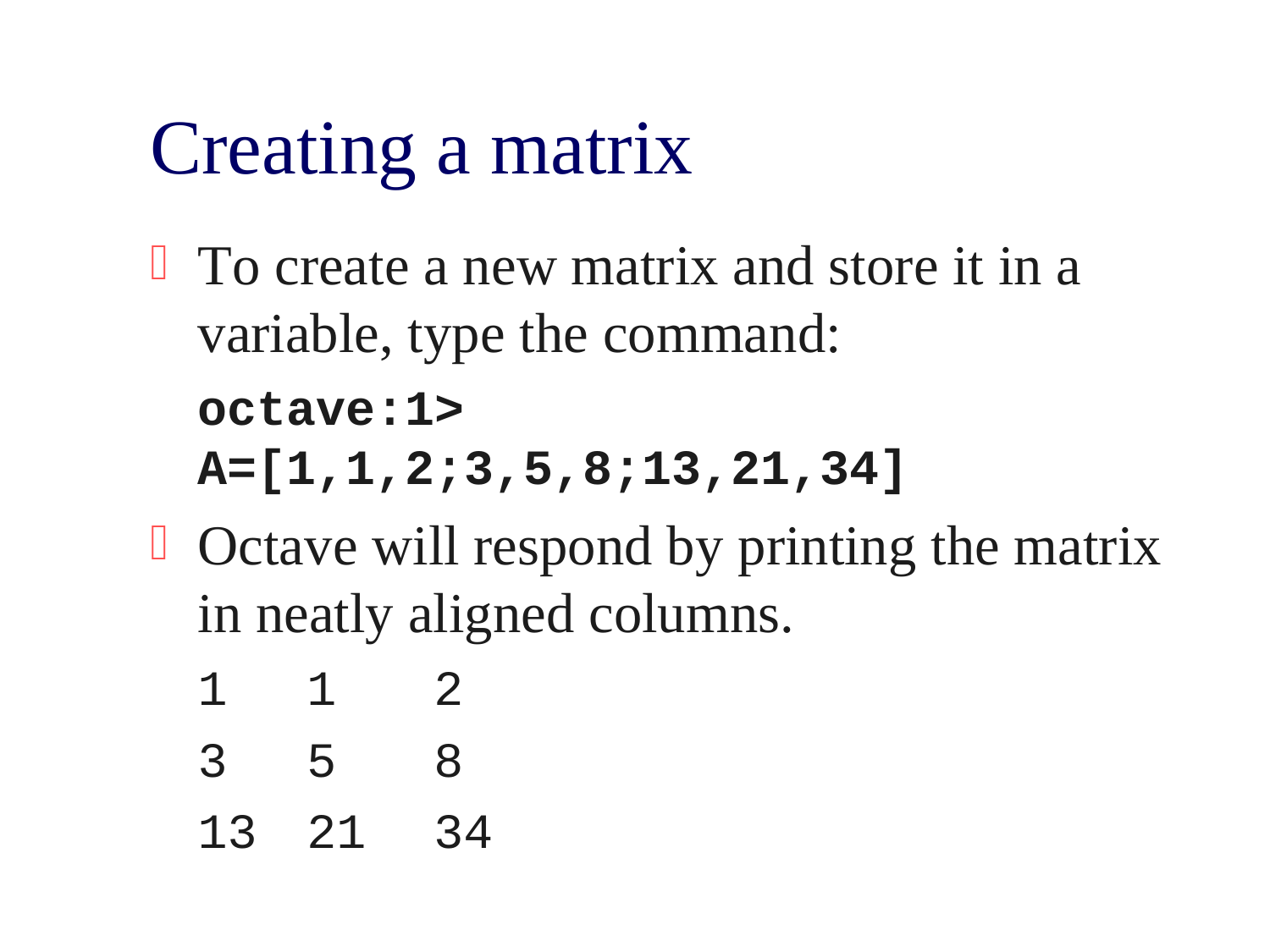# Controlling matrix output

- $\Box$  Ending a command with a semicolon tells Octave to not print the result of a command. **octave:2> B=rand(3,2);**
- **U** will create a 3 row, 2 column matrix with each element set to a random value between zero and one.
- **□** To display the value of any variable, simply type the name of the variable. **octave:3> B**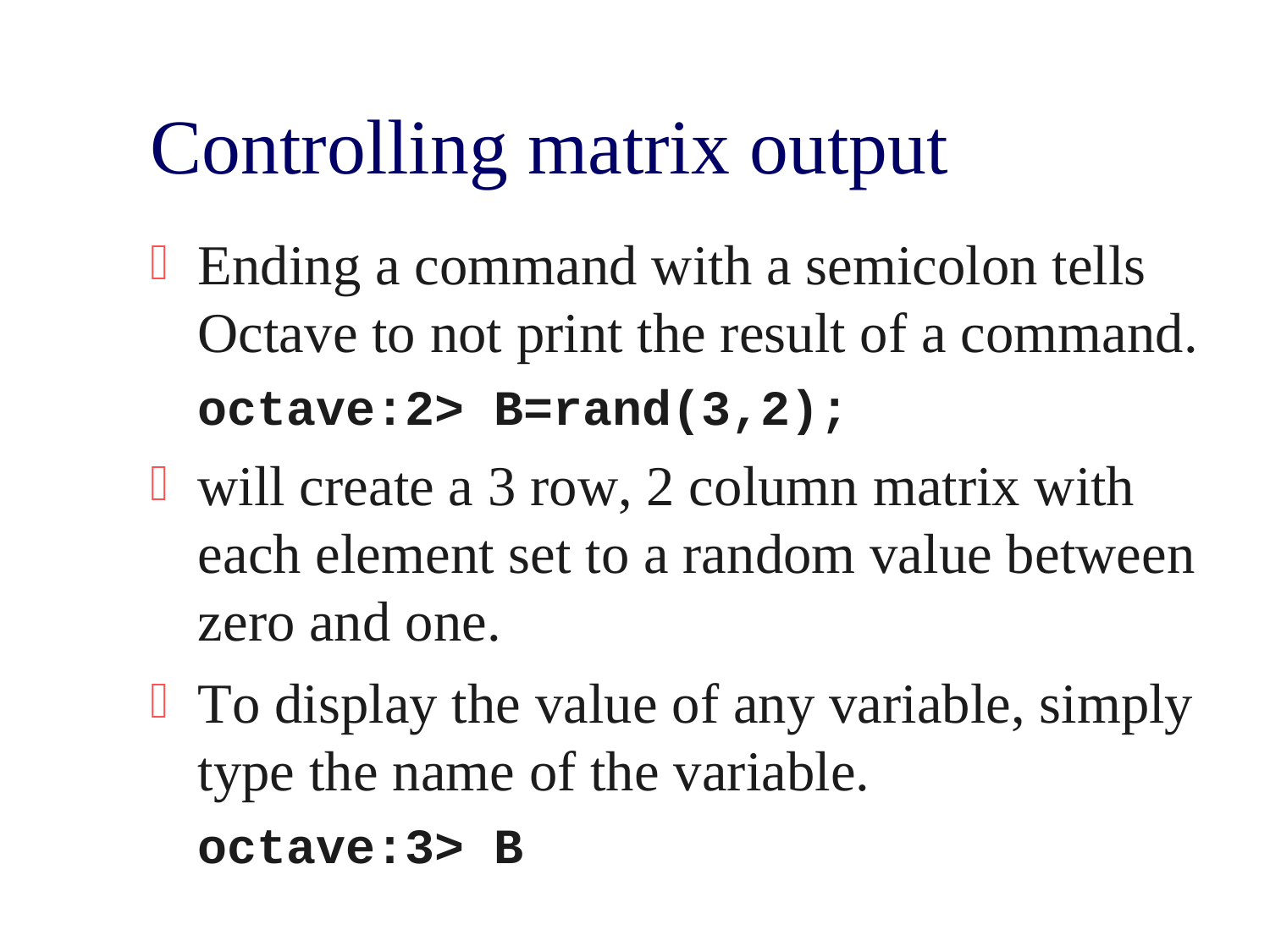## Matrix arithmetic

- **D** Octave has a convenient operator notation for performing matrix arithmetic. To multiply the matrix a by a scalar, type: **octave:4> 2\*A**
- To multiply the two matrices **A** and **B**, type: **octave:5> A\*B**
- **To form the matrix product type: octave:6> A'\*A**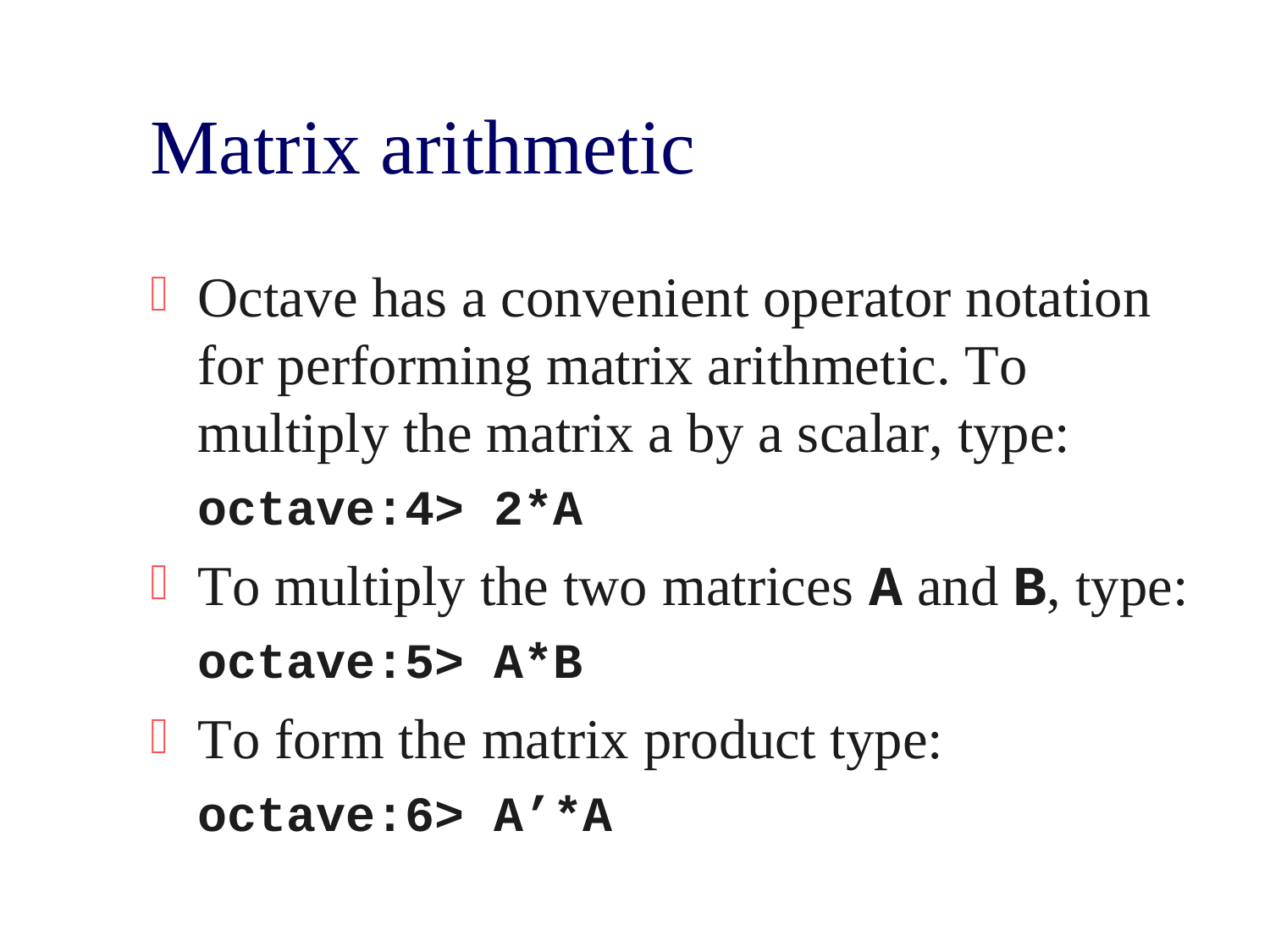# Solving linear equations

- To solve the set of linear equations **Ax=b,** use the left division operator  $\langle$ : **octave:7> A\b**
- $\Box$  This is conceptually equivalent to inverting the **A** matrix but avoids computing the inverse of a matrix directly.
- If the coefficient matrix is singular, Octave will print a warning message.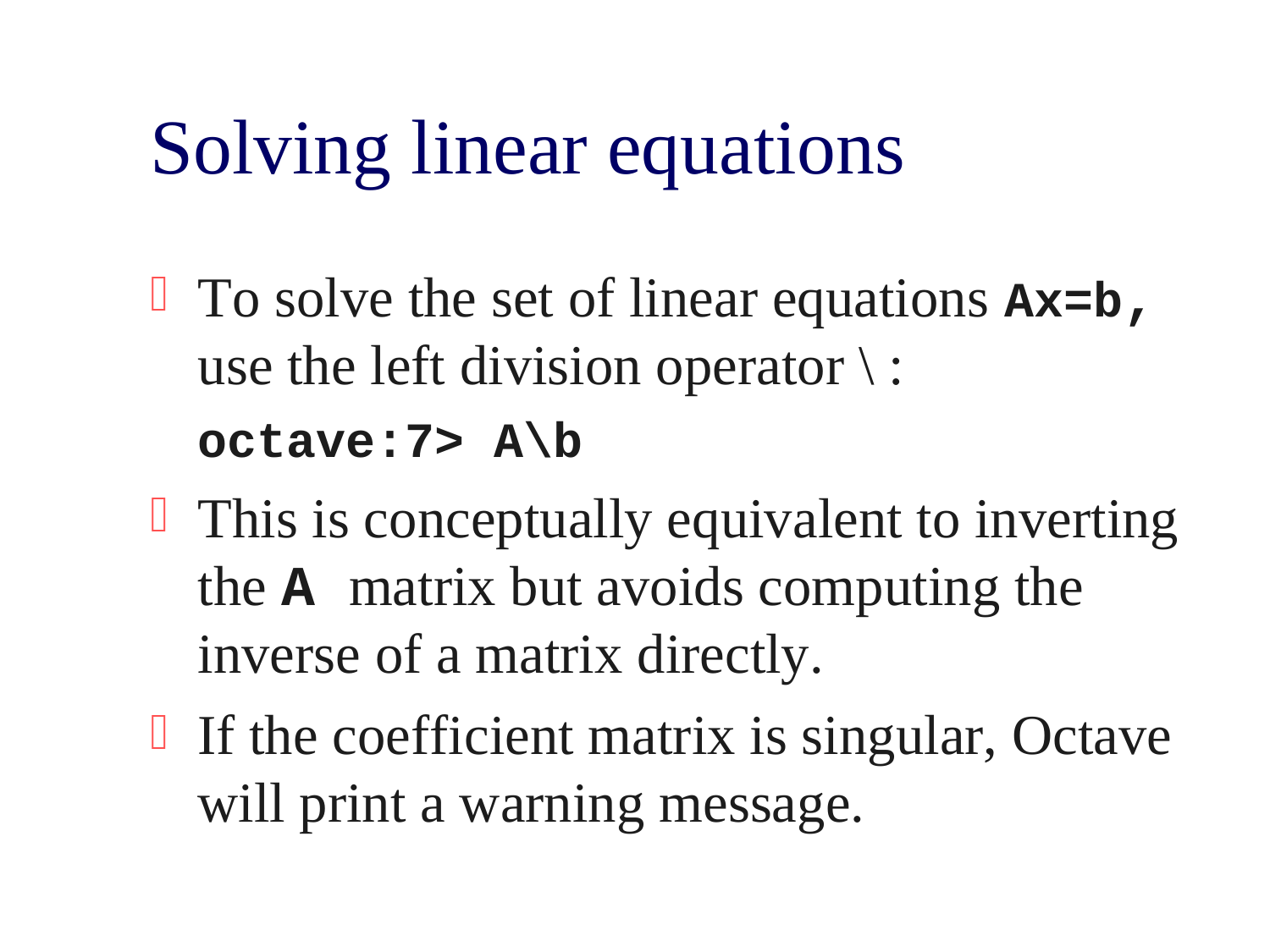# Graphical output

- To display an x-y plot, use the command: **octave:8> plot(x,sin(x))**
- If you are using the  $X$  Window System, Octave will automatically create a separate window to display the plot.
- **D** Octave uses gnuplot to display graphics, and can display graphics on any terminal that is supported by gnuplot.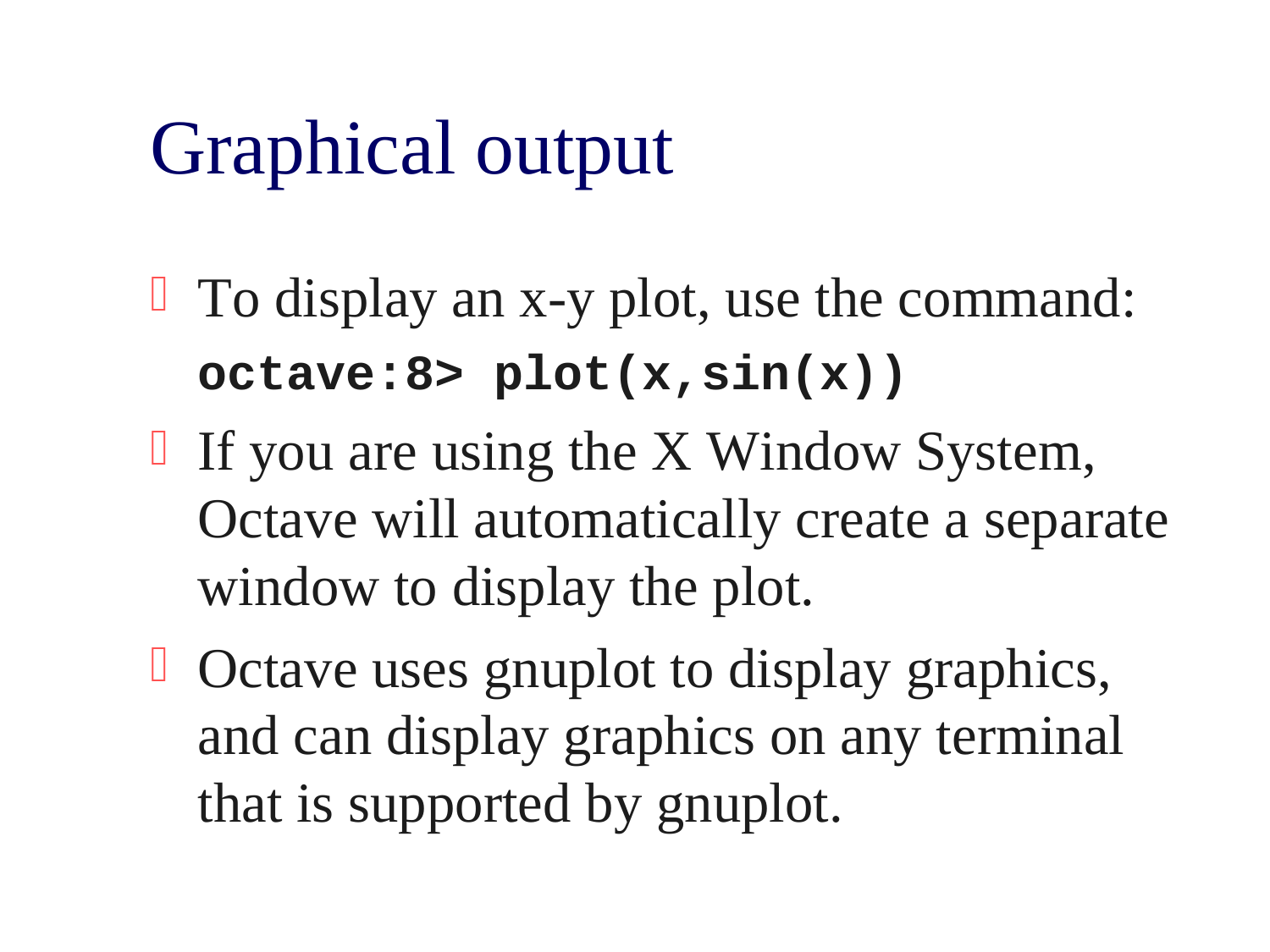# Getting hardcopy

- $\Box$  To capture the output of the plot command in a file rather than sending the output directly to your terminal, you can use a set of commands like this:
	- **gset term postscript gset output "foo.ps" replot**
- **This will work for other types of output** devices as well.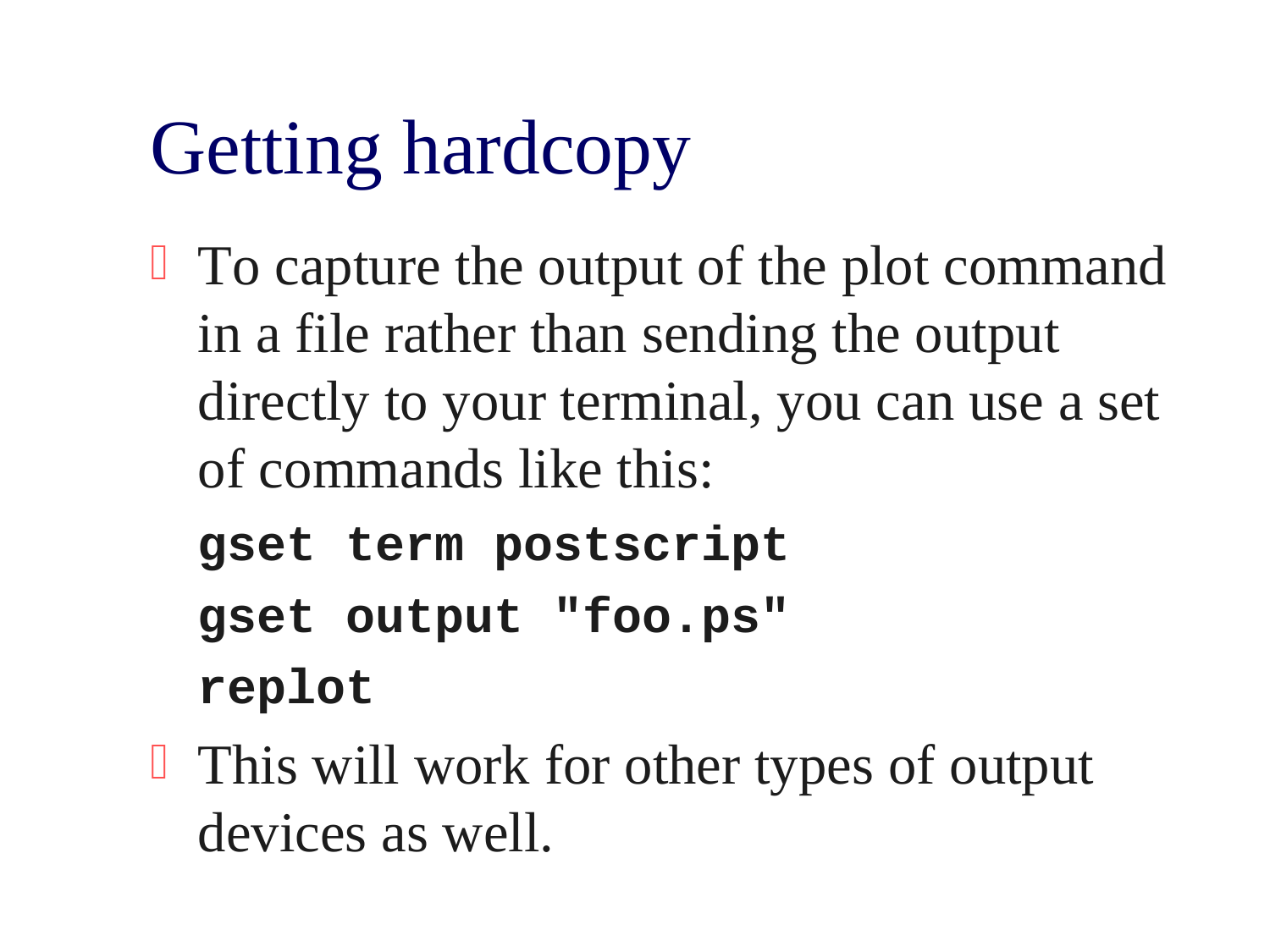## DATA TYPES

**The standard built-in data types are** 

- real and complex **scalars**,
- real and complex **matrices**,
- **ranges**,
- **character strings**,
- a **data structure** type.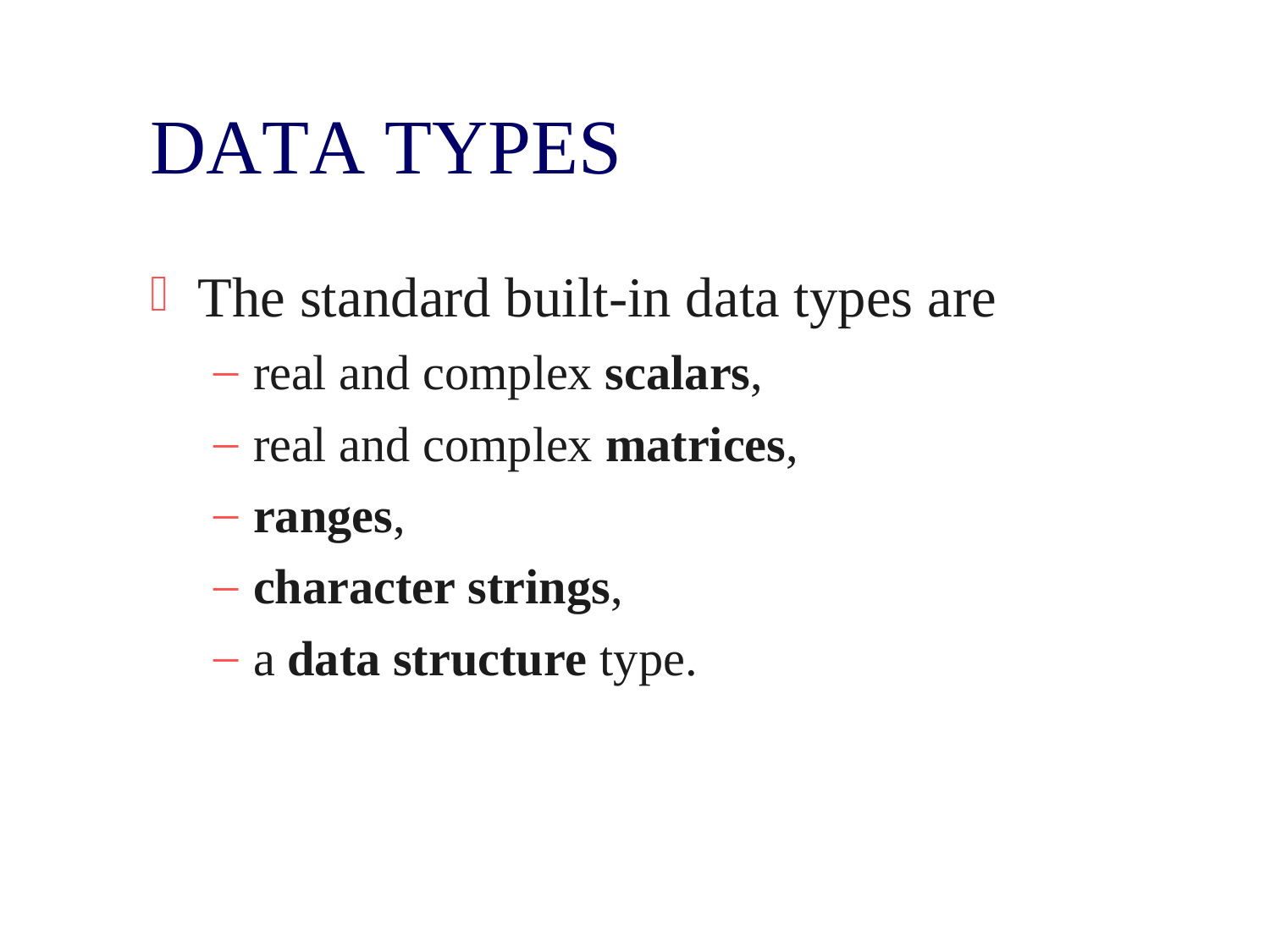# Numeric data objects

- All built-in numeric data is currently stored as double precision numbers.
- **D** On systems that use the IEEE floating point format, values in the range of approximately **1.80e+308** to **2.23e-308** can be stored, and the relative precision is approximately **2.22e-16.**
- $\Box$  The exact values are given by the variables **realmin,realmax** and **eps** respectively.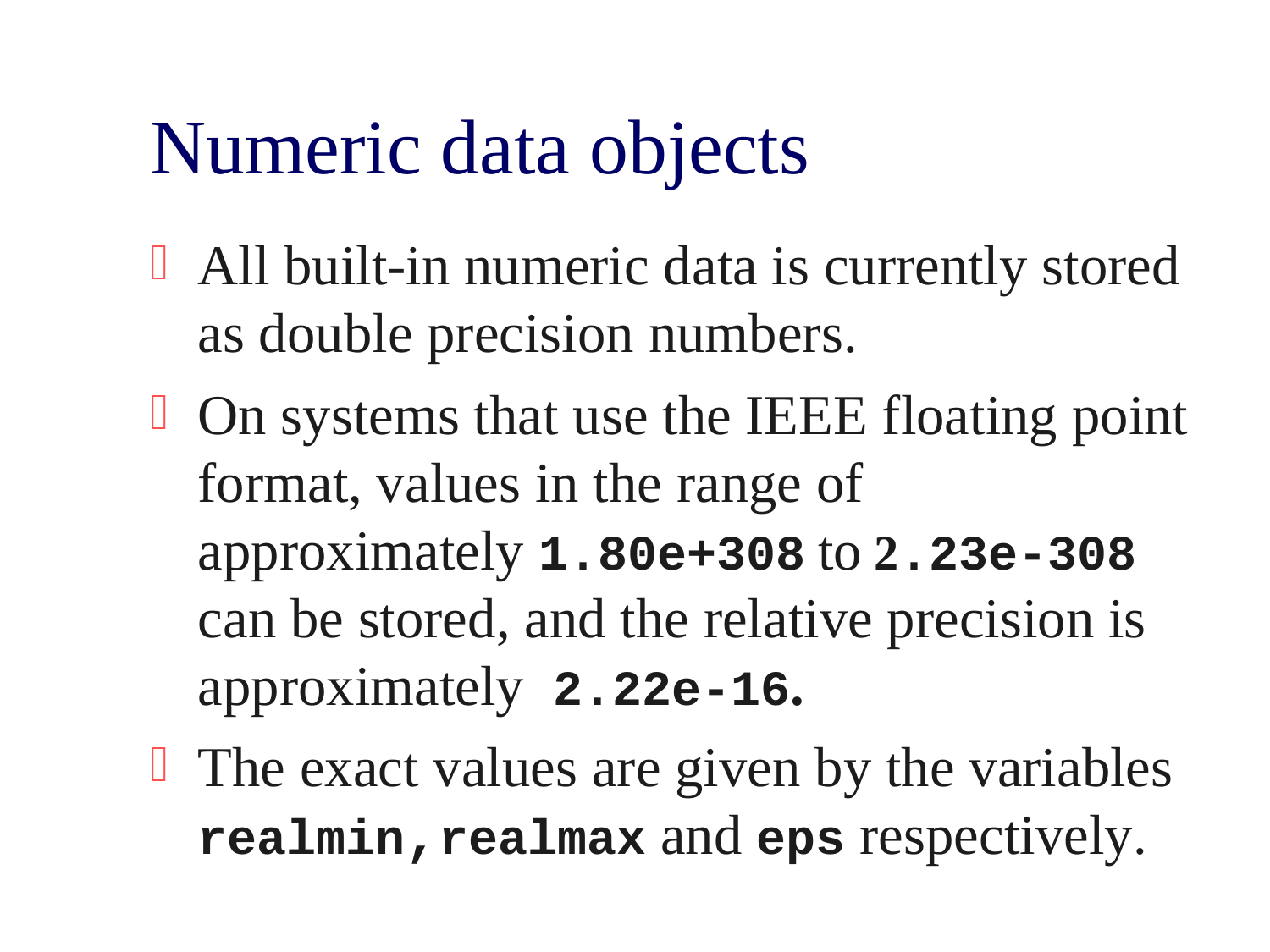# Matrix objects

- **I** Matrix objects can be of any size, and can be dynamically reshaped and resized.
- $\Box$  It is easy to extract:
	- **rows**, **A(i,:)** selects the **ith** row of the matrix,
	- **columns** , **A(:,j)** selects the **jth** column of the matrix, or
	- **sub-matrices**, **A([i1:i2],[j1:j2])** selects rows **i1** to **i2** and columns **j1** to **j2.**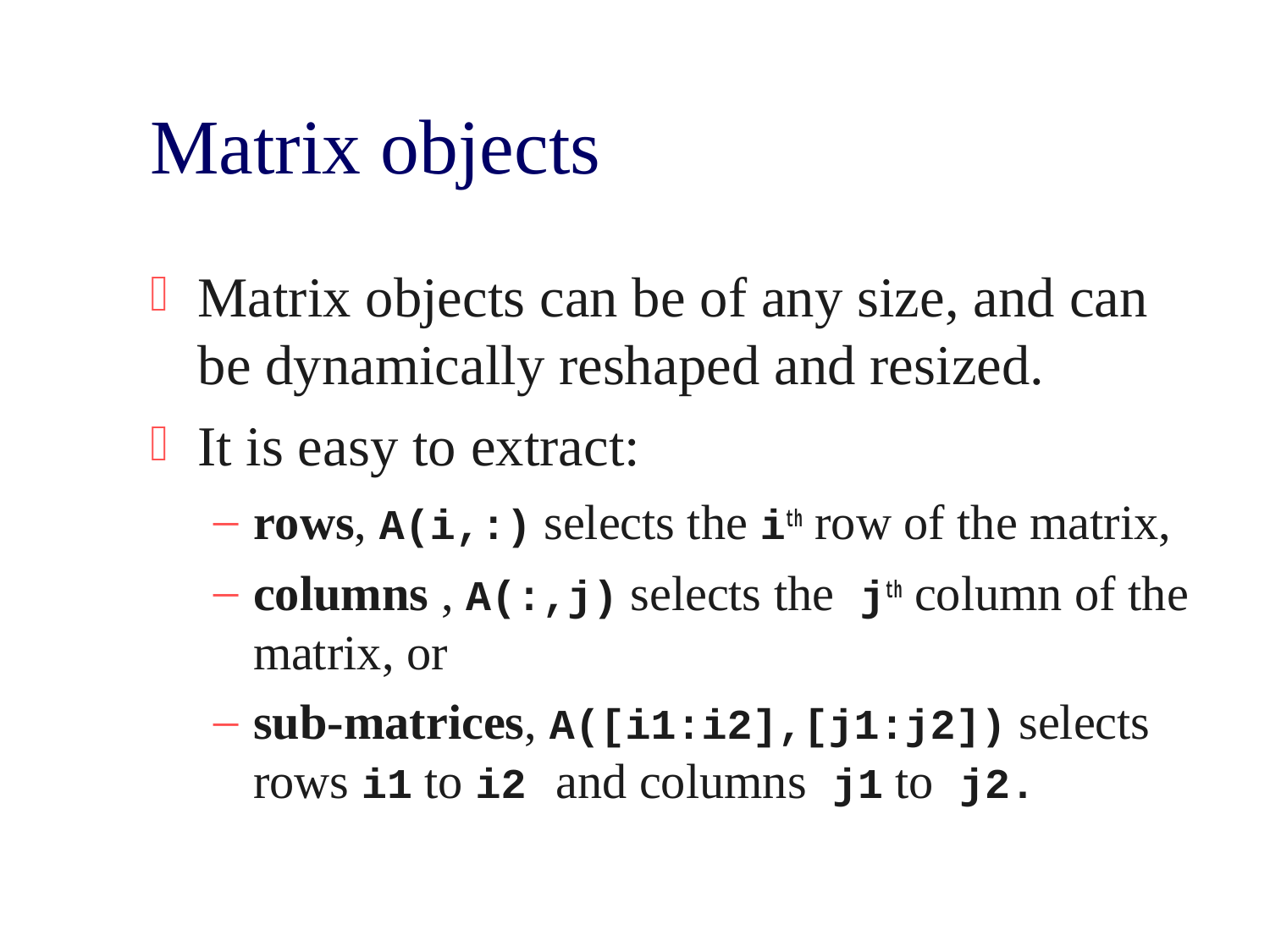# Range objects

- <sup>1</sup> A range expression is defined by the value of the first element in the range, an optional value for the increment between elements, and a maximum value which the elements of the range will not exceed.
- **The base, increment, and limit are separated** by colons and may contain any arithmetic expressions and function calls.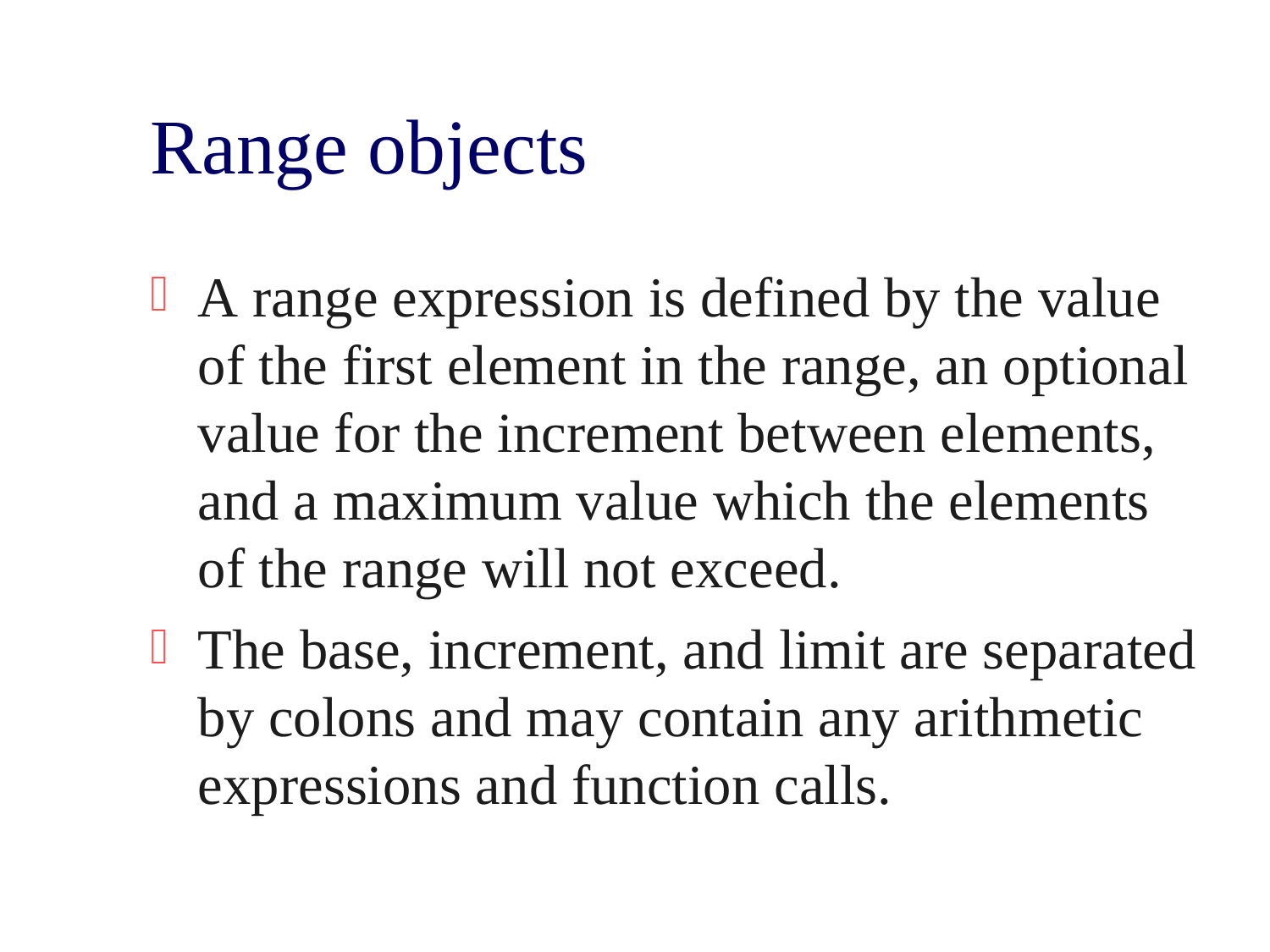# String objects

- $\perp$  A character string in Octave consists of a sequence of characters enclosed in either double-quote or single-quote marks.
- $\Box$  Internally, Octave currently stores strings as matrices of characters.
- All the indexing operations that work for matrix objects also work for strings.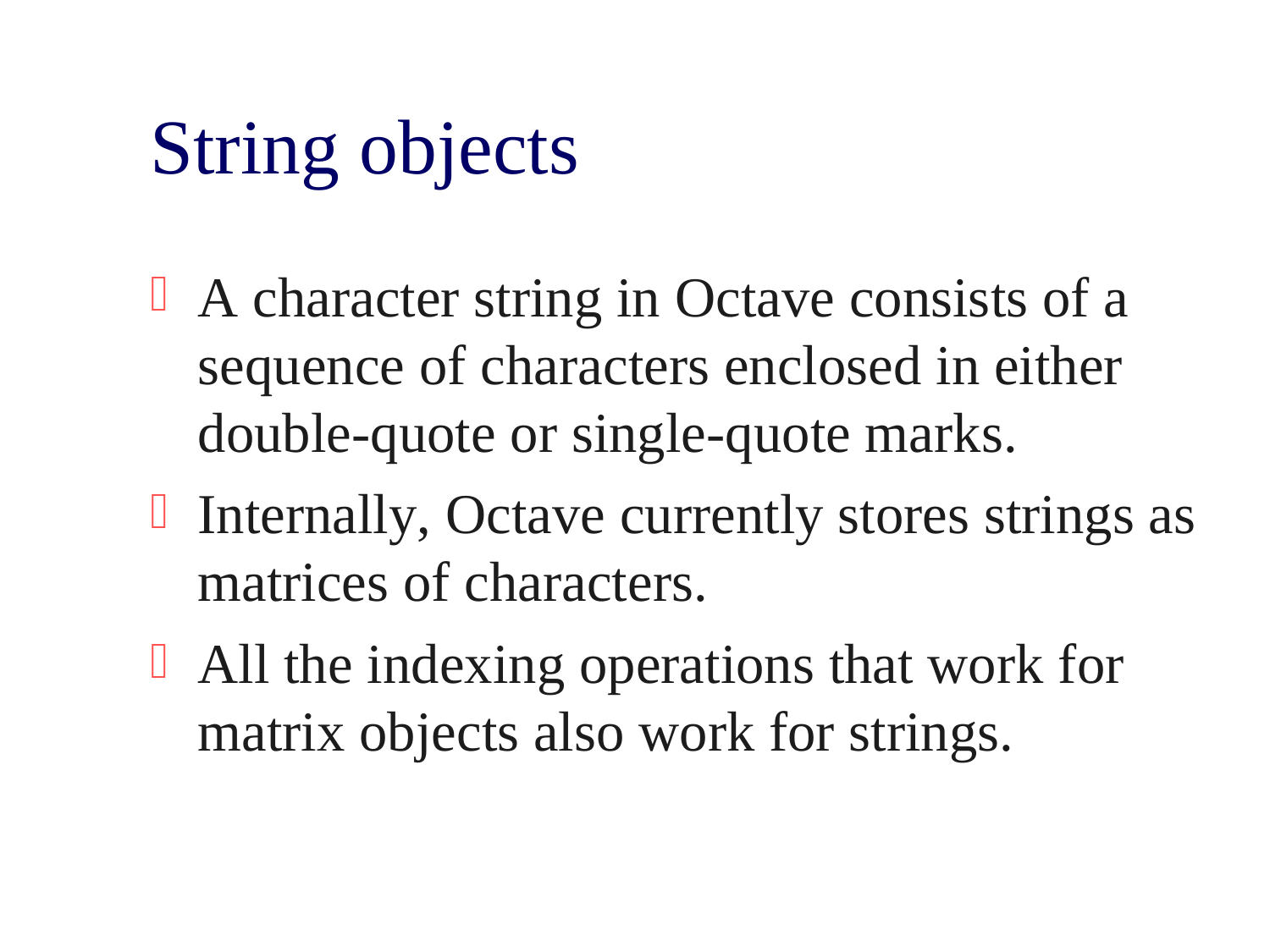# Data structure objects

- **U** Octave's data structure type can help you to organize related objects of different types.
- **The current implementation uses an** associative array with indices limited to strings
	- **x.a=1**
	- **x.b=[1,2;3,4]**
	- **x.c="string"**

creates a structure with three elements.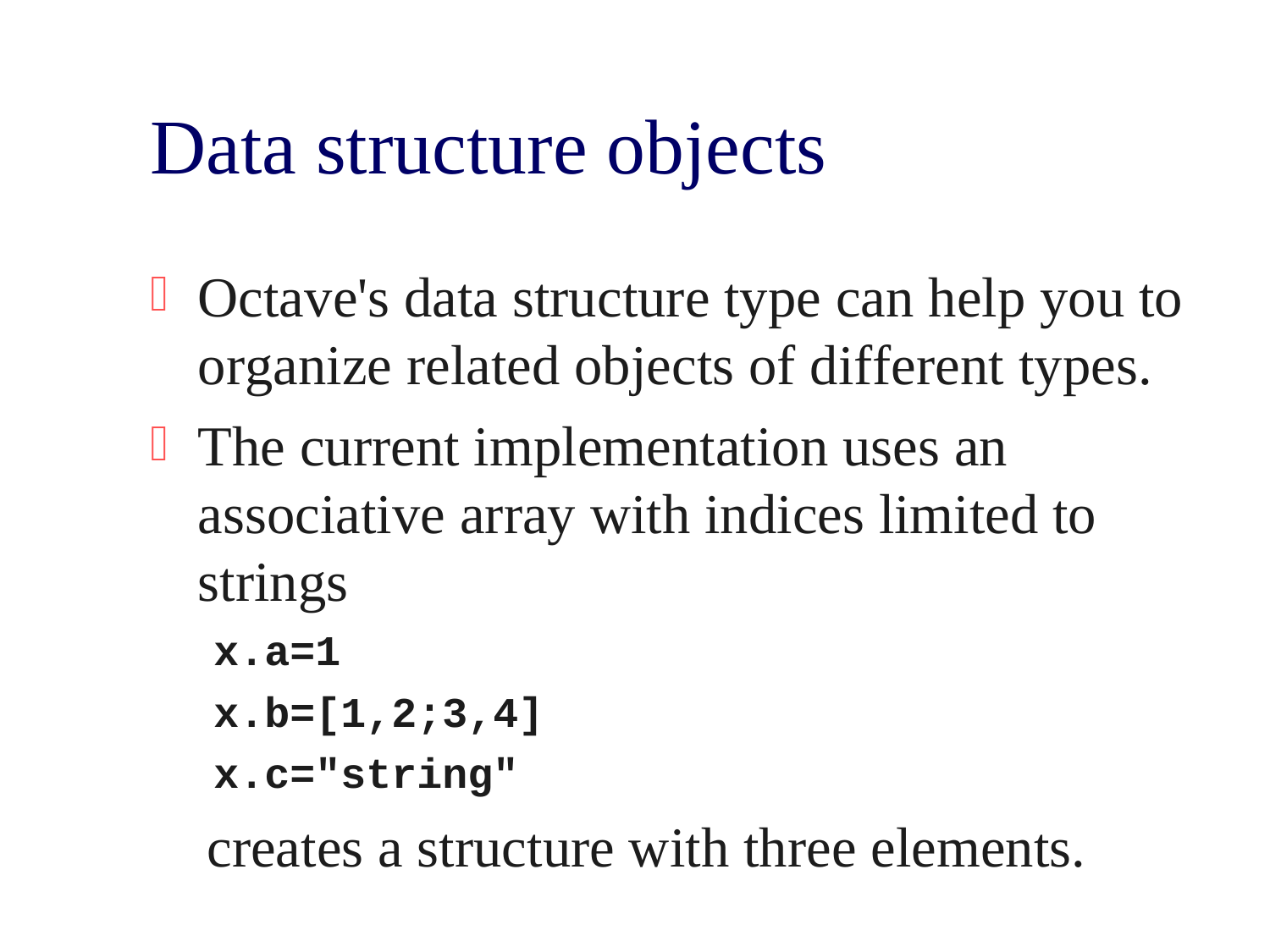# Object sizes

- <sup>1</sup> A group of functions allow you to display the size of a variable or expression.
- **These functions are defined for all objects.** They return -1 when the operation doesn't make sense.
- $\Box$  For example, the data structure type doesn't have rows or columns, so the rows and columns functions return -1 for structure arguments.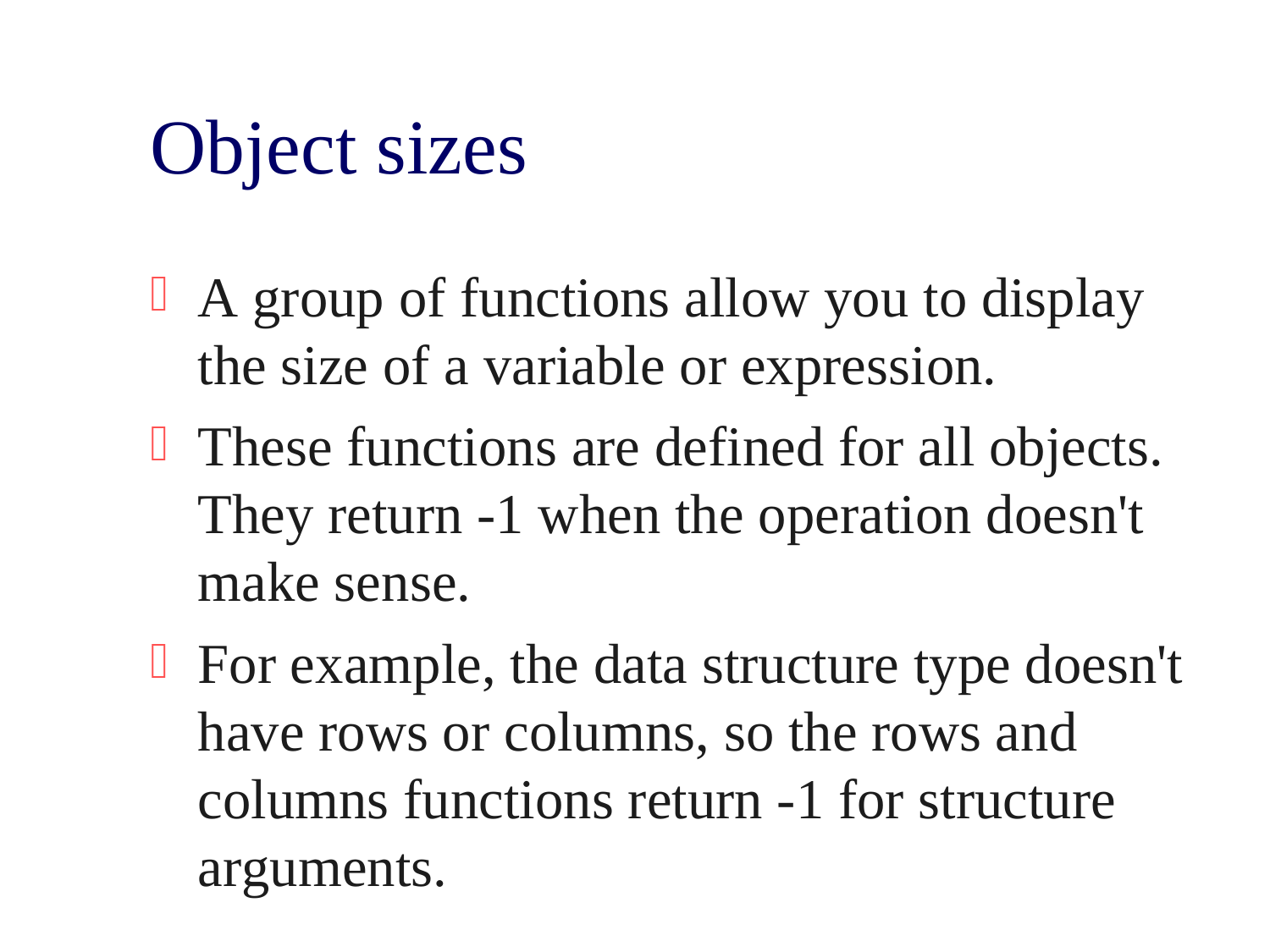# Object size functions

# **columns(A)**

– Return the number of columns of **A.**

**rows(A)**

– Return the number of rows of **A.**

## **length(A)**

– Return the number of rows of **A** or the number of columns of **A,** whichever is larger.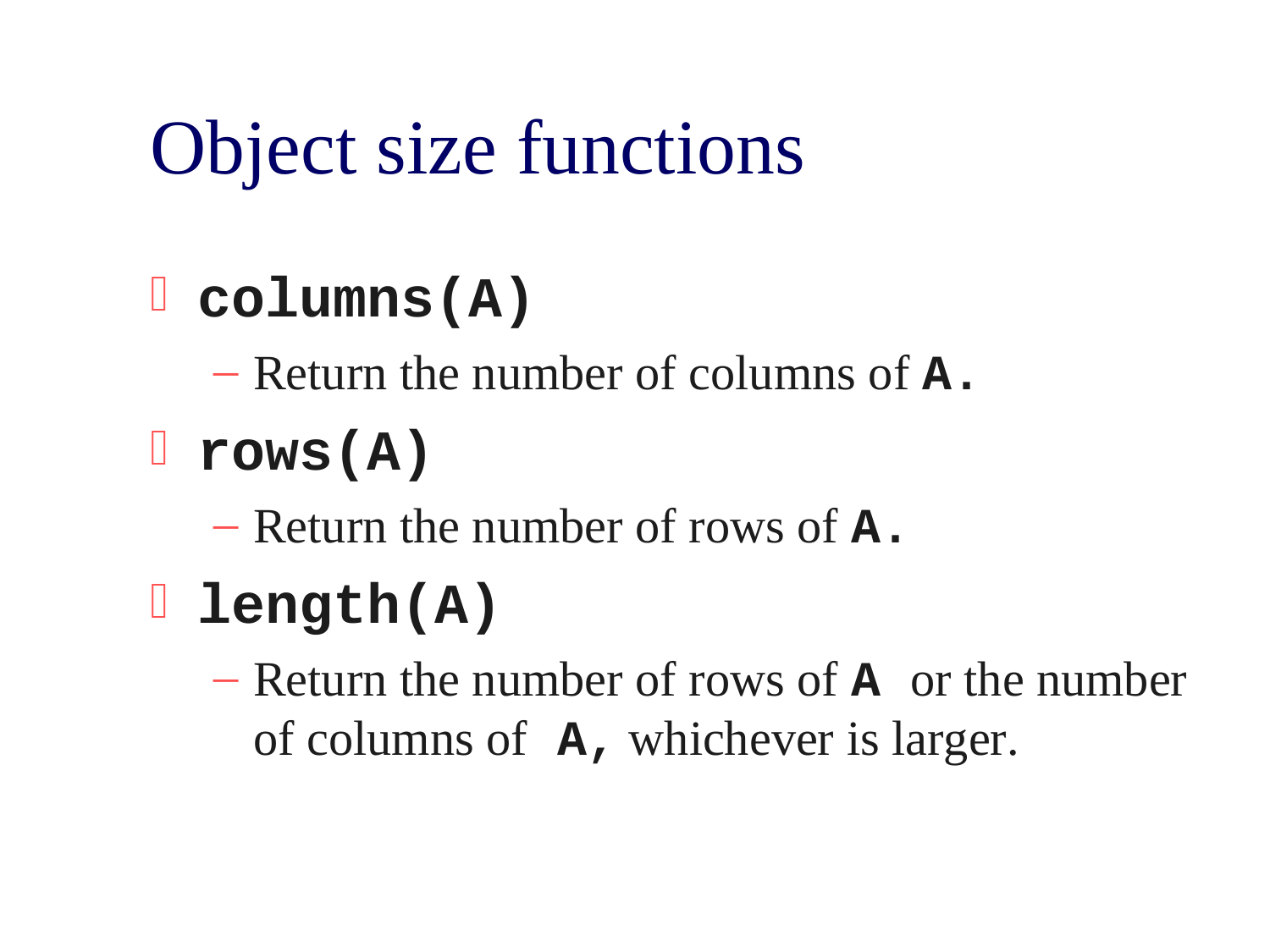# More object size functions

## **d=size(A)**

– Return the number rows and columns of **A**, the result is returned in the 2 element row vector **d**.

#### **[nr,nc]=size(A)**

– The number of rows is assigned to **nr** and the number of columns is assigned to **nc.**

## **d=size(A,n)**

– A second argument of either **n=1** or **n=2**, size will return only the row or column dimension.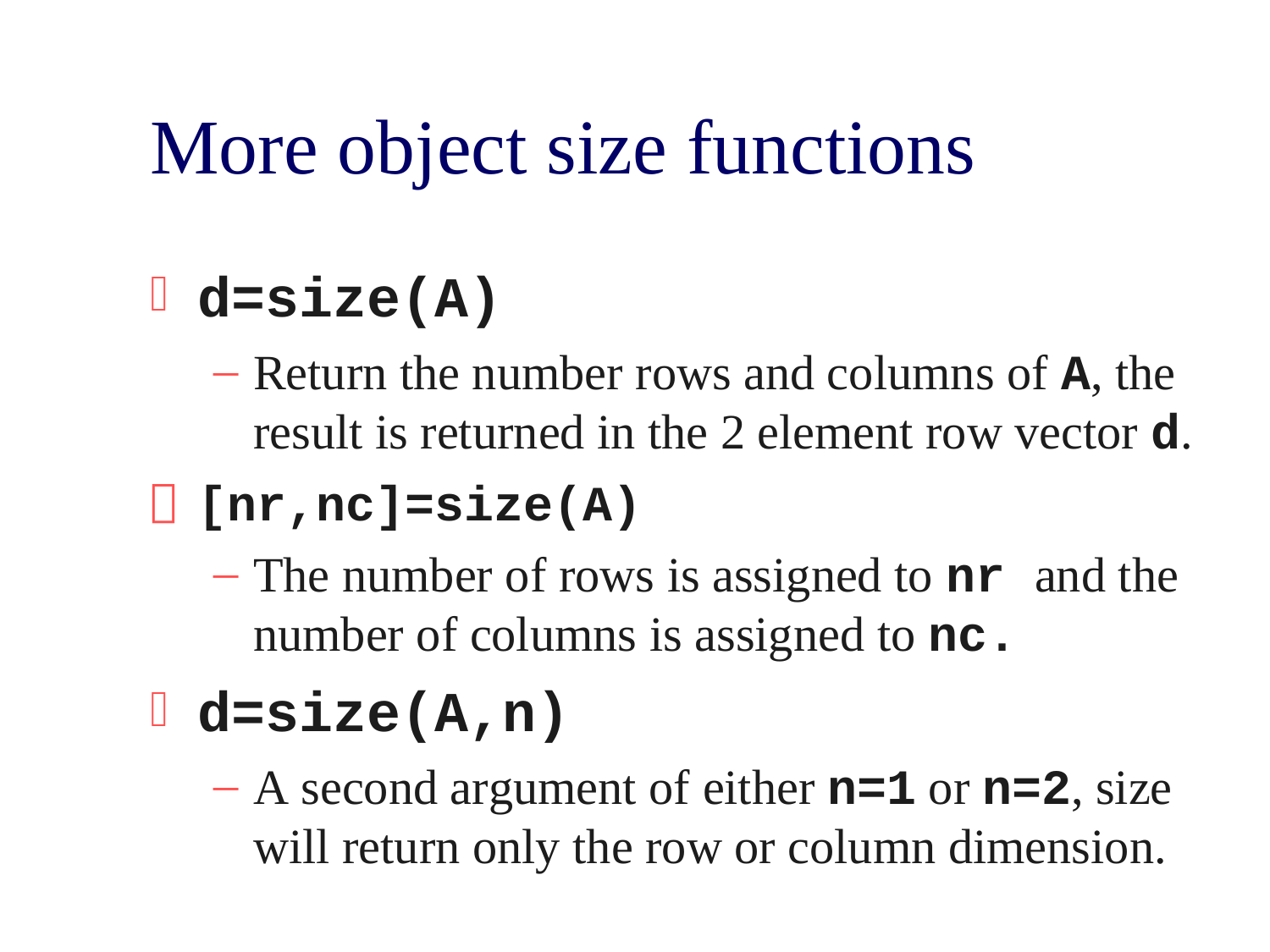# Detecting object properties

## **is\_matrix(A)**

– Return 1 if **A** is a matrix. Otherwise, return 0.

## **is\_vector(A)**

– Return 1 if **A** is a vector. Otherwise, return 0.

### **is\_scalar(A)**

– Return 1 if **A** is a scalar. Otherwise, return 0.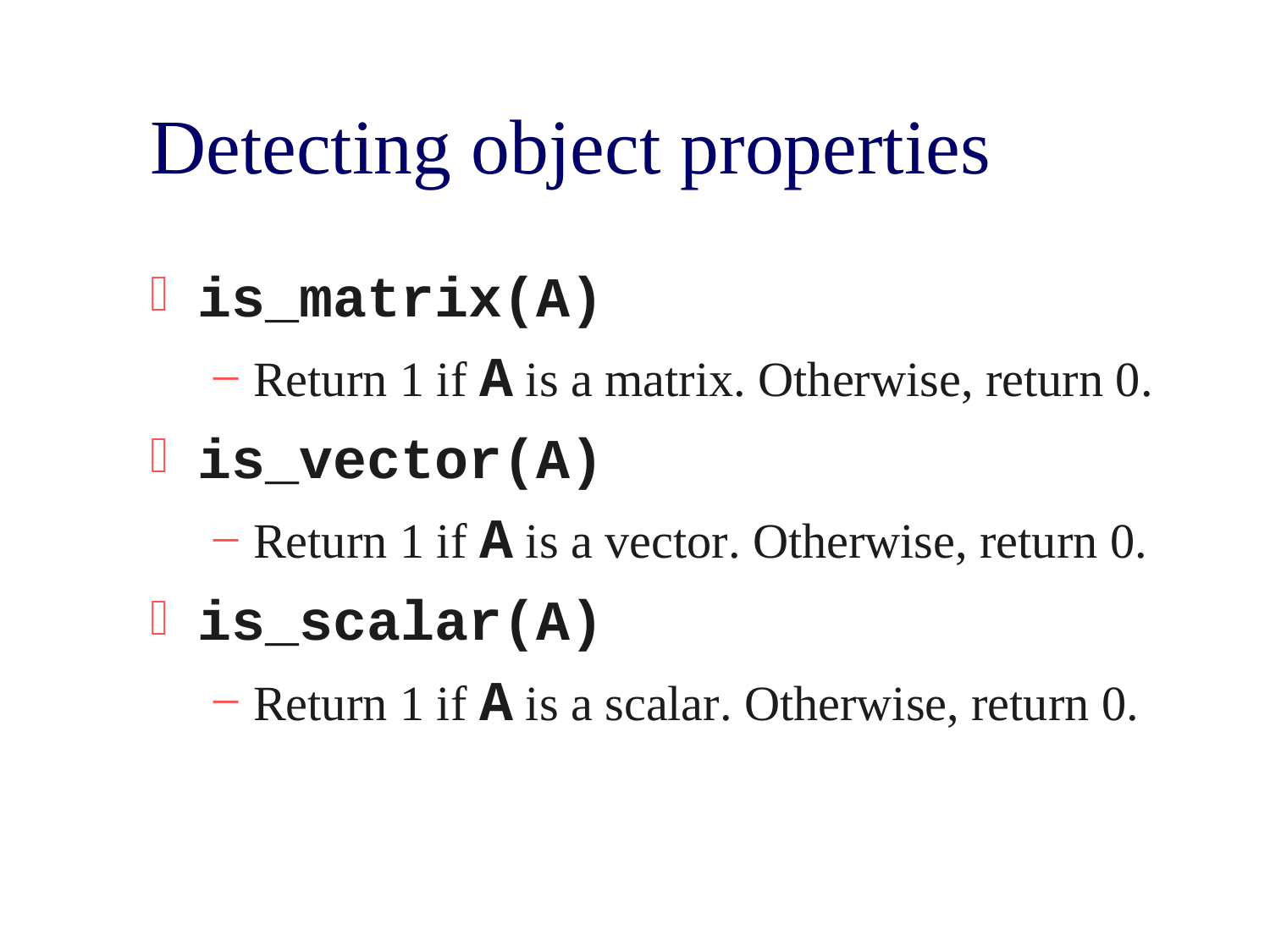# Detecting matrix properties

## **is\_square(A)**

– If **A** is a square matrix, then return the dimension of **A**. Otherwise, return 0.

## **is\_symmetric(A,tol)**

– If A is symmetric within the tolerance specified , then return the dimension of **A.** Otherwise, return 0. If **tol** is omitted, **tol=eps** 

# **isempty(A)**

– If **A** is empty return 1. Otherwise, return 0.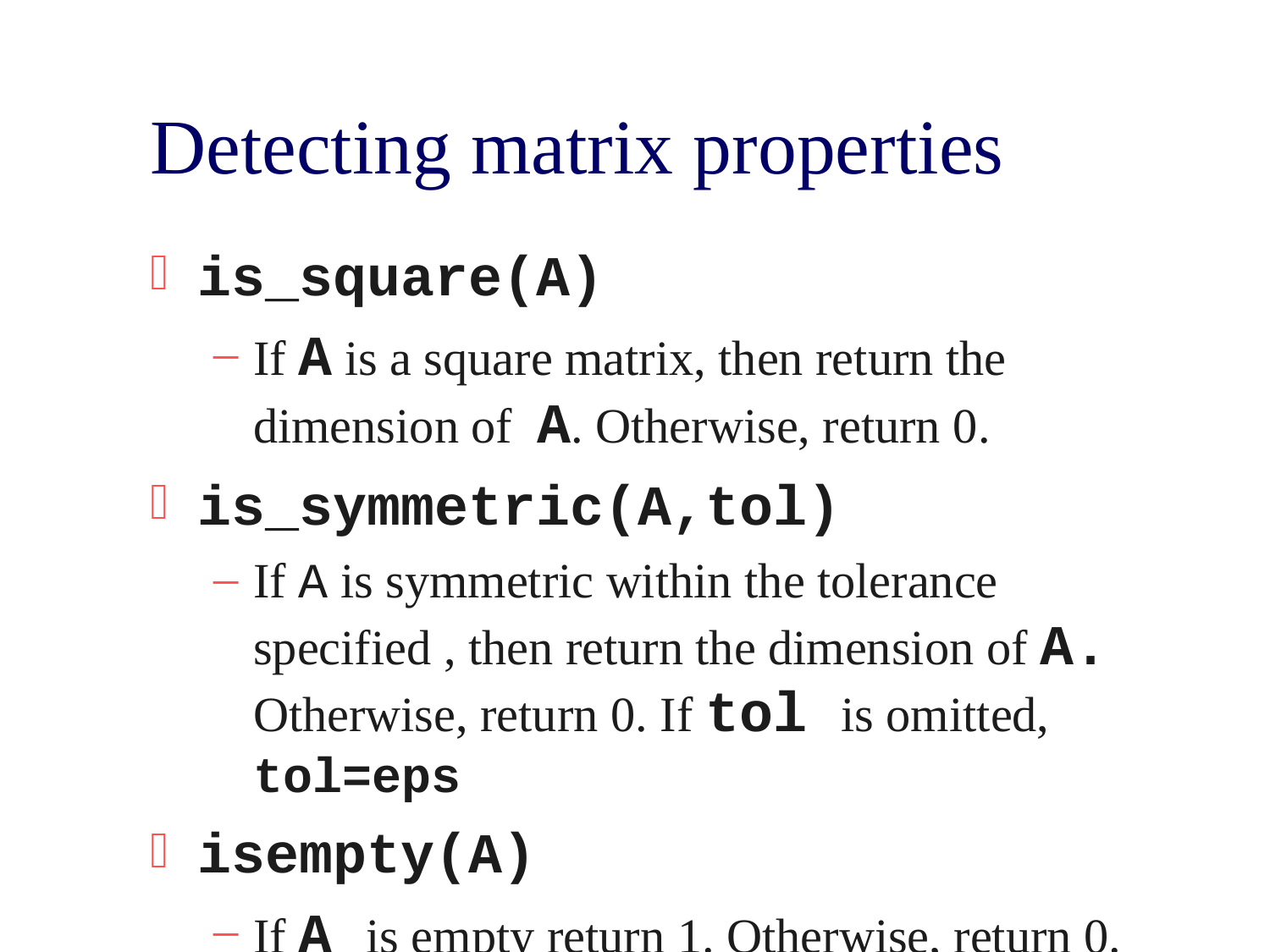# Range definition

 The range **1:5** – defines the set of values **[1,2,3,4,5].** The range **1:2:5** – defines the set of values **[1,3,5].** The range **1:3:5** – defines the set of values **[1,4].** The range **5:-3:1**

– defines the set of values **[5,2].**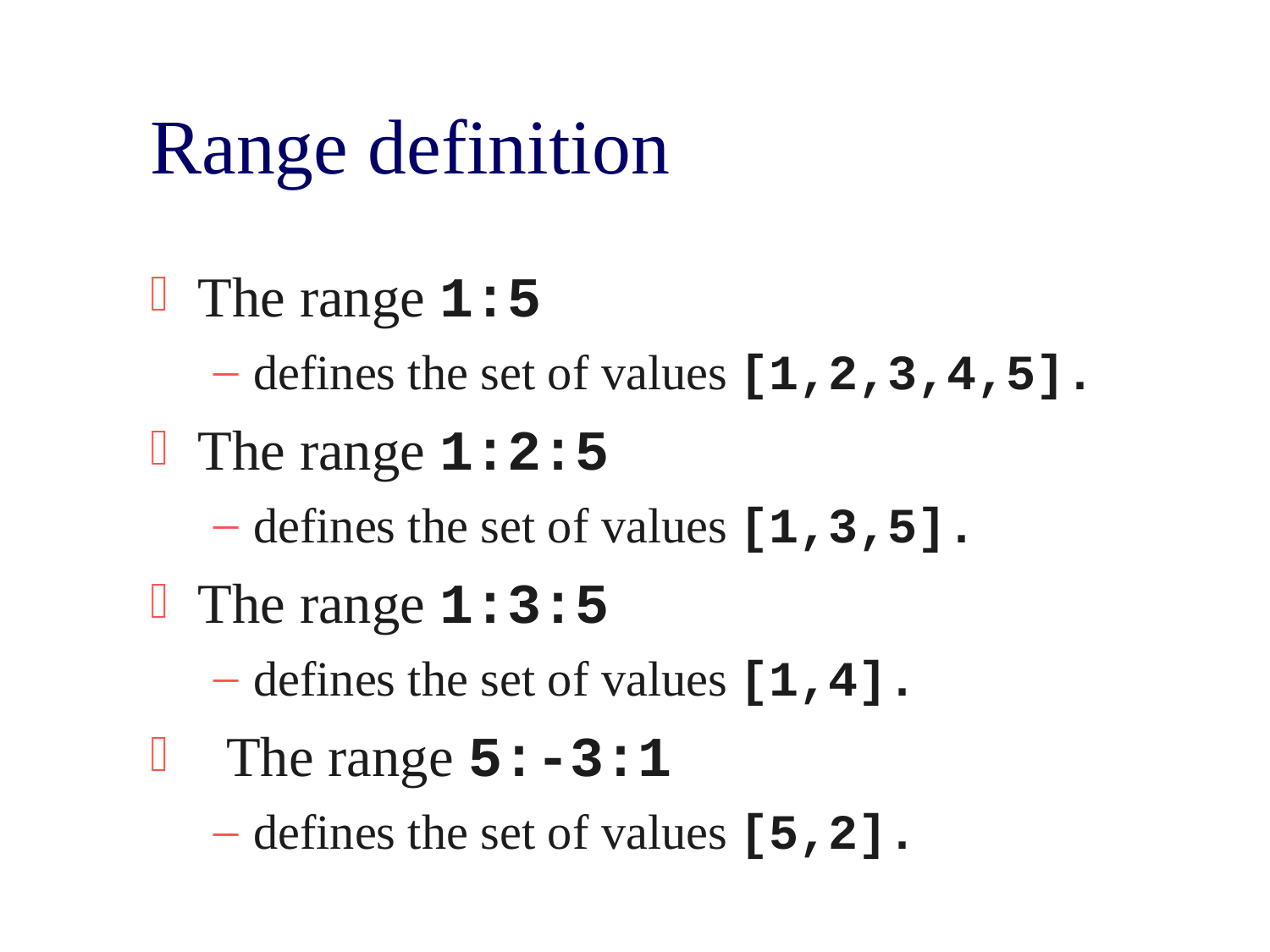# More about ranges

- $\Box$  Note that the upper (or lower, if the increment is negative) bound on the range is not always included in the set of values.
- **E** Ranges defined by floating point values can produce surprising results because floating point arithmetic is used.
- If it is important to include the endpoints of a range and the number of elements is known, use the **linspace()** function.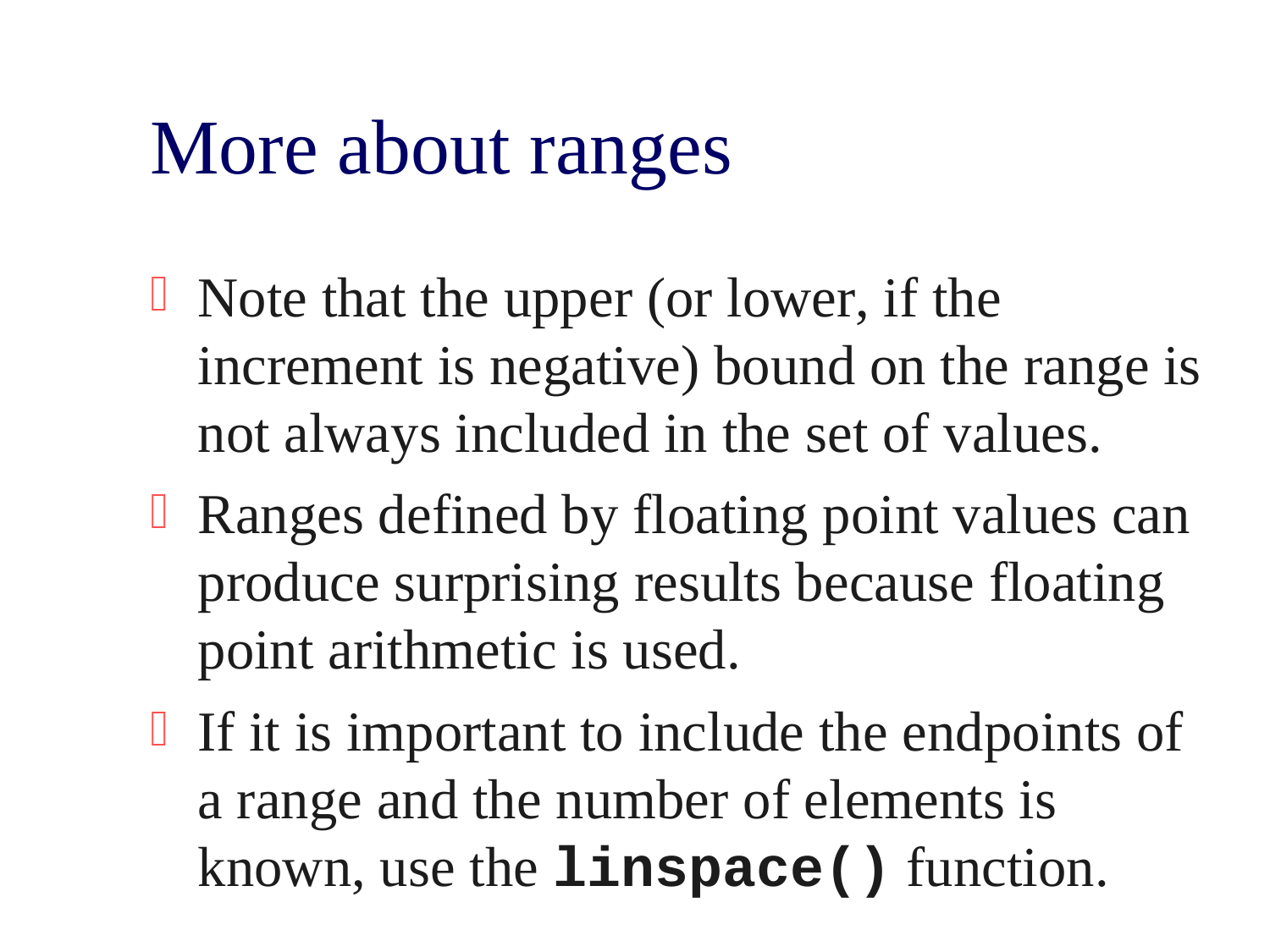# Special matrix object eye()

## **eye(x)**

– If invoked with a single scalar argument, eye returns a square identity matrix with the dimension specified.

# **eye(n,m) or eye(size(A))**

– If you supply two scalar arguments, eye takes them to be the number of rows and columns.

#### **eye**

– Calling eye with no arguments is equivalent to calling it with an argument of 1.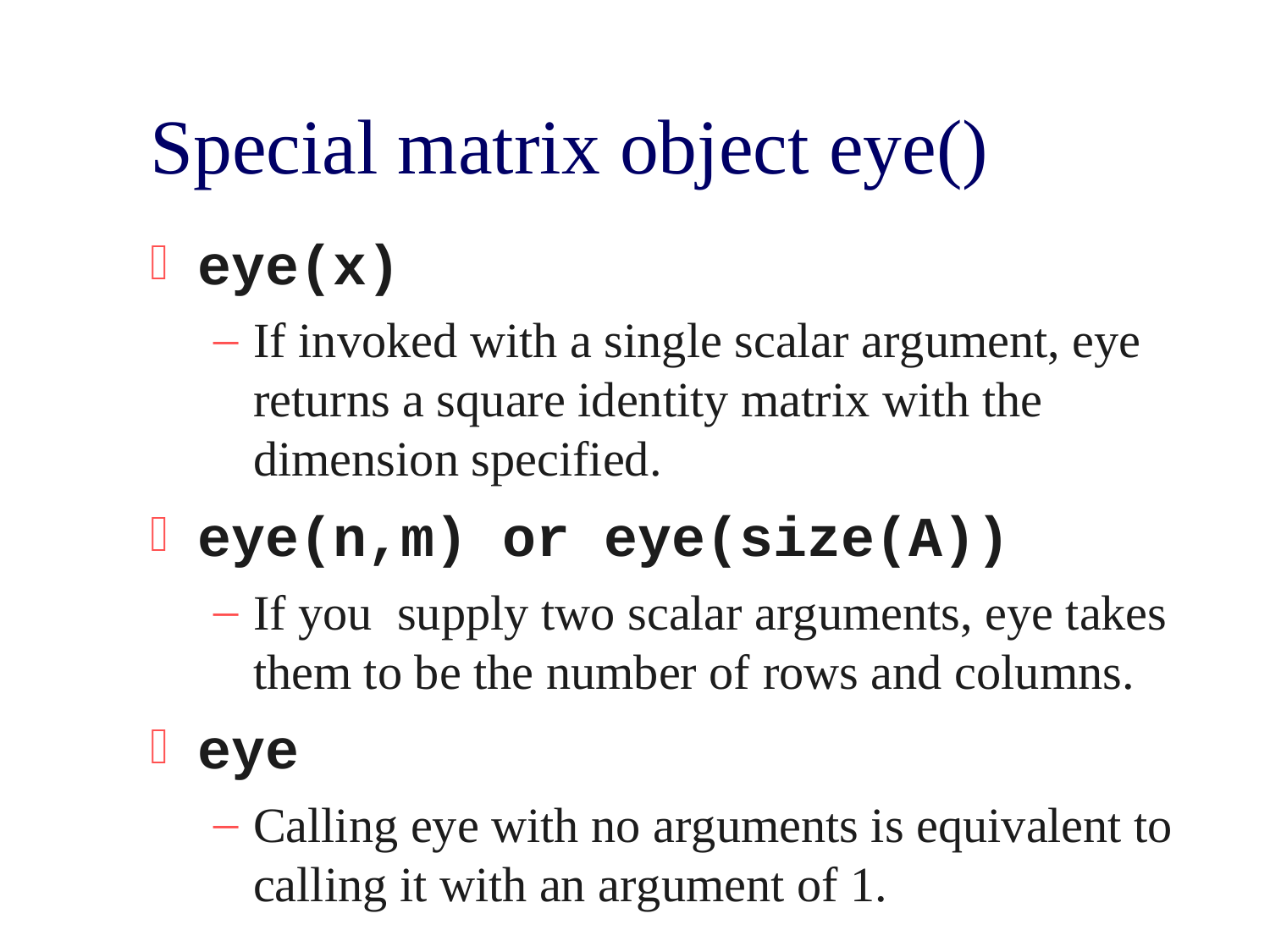# Special matrix object ones()

## **ones(x)**

– If invoked with a single scalar argument, ones returns a square matrix of 1's with the dimension specified.

## **ones(n,m) or ones(size(A))**

– If you supply two scalar arguments, ones takes them to be the number of rows and columns.

#### **ones**

– Calling ones with no arguments is equivalent to calling it with an argument of 1.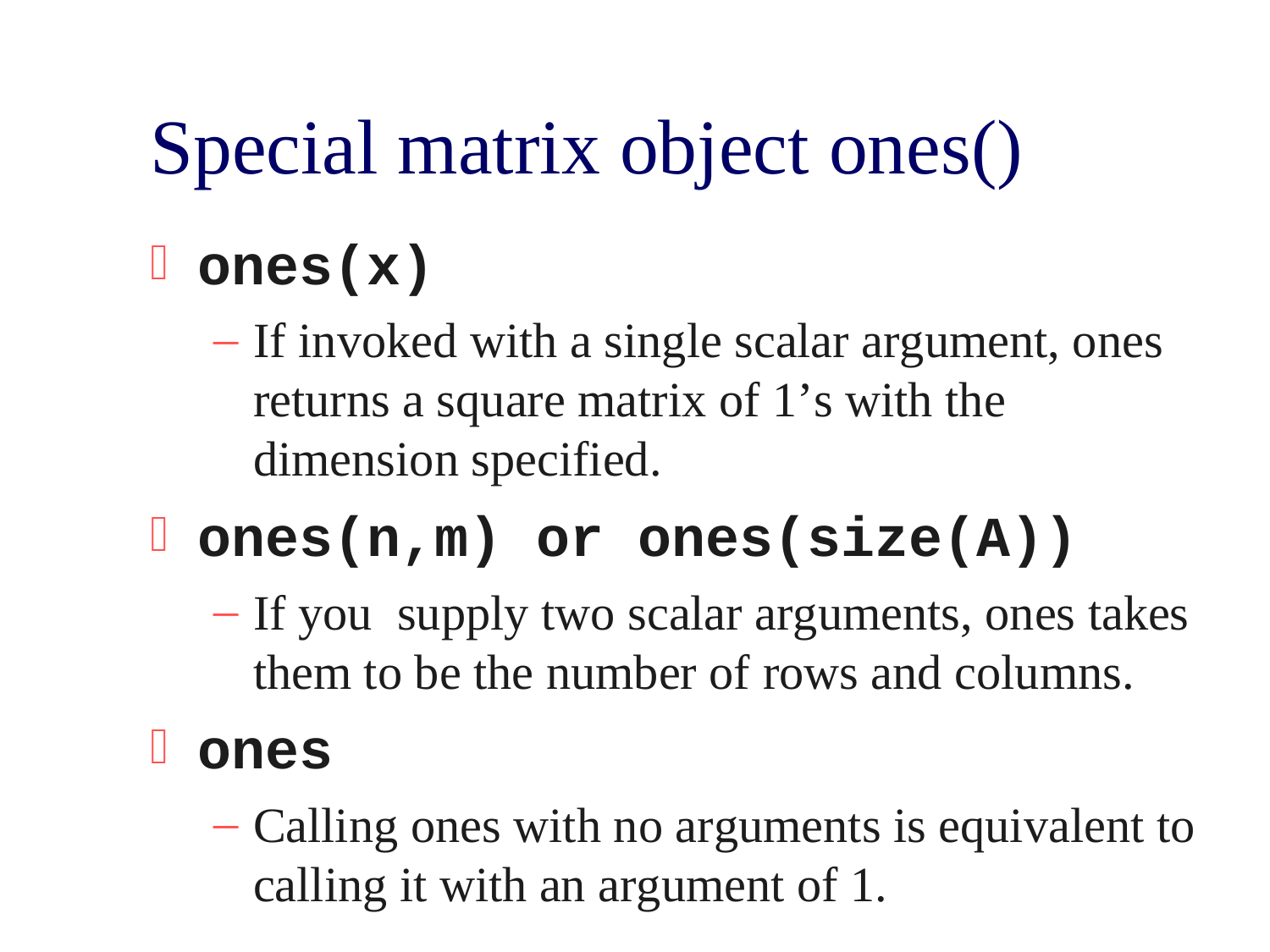# Special matrix object zeros()

#### **zeros(x)**

– If invoked with a single scalar argument, zeros returns a square matrix of 0's with the dimension specified.

# **zeros(n,m) or zeros(size(A))**

– If you supply two scalar arguments, zeros takes them to be the number of rows and columns.

#### **zeros**

– Calling zeros with no arguments is equivalent to calling it with an argument of 1.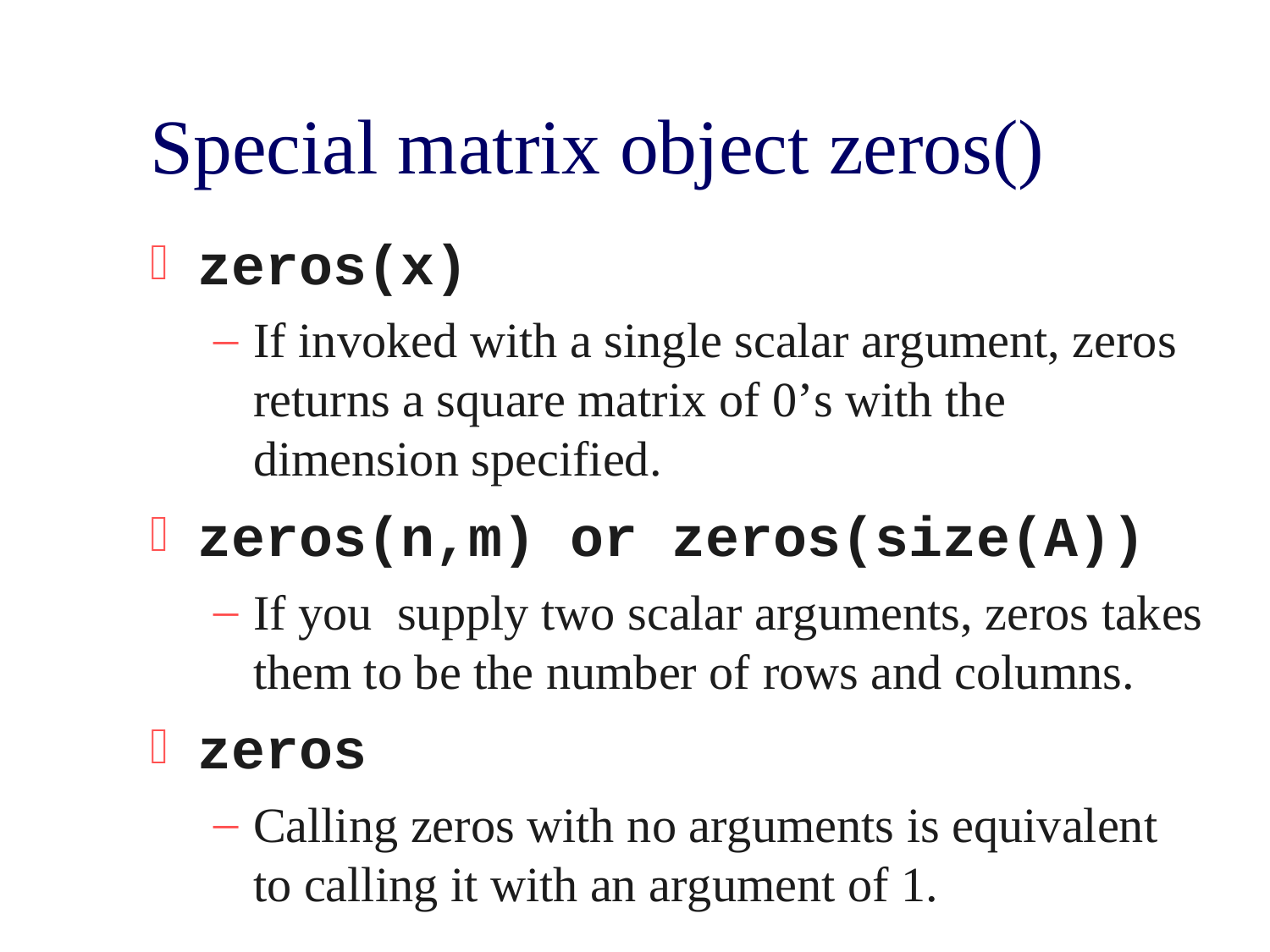# Special matrix object rand()

## **rand(x)**

– If invoked with a single scalar argument, rand returns a square matrix of random numbers between 0 and 1 with the dimension specified.

# **rand(n,m) or rand(size(A))**

– If you supply two scalar arguments, rand takes them to be the number of rows and columns.

#### **rand**

– Calling rand with no arguments is equivalent to calling it with an argument of 1.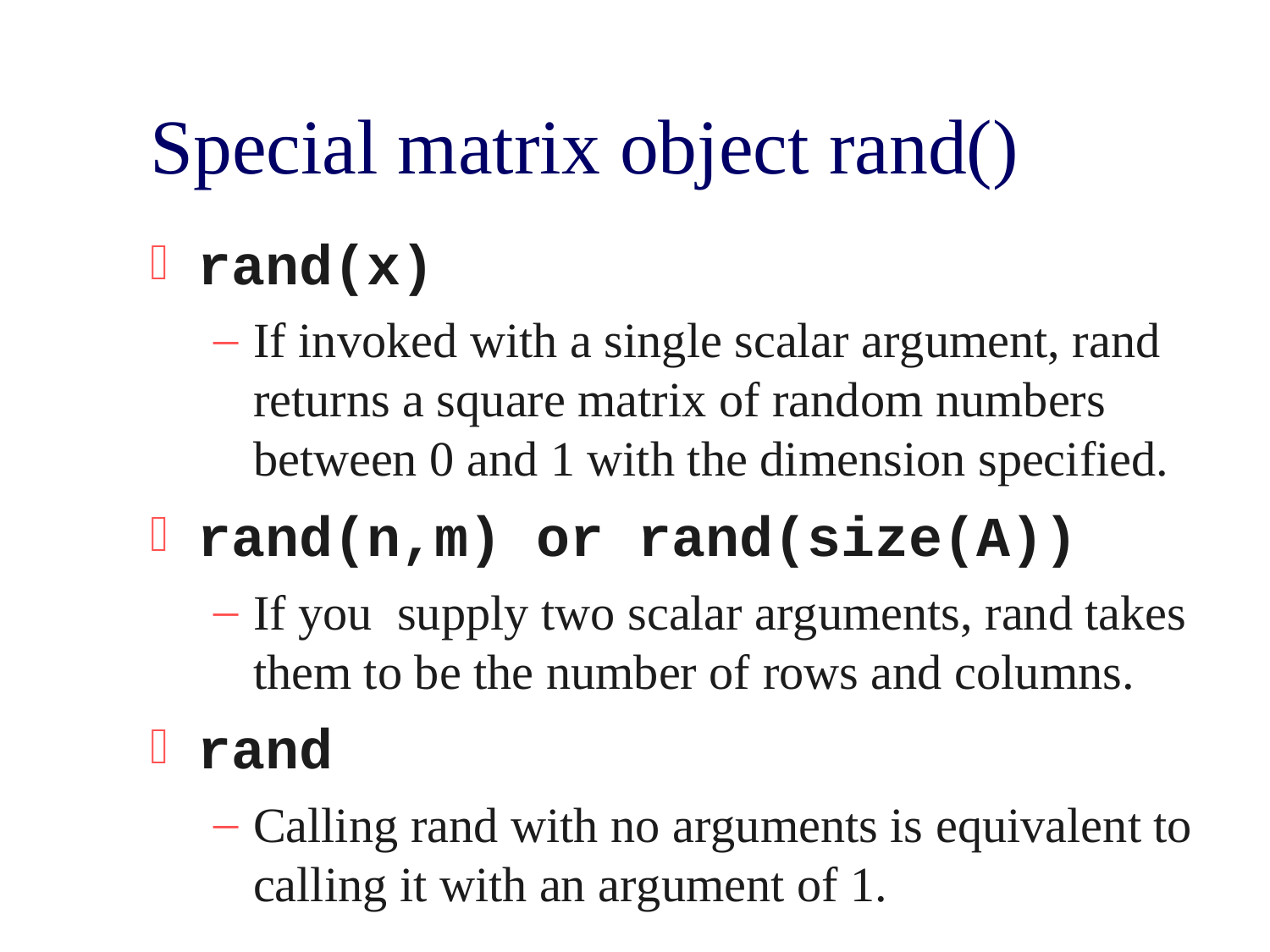# Special matrix object randn()

#### **randn(x)**

– With a single scalar argument, randn returns a square matrix of Gaussian random numbers between 0 and 1 with the dimension specified.

# **randn(n,m) or randn(size(A))**

– For two scalar arguments, randn takes them to be the number of rows and columns.

#### **randn**

– Calling rand with no arguments is equivalent to calling it with an argument of 1.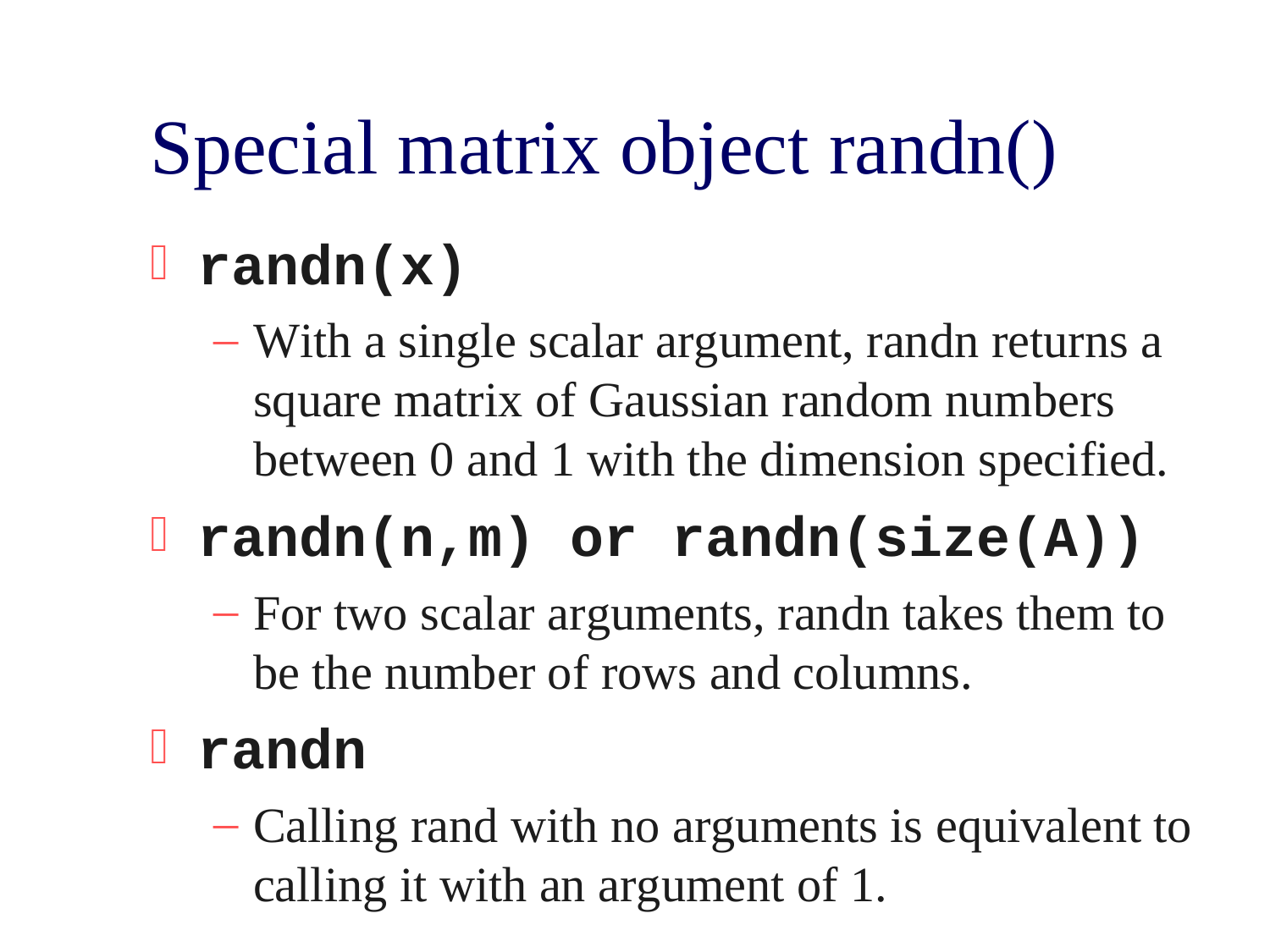## Random number seeds

- Normally, **rand** and **randn** obtain their initial seeds from the system clock,so that the sequence of random numbers is not the same each time you run Octave.
- **□** To allow generation of identical sequences, **rand** and **randn** allow the random number seed to be specified.
	- **rand('seed',value) or randn('seed',value)**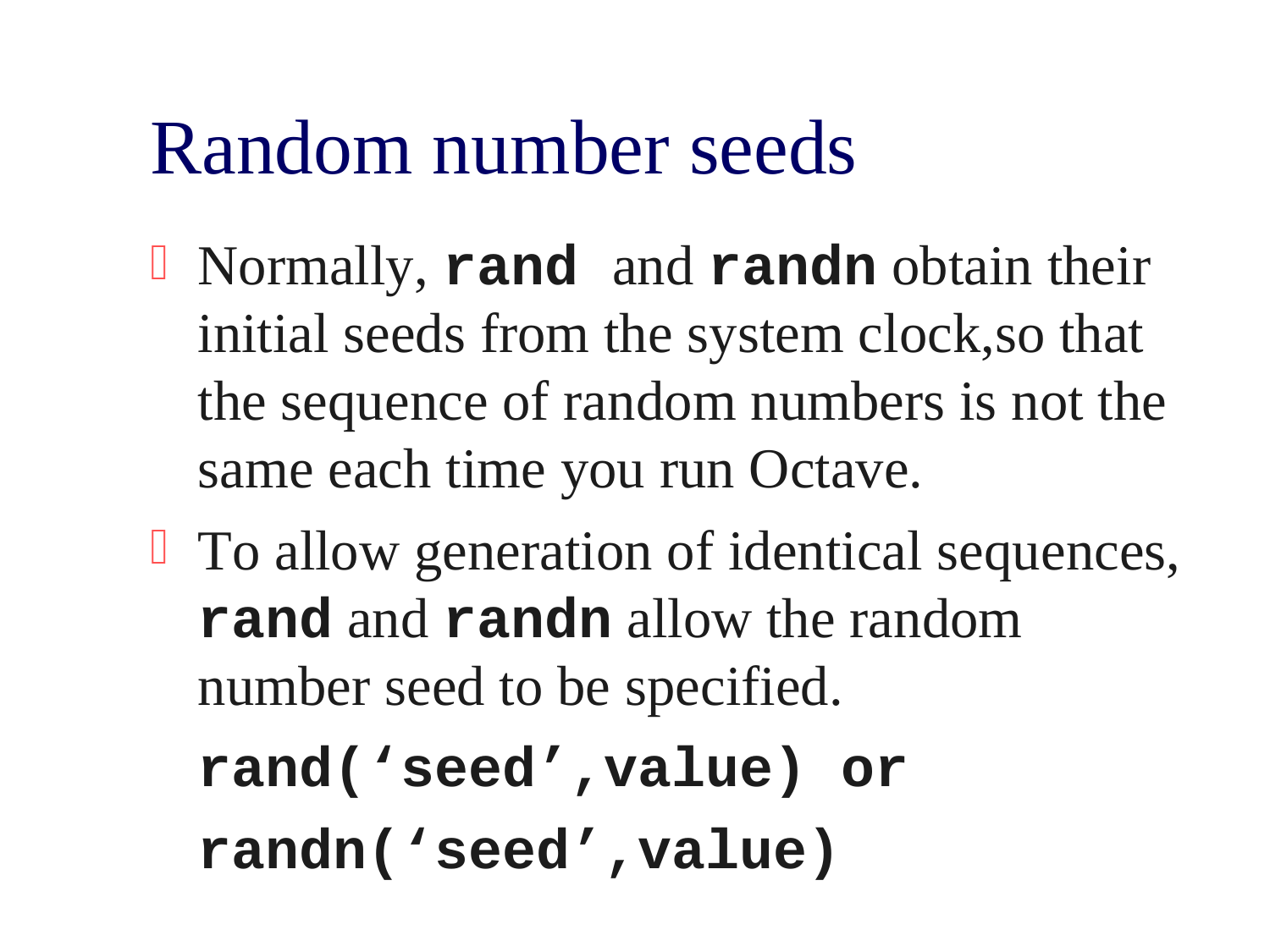## STRINGS

- <sup>1</sup> A string constant consists of a sequence of characters enclosed in either double-quote or single-quote marks:
- **Strings in Octave can be of any length.**
- **Since the single-quote mark is also used for** the transpose operator it is best to use double-quote marks to denote strings.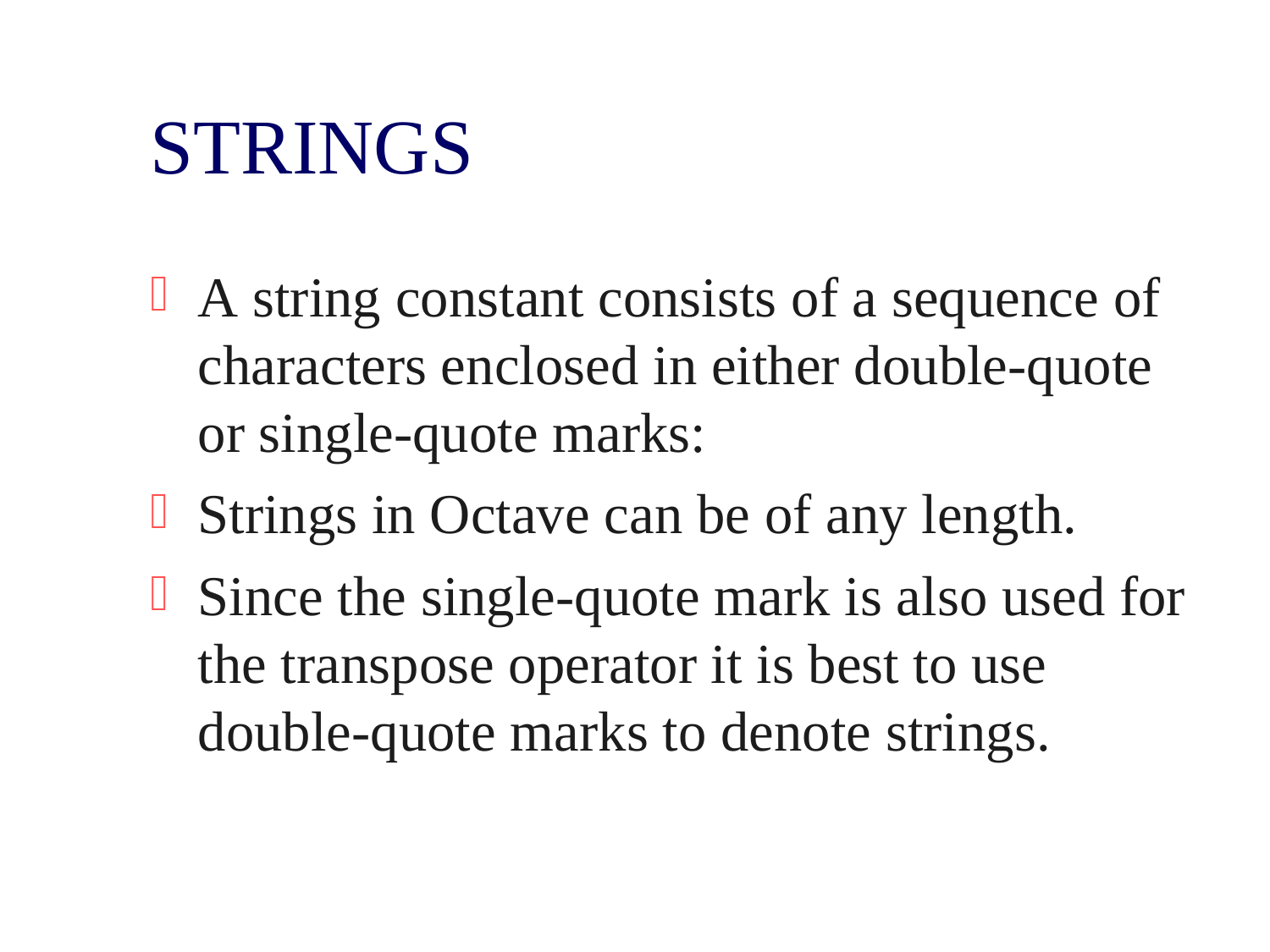# Literals

- **Some characters cannot be included literally** in a string constant. You represent them instead with escape sequences, which are character sequences beginning with a backslash  $( \setminus ).$
- **E** Another use of backslash is to represent unprintable characters such as newline \n or tab \t and others.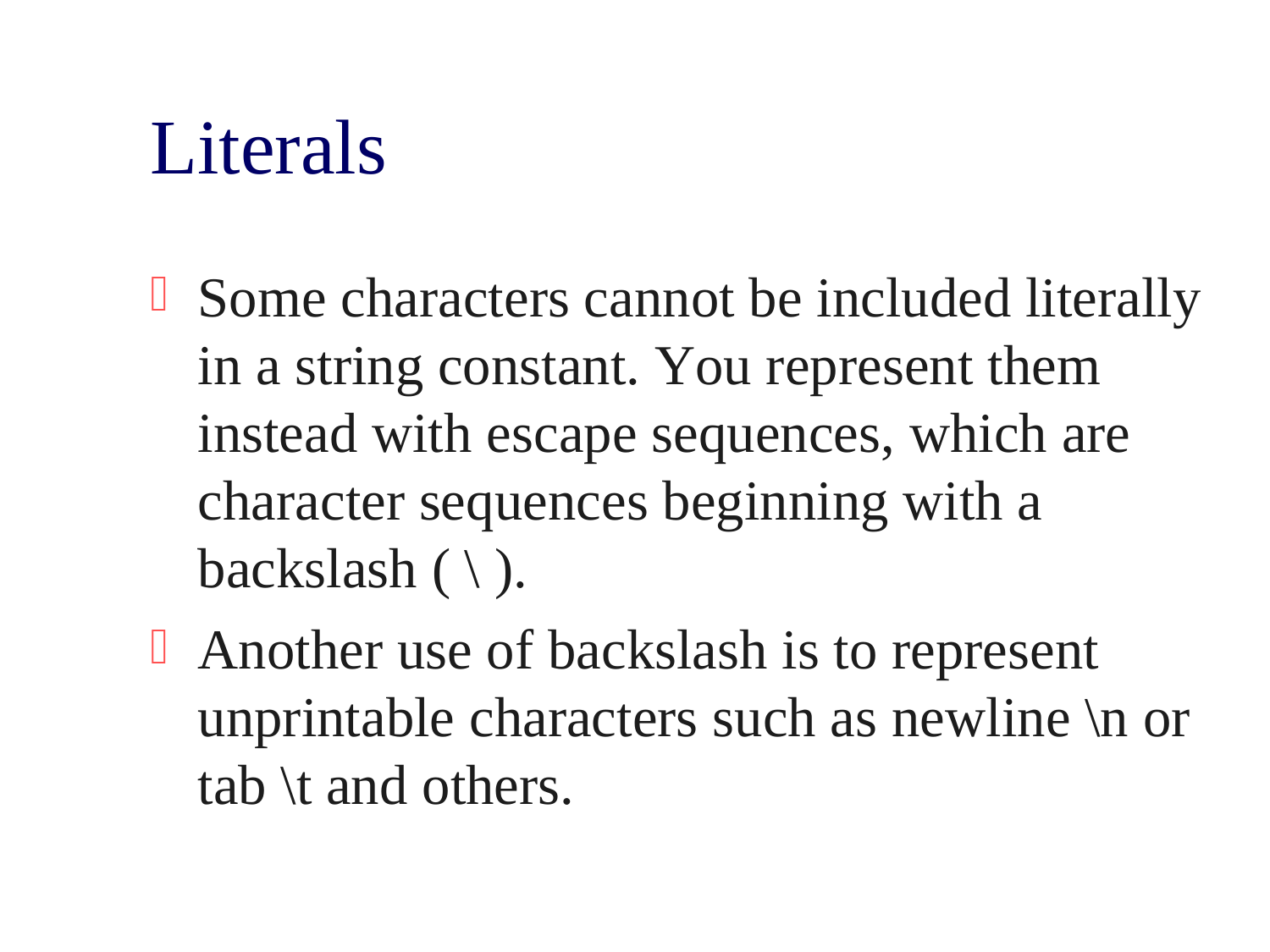# String functions

- **blanks(n)** Return a string of n blanks.
- **Setstr(A)** Convert a matrix to a string. Each numeric element is converted to an ascii character.
- **Strcat(s1, ..., sn)** Return a string containing all the arguments concatenated.
- **str2mat(s1,..., sn)**Return a valid string matrix containing the strings s1, ..., sn as its rows.
- **deblank (s)** Removes the trailing blanks from the string s.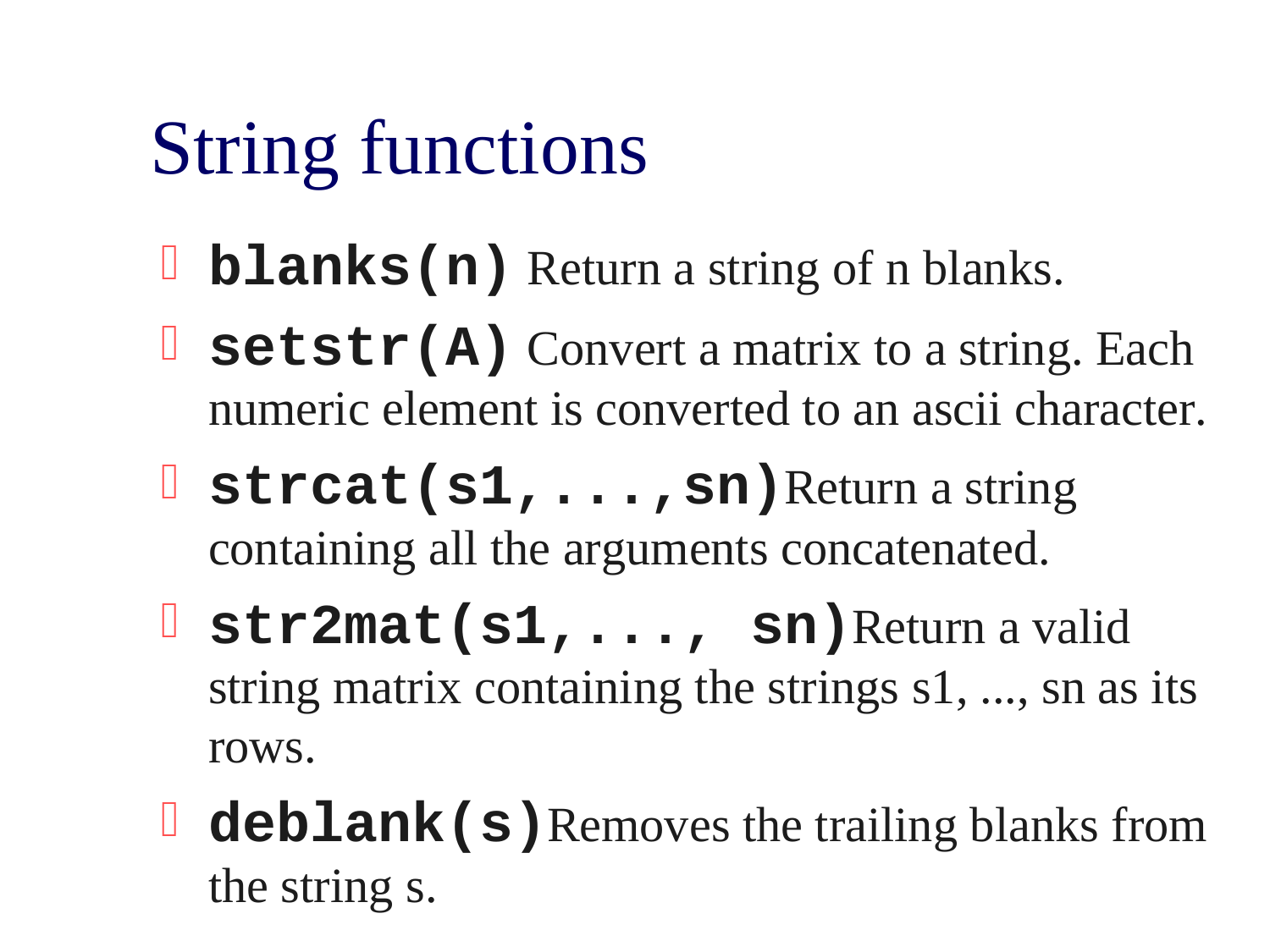# String comparison

- **l** index (s1, s2) Return the position of the first occurrence of the string s2 in s1, or 0 if not found. **Note: index does not work for arrays of strings.**
- **Findex (s1, s2)** Return the position of the last occurrence of the string s2 in s1, or 0 if not found.

**Note: rindex does not work for arrays of strings.**

- **Strcmp(s1, s2)**Compares two strings, return 1 if they are the same, otherwise 0.
- **l** isstr(s)Return 1 if s is a string, otherwise, 0.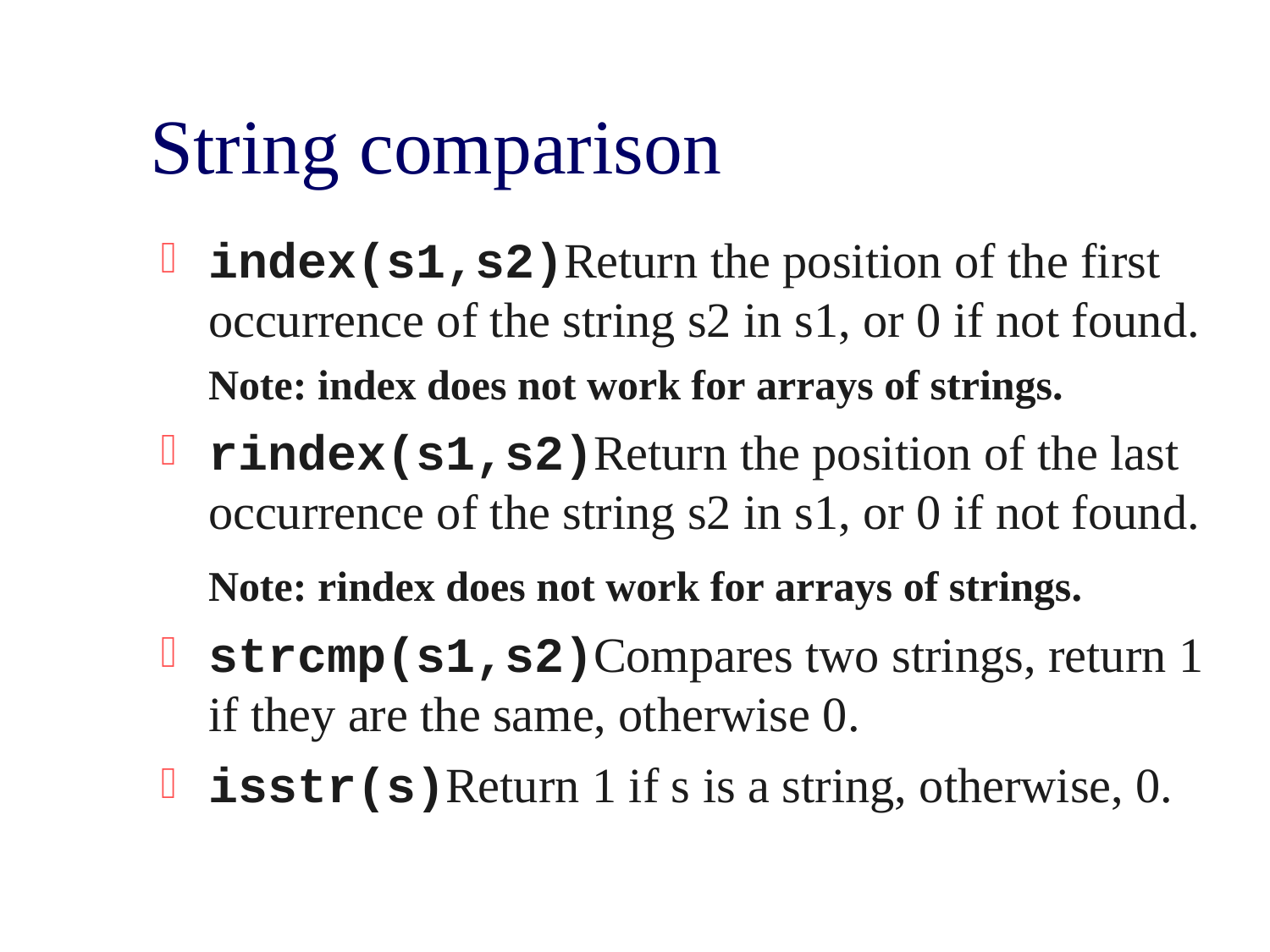# Substring functions

- **findstr(s1, s2)** Return the vector of all positions in the longer string where an occurrence of the shorter substring starts.
- **split(s1,s2)**Divide s1 into substrings separated by s2, returning a valid string array.
- **Strrep(s1, s2, s3)** In string s1, replace all occurrences of the substring s2 with substring s3.
- **Substr(s, n1, n2)** Return the substring of s starting at character n1 and is n2 characters long.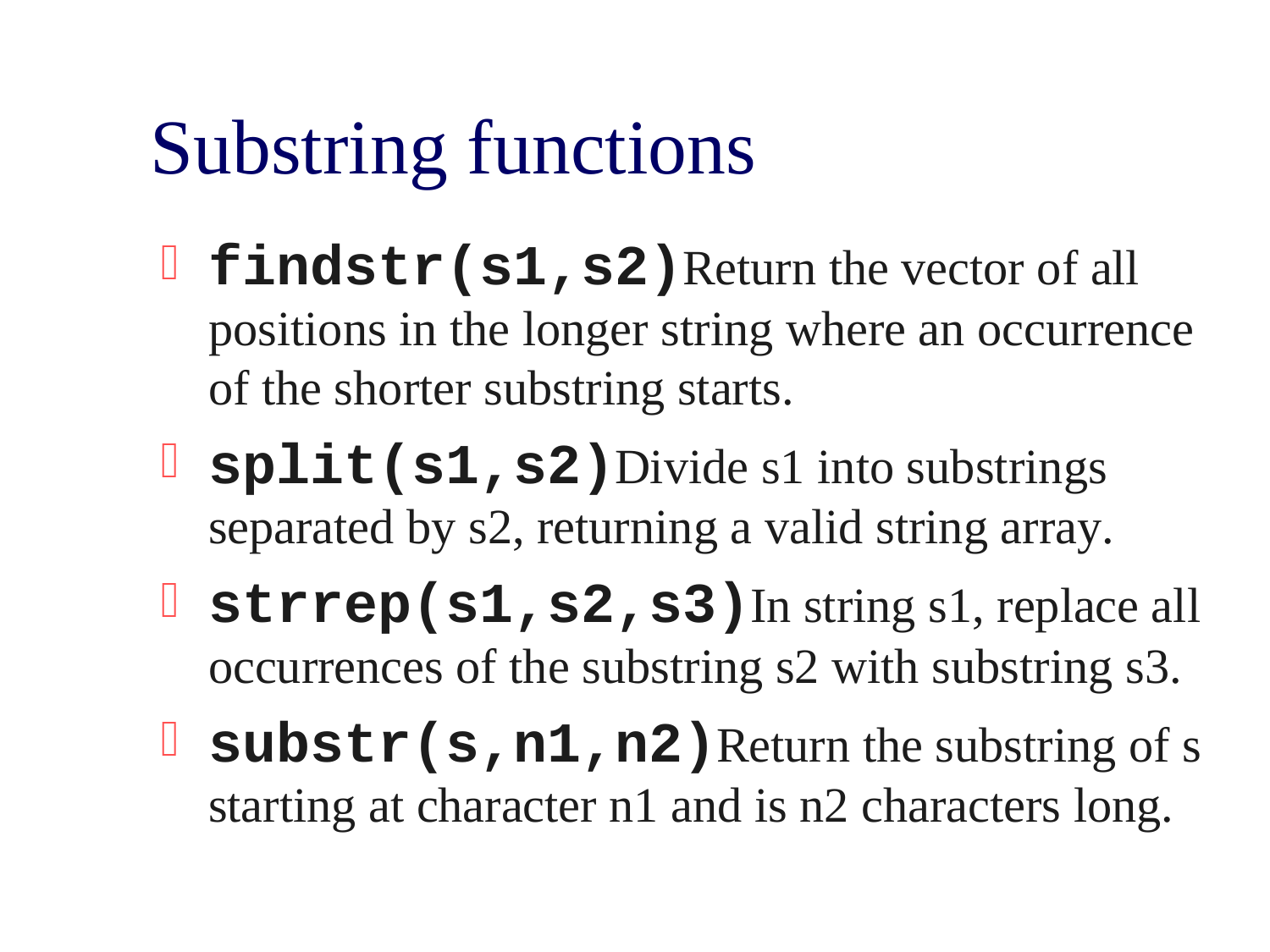# String conversions

- **bin2dec(s)**Return a decimal number corresponding to the binary number represented as a string of 0s and 1s.
- **dec2bin(n)** Return a binary number as a string of 0s and 1s corresponding the non-negative decimal number n.
- **hex2dec(s)**Return a decimal number corresponding to the hexadecimal number stored in the string s.
- **dec2hex (n)** Return the hex number corresponding to the non-negative decimal number n, as a string.
- **Str2num(s)** Convert the string s to a number.
- **num2str(n)**Convert the number n to a string.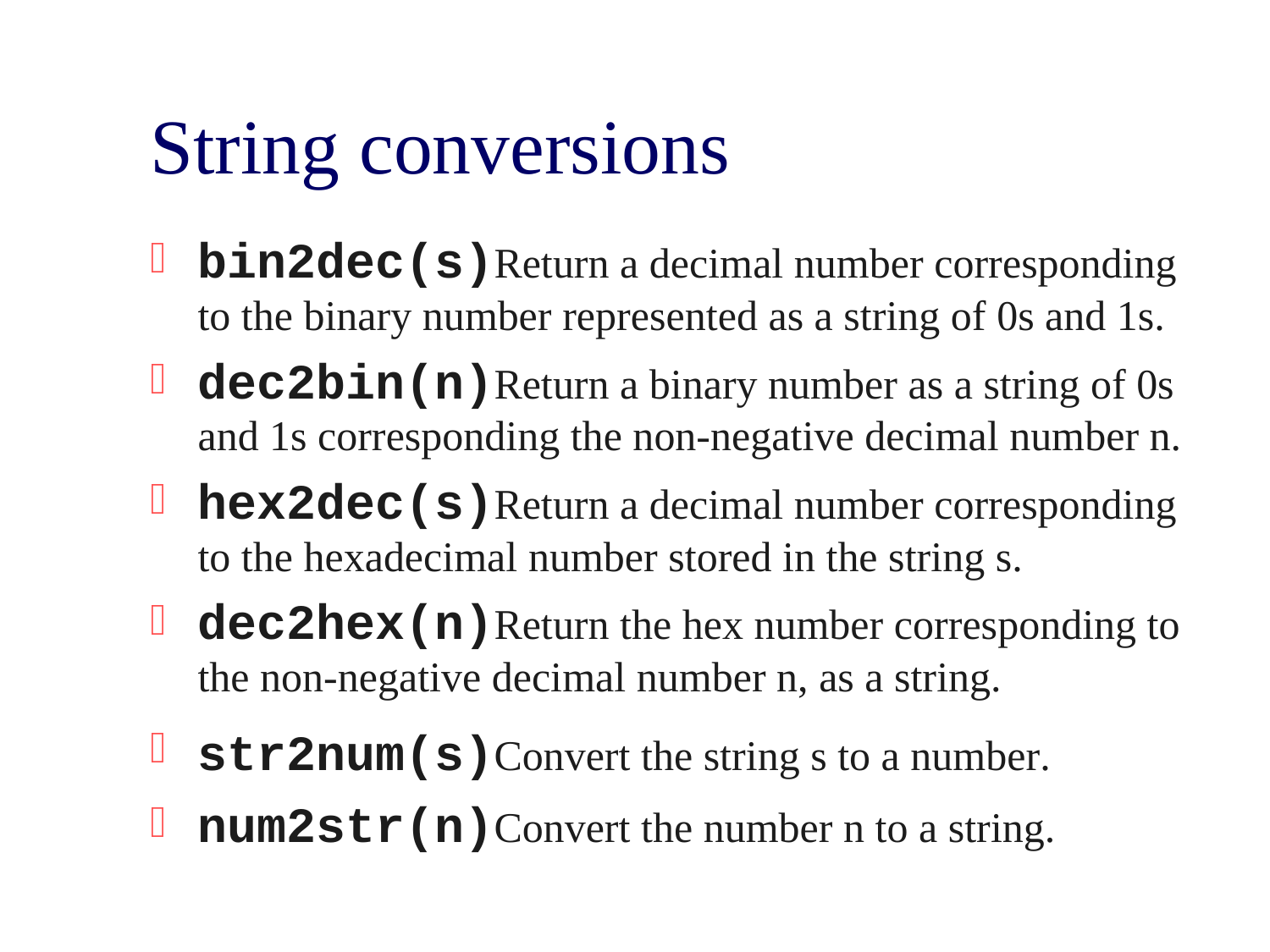# More string conversions

- **toascii(s)** Return ascii representation of s in a matrix.
- **tolower (s)** Return a copy of the string s, with each upper-case character replaced by the corresponding lower-case one; non-alphabetic characters are left unchanged.
- **toupper (s)** Return a copy of the string s, with each lower-case character replaced by the corresponding upper-case one; non-alphabetic characters are left unchanged.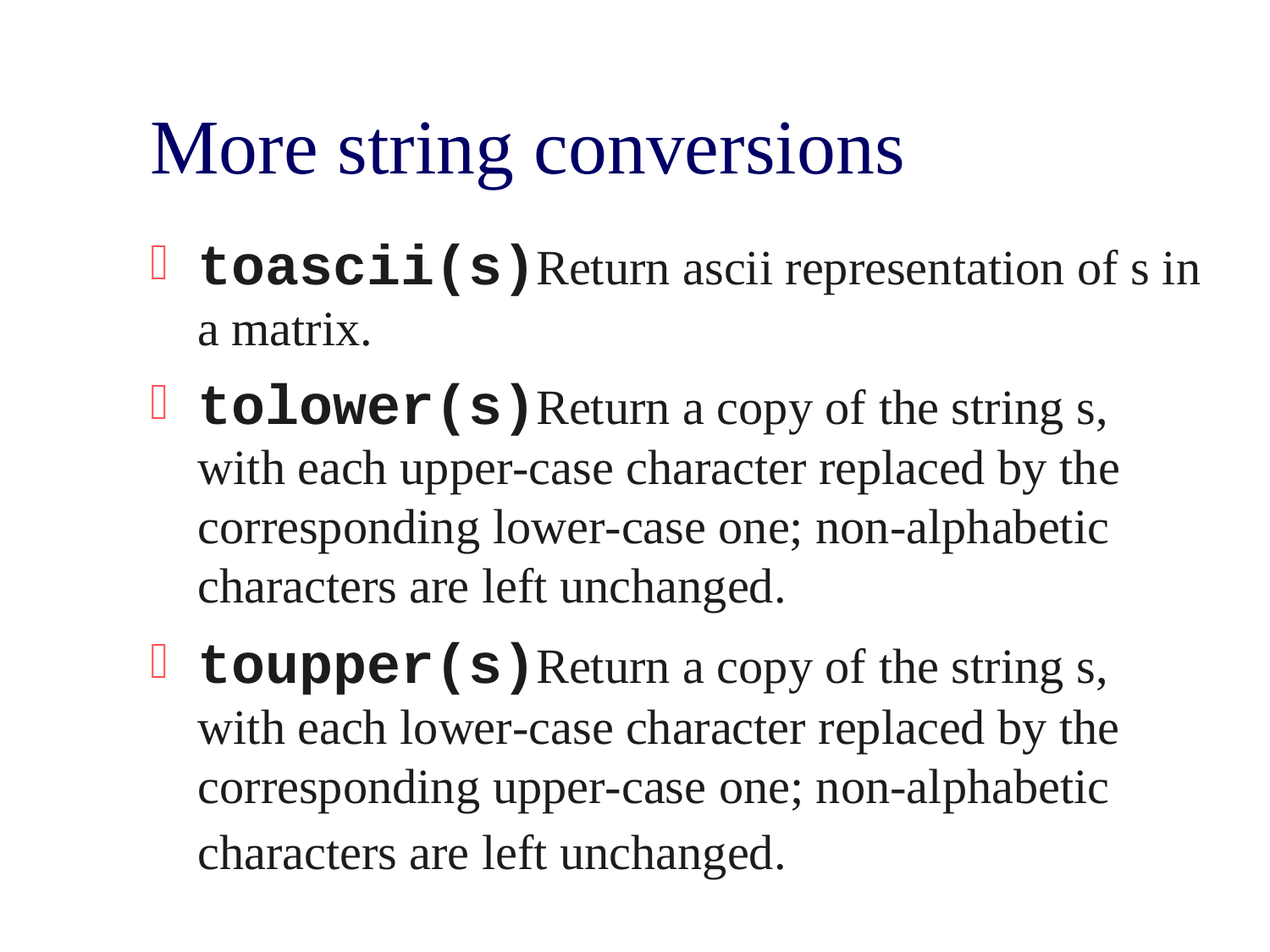# Testing characters

| isalnum(s)   isalpha(s)   isascii(s) |                                            |                                | <i>iscntrl(s)</i>  |
|--------------------------------------|--------------------------------------------|--------------------------------|--------------------|
| isdigit(s)                           | $\mid$ isgraph(s) $\mid$ islower(s) $\mid$ |                                | $\vert$ isprint(s) |
| ispunct(s)                           | $ $ isspace(s)                             | $ $ isupper(s) $ $ isxdigit(s) |                    |

The above functions return 1 (true) or 0 (false) if the tested character is in the set represented by the function.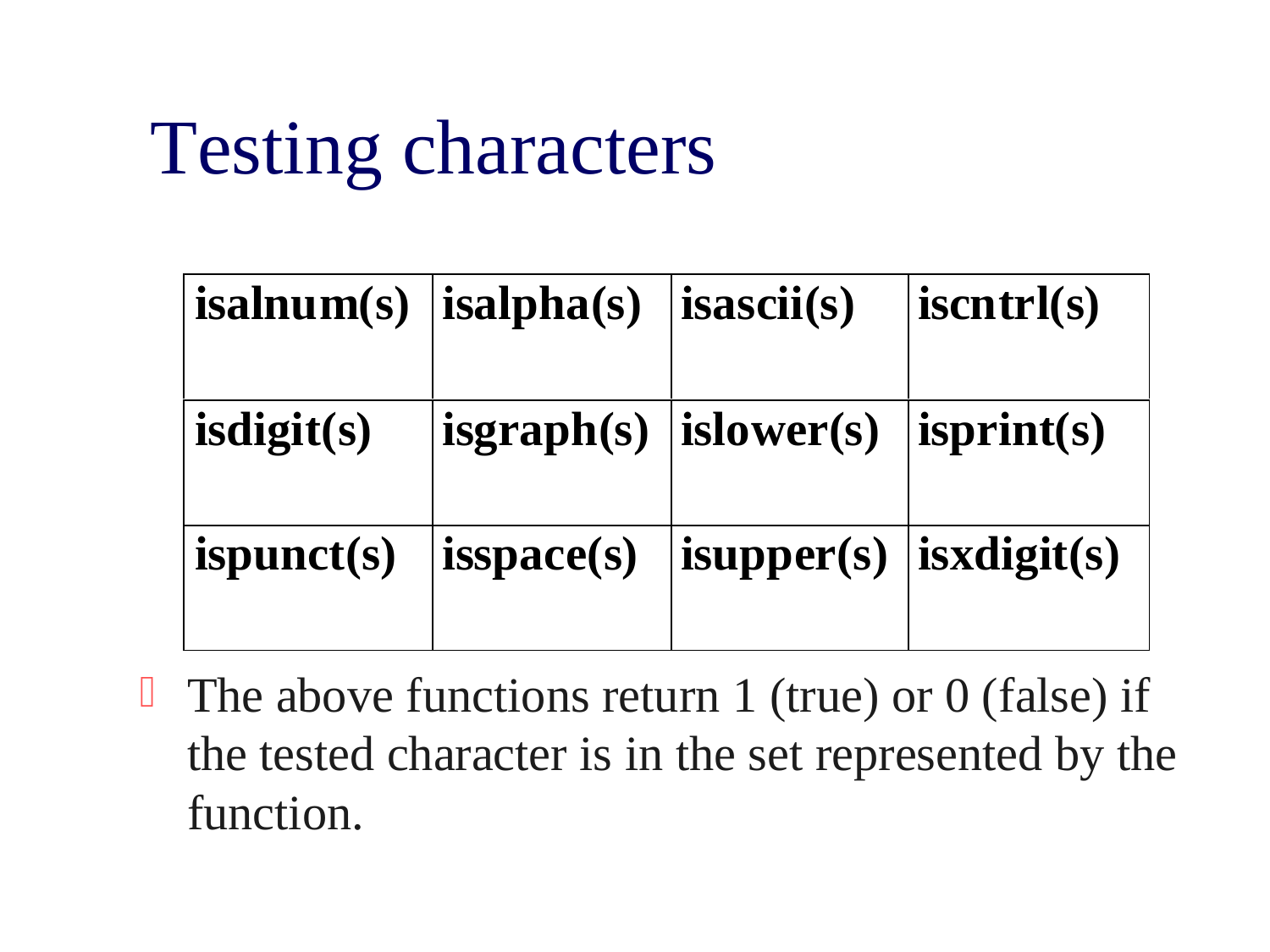### VARIABLES

- Variables let you give names to values and refer to them later.
- The name of an Octave variable must be a sequence of letters, digits and underscores, but it may not begin with a digit.
- **There is no limit on the number of** characters in a variable name.
- **Case is significant in variable names. The** symbols **a** and **A** are distinct variables.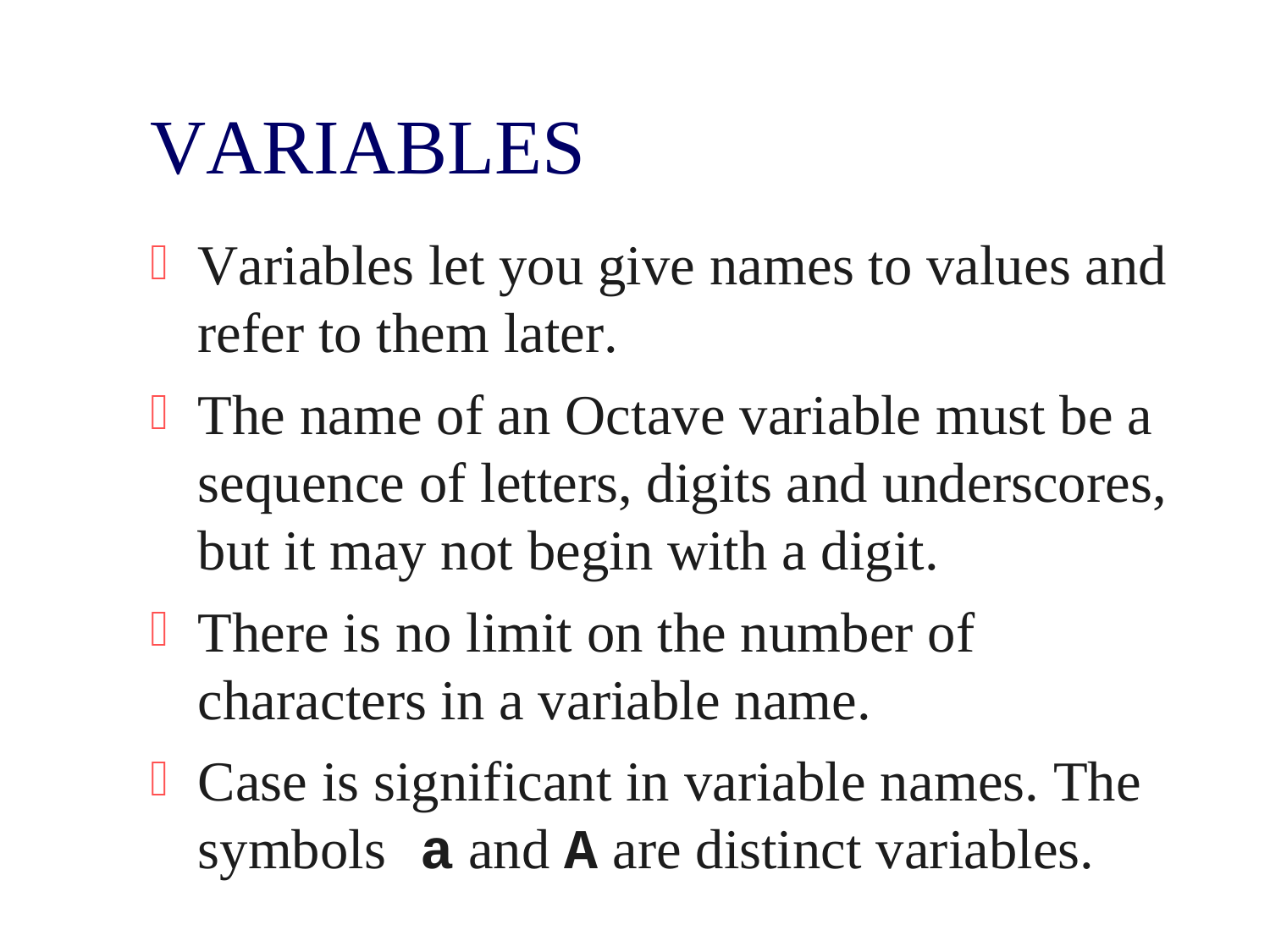### Built-in variables

- A number of variables have special built-in meanings. For example, **PWD** holds the current working directory, and **pi** names the ratio of the circumference of a circle to its diameter.
- **D** Octave has a long list of all the predefined variables. Some of these built-in symbols are constants and may not be changed.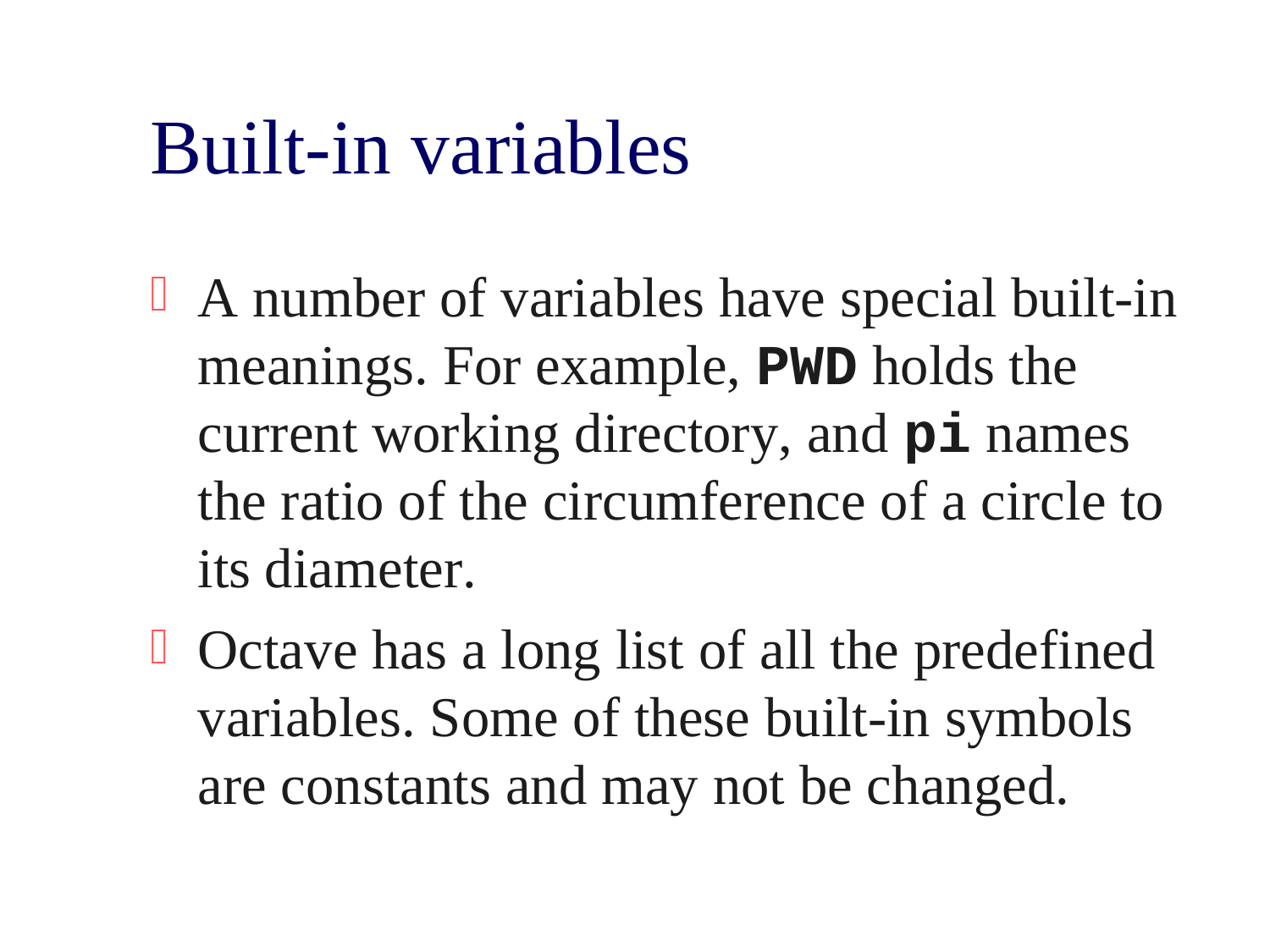### Status of variables

### **clear options pattern**

- Delete the names matching the given patterns from the symbol table.
- **who options pattern**
- **whos options pattern**

List currently defined symbols matching the given patterns.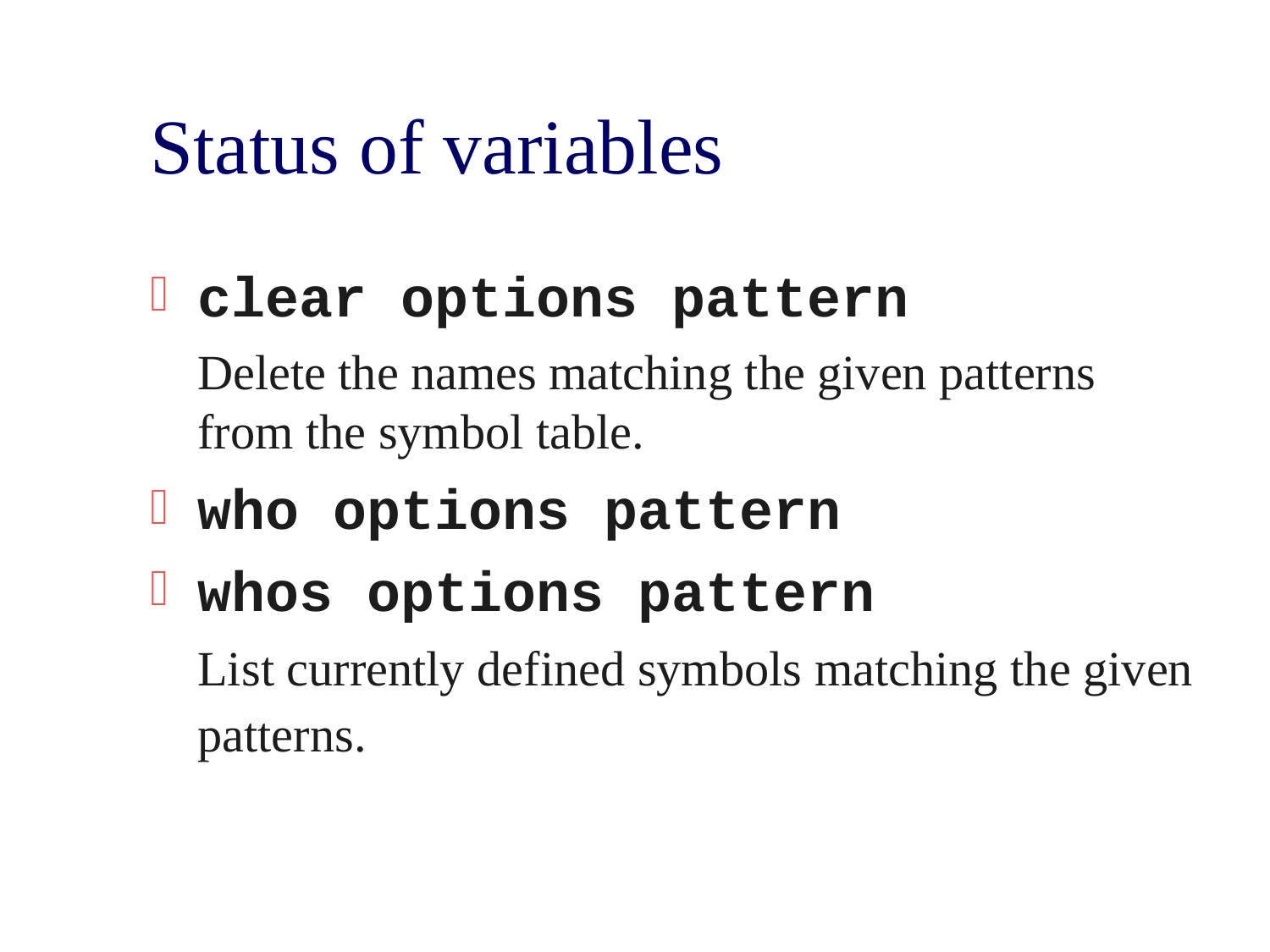# **Options**

- The following are valid options for the **clear** and **who** functions. They may be shortened to one character but may not be combined.
- $\Box$  -a(ll) List all currently defined symbols.
- -b(uiltins) List built-in variables and functions.
- $\Box$  -f(unctions) List user-defined functions.
- -l(ong) Print a long listing of symbols
- $\Box$  -v(ariables) List user-defined variables.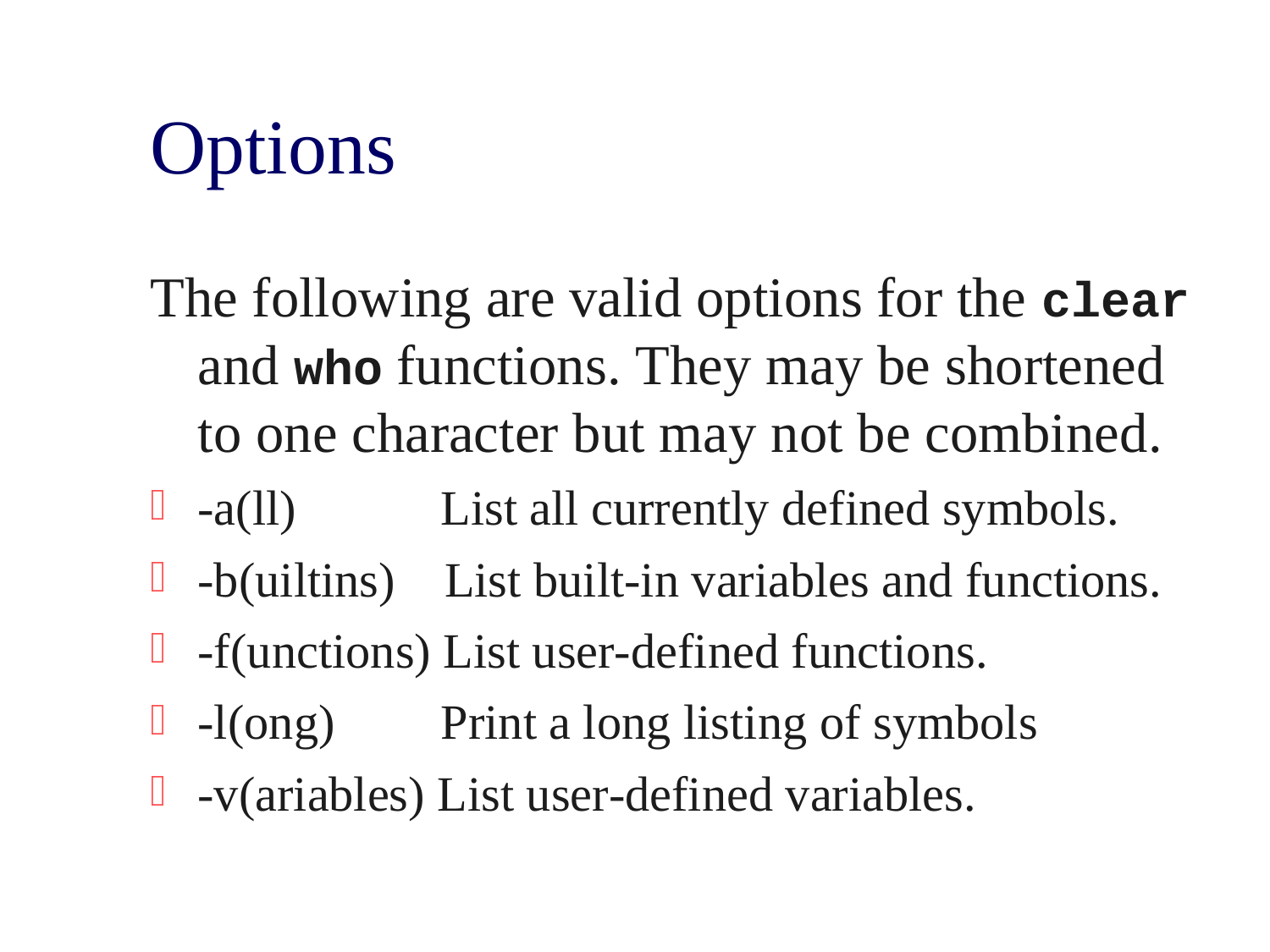### EXPRESSIONS

- Expressions are the basic building block of statements in Octave.
	- An expression evaluates to a value, which you can print, test, store in a variable, pass to a function, or assign a new value to a variable with an assignment operator.
	- An expression alone can serve as a statement. Most statements contain one or more expressions which specify data to be operated on.
	- Expressions include variables, array references, constants, and function calls, as well as combinations of these with various operators.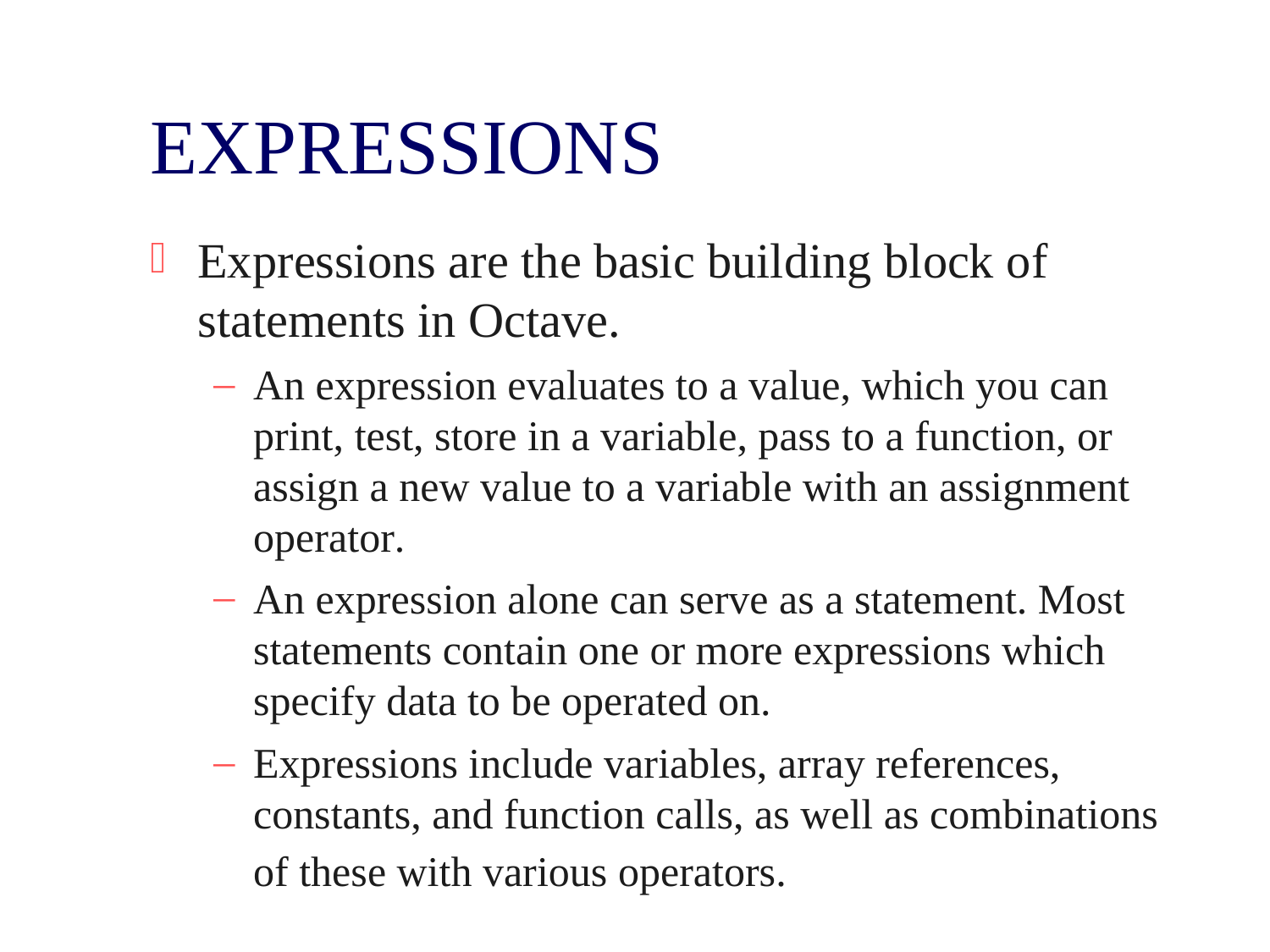## Index expressions

- An index expression allows you to reference or extract selected elements of a matrix or vector.
- If Indices may be scalars, vectors, ranges, or the special operator  $( : )$ , which may be used to select entire rows or columns.
	- **A(i,:)**
	- **A(:,j)**
	- **A(i1:i2,j1:j2)**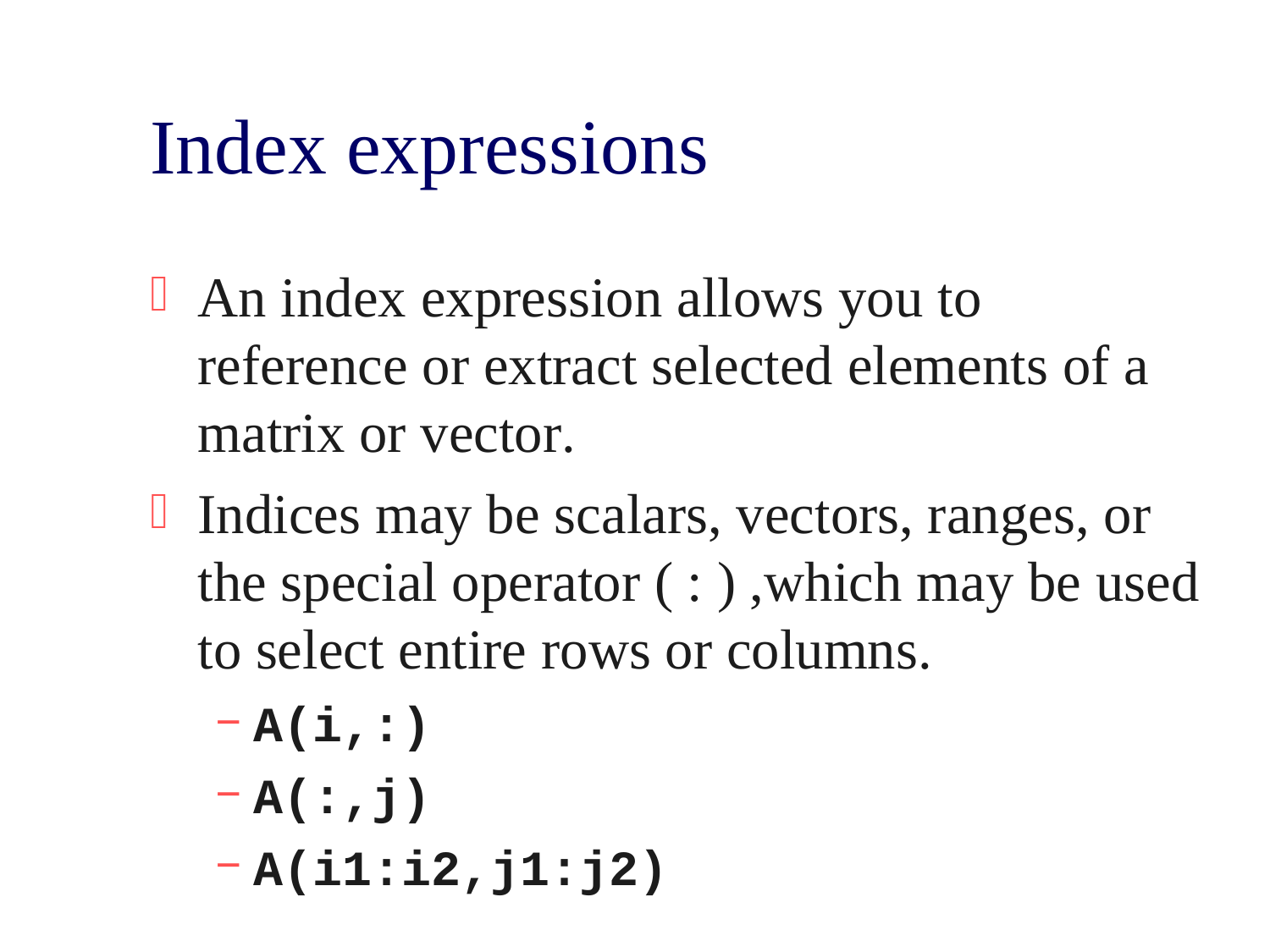# Addition operators

### **x+y**

- Addition. If both operands are matrices, the number of rows and columns must both agree.
- **x.+y**
	- Element by element addition. This is equivalent to the  $+$ operator.

### **x-y**

• Subtraction. If both operands are matrices, the number of rows and columns of both must agree.

### **x.-y**

• Element by element subtraction. This is equivalent to the operator.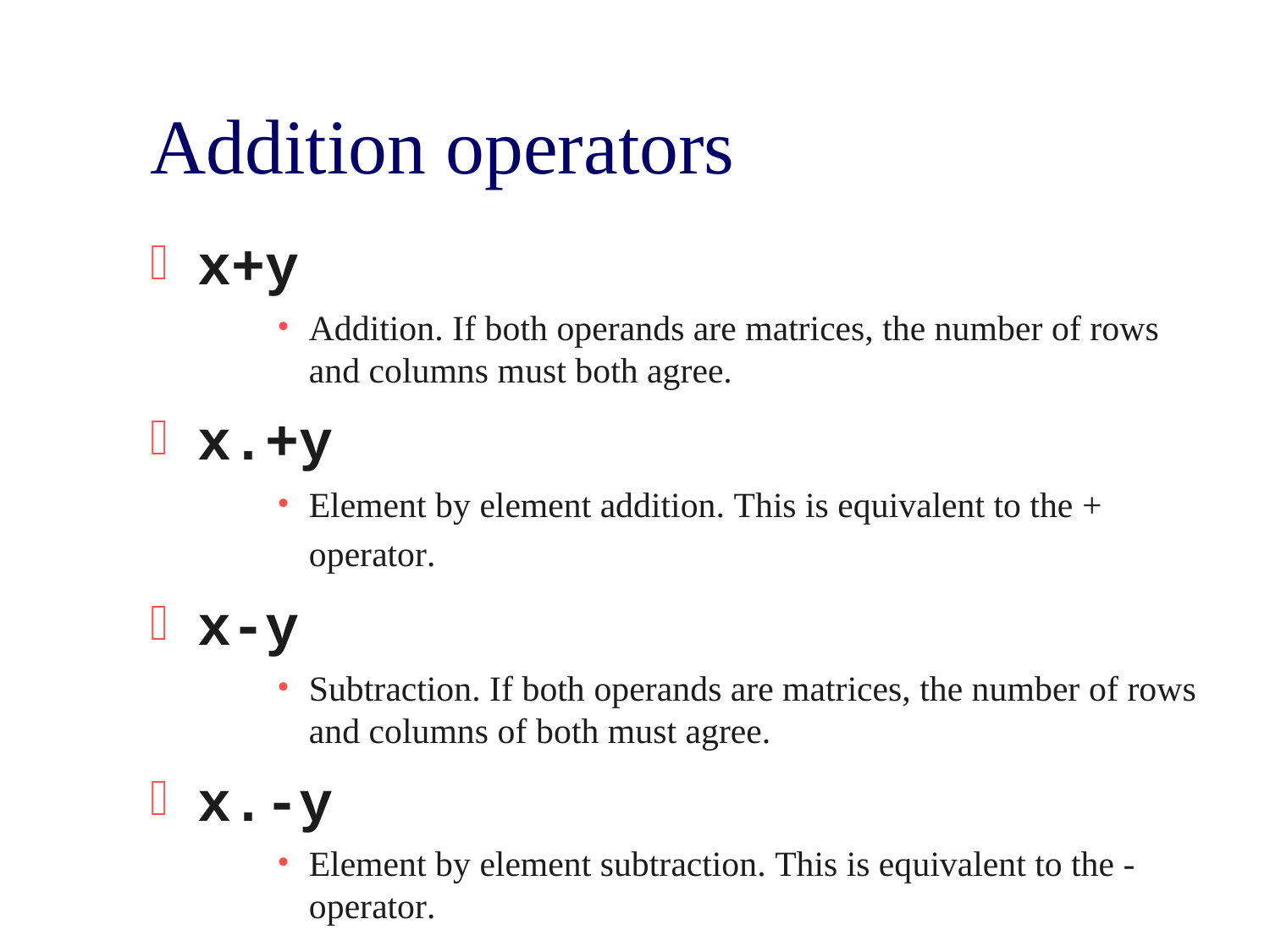# Multiplication operators

### **x\*y**

• Matrix multiplication. The number of columns of x must agree with the number of rows of y.

### **x.\*y**

• Element by element multiplication. If both operands are matrices, the number of rows and columns must both agree.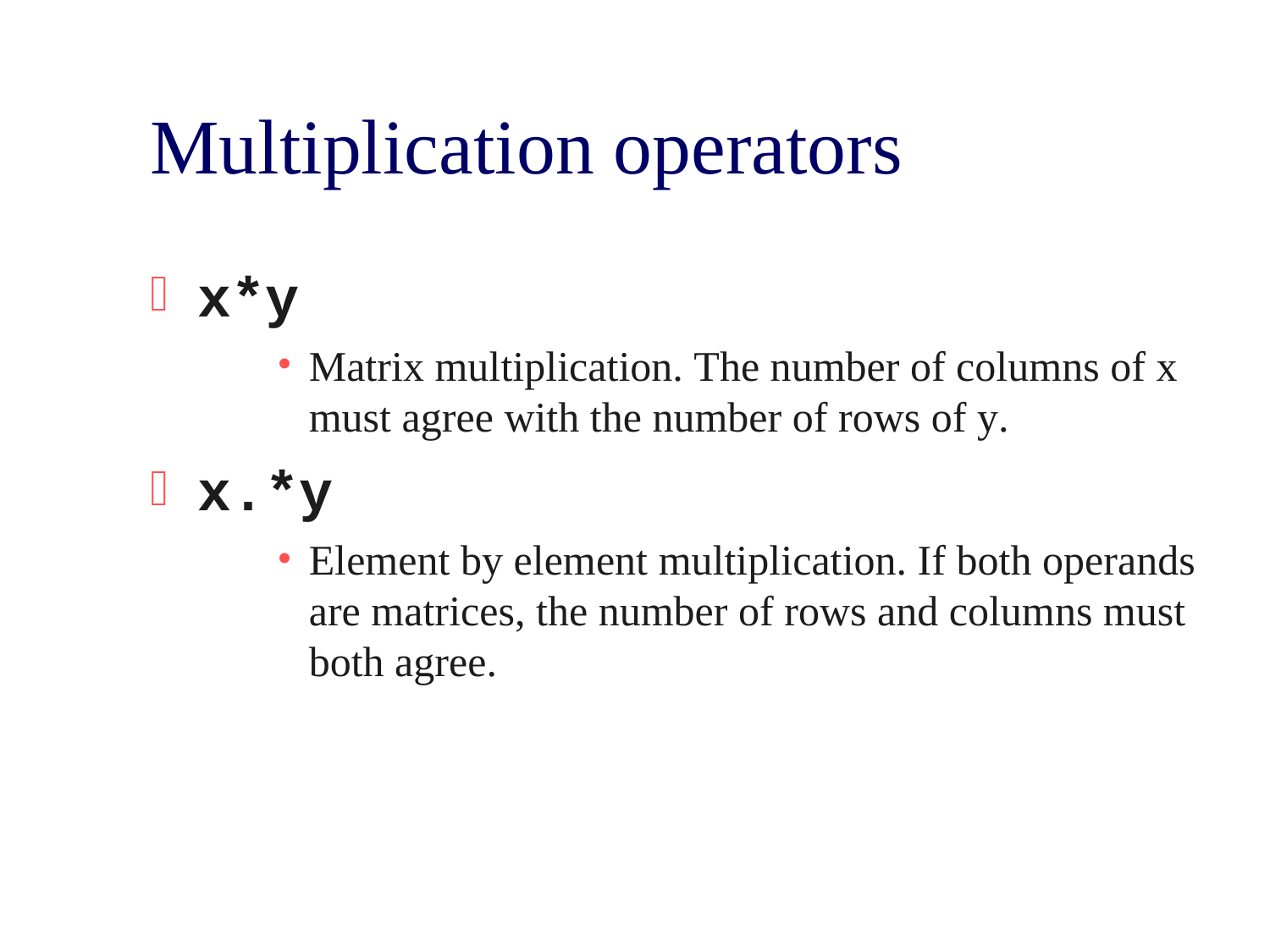# Division operators

**x/y** 

• Right division. Equivalent to**(inv(y')\*x')'**

**x./y** 

• Element by element right division. Each element of x is divided by each corresponding element of y.

**x\y**

• Left division. Equivalent to the **inv(x)\*y**

**x.\y**

• Element by element left division. Each element of y is divided by each corresponding element of x.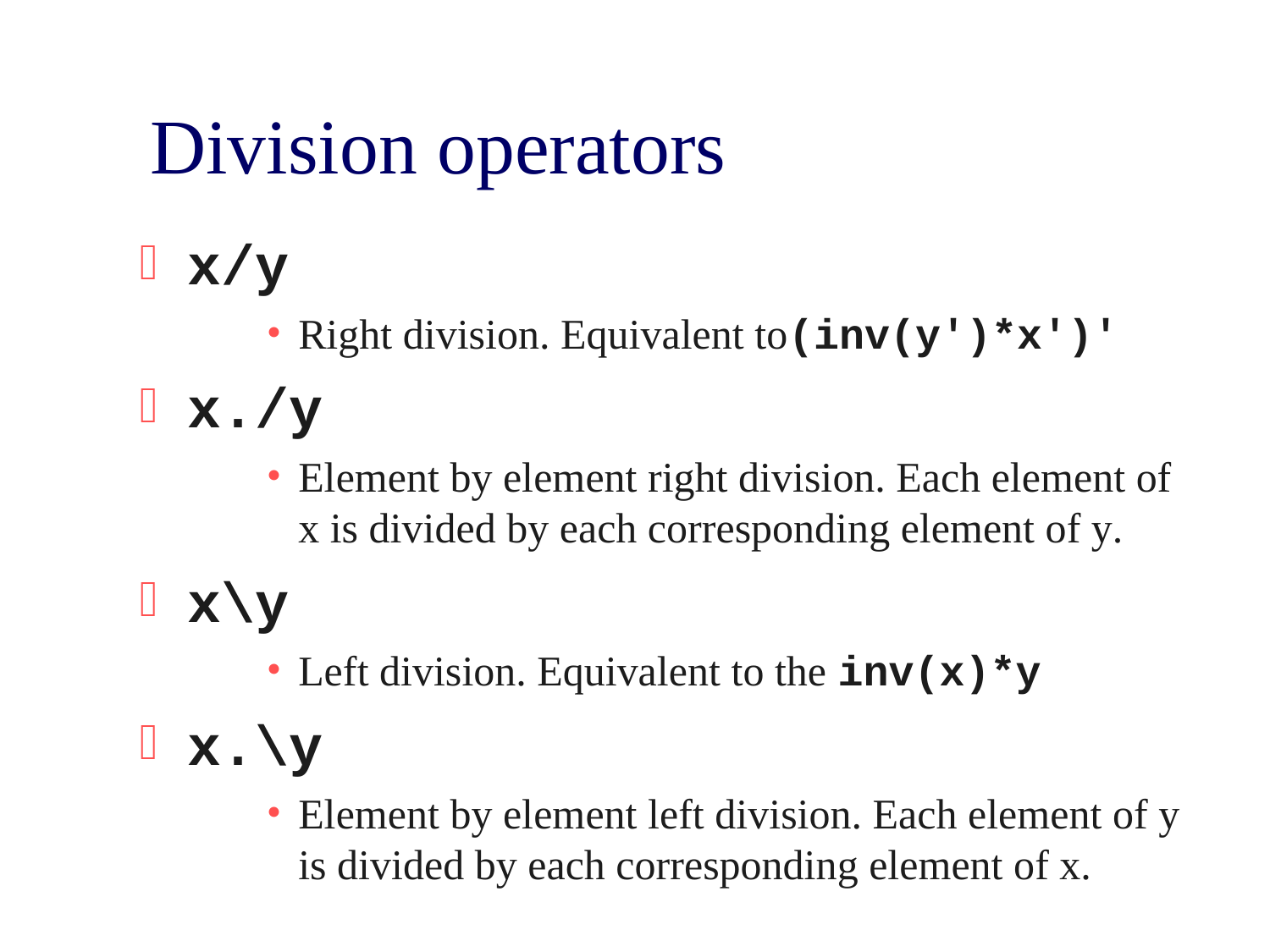### Power operators

### **x^y or x\*\*y**

– Power operator.

- **x and y both scalar:** returns x raised to the power y.
- **x scalar, y is a square matrix :** returns result using eigenvalue expansion.
- **x is a square matrix and y scalar:** returns result by repeated multiplication if y is an integer, else by eigenvalue expansion.
- **x and y both matrices:** returns an error.

### **x.^y or x.\*\*y**

- Element by element power operator.
	- If both operands are matrices, the number of rows and columns must both agree.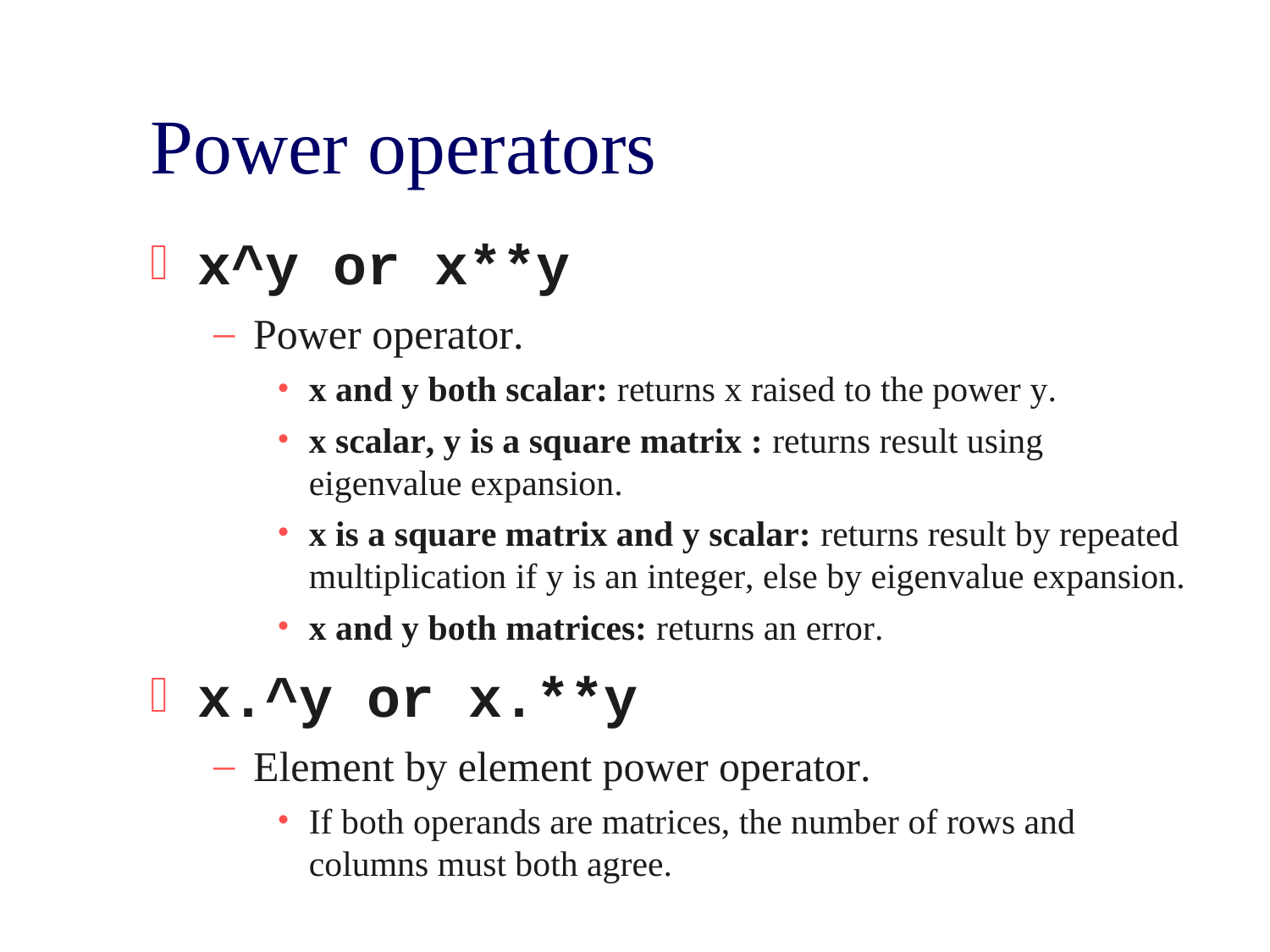# Unary operators

### **+x or +x.**

• A unary plus operator has no effect on the operand.

### **-x or -x.**

- Negation or element by element negation.
- **x'**
- Complex conjugate transpose. For real arguments, this is the same as the transpose operator. For complex arguments, equivalent to **conj(x.')**
- **x.'**
	- Element by element transpose.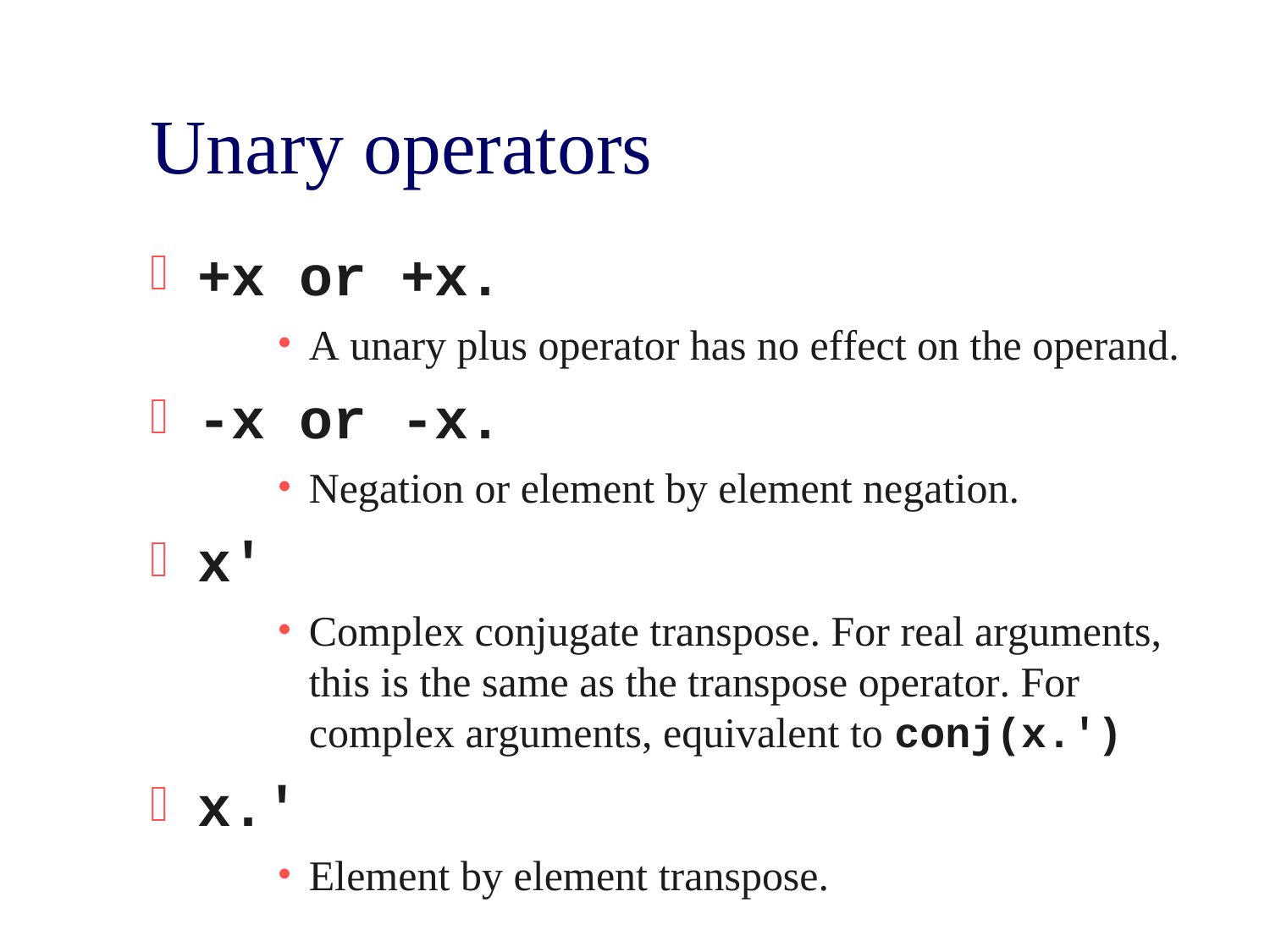## Comparison operators

- Comparison operators compare **numeric**  values for relationships.
	- All of comparison operators return a value of 1 if the comparison is true, or 0 if it is false.
	- For matrix values, the comparison is on an element-by-element basis.
		- •**[1,2;3,4]==[1,3;2,4];ans=[1,0;0,1]**
	- For mixed scalar and matrix operands, the scalar is compared to each element in turn.
		- •**[1,2;3,4]==2;ans=[0,1;0,0]**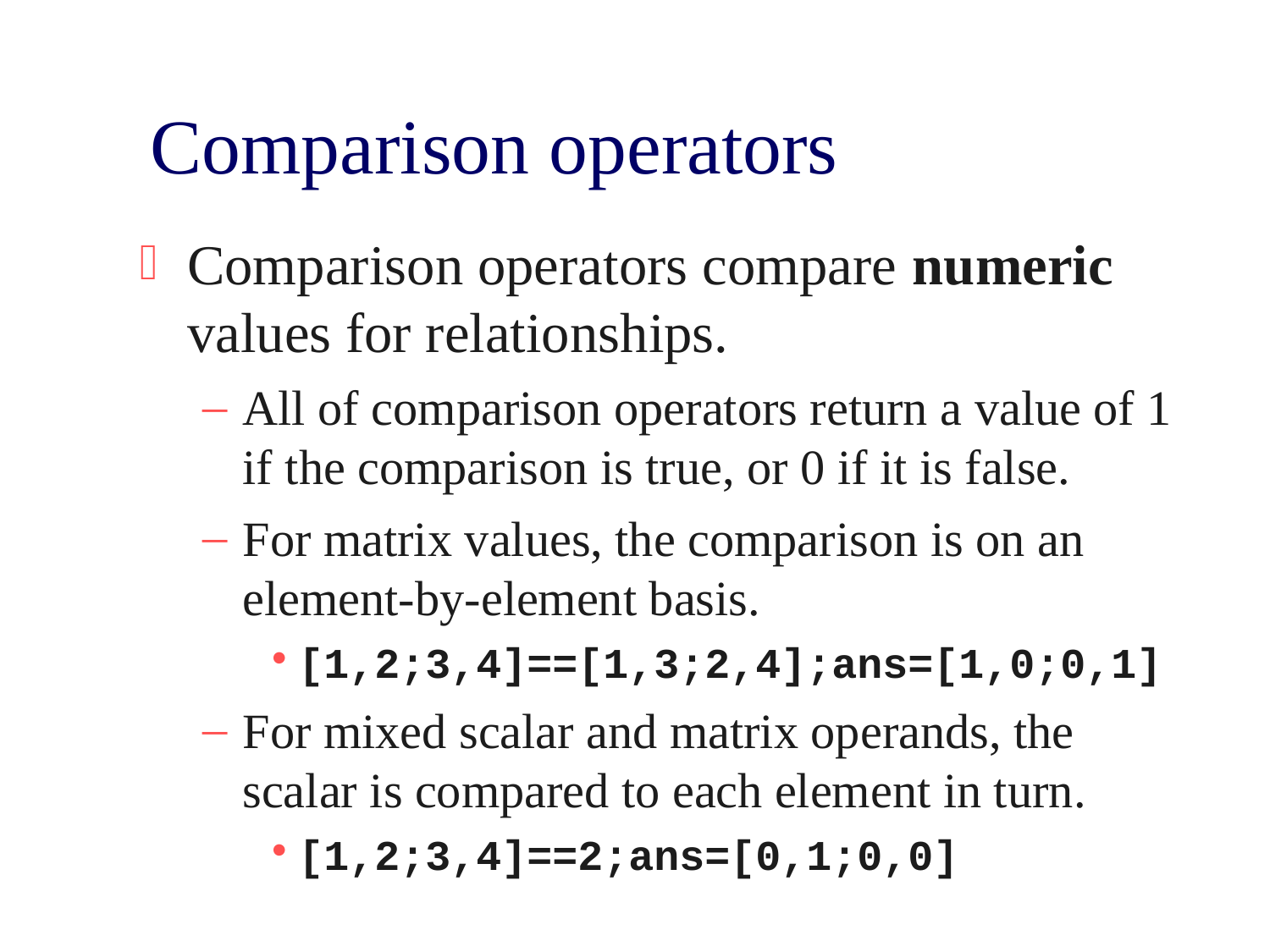### Relational operators

- **x**  $\mathbf{y}$  True if x is less than y.
- **XXEY** True if x is less than or equal to y.
- **X==y** True if x is equal to y.
- **x>=y** True if x is greater than or equal to y.
- **x>y** True if x is greater than y.
- **X!**  $=$ **y** True if x is not equal to y.
- $\blacksquare$  **X~=V** True if x is not equal to y.
- **x**  $\leq$  **y** True if x is not equal to y.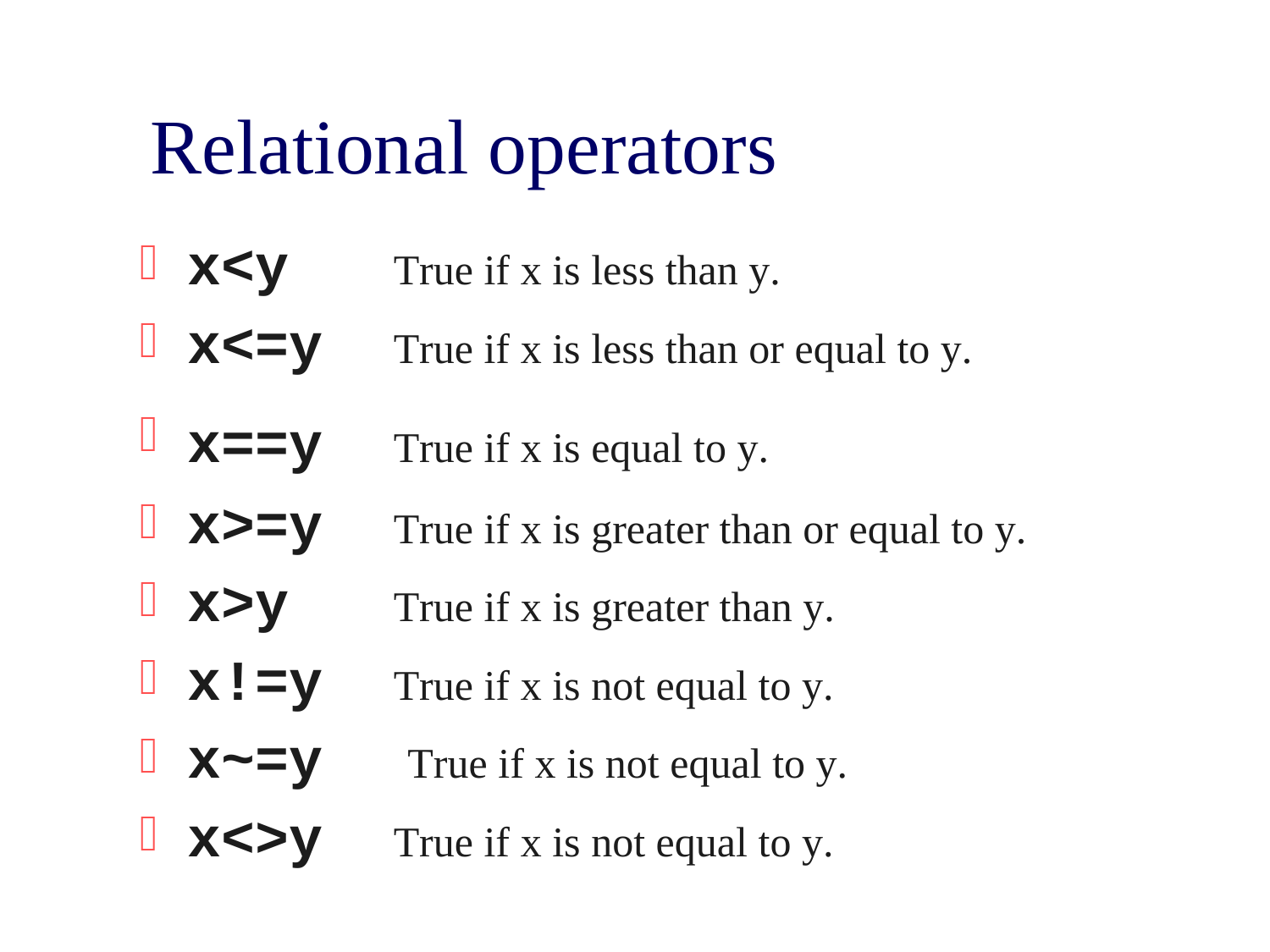### Boolean expressions

- A boolean expression is a combination of comparisons using the boolean operators "or" (**|**),"and" (**&**), and "not" (**!**).
	- Boolean expressions can be used wherever comparison expressions can be used.
	- If a matrix value used as the condition it is only true if all of its elements are nonzero.
	- Each element of an element-by-element boolean expression has a numeric value (1 true, 0 false).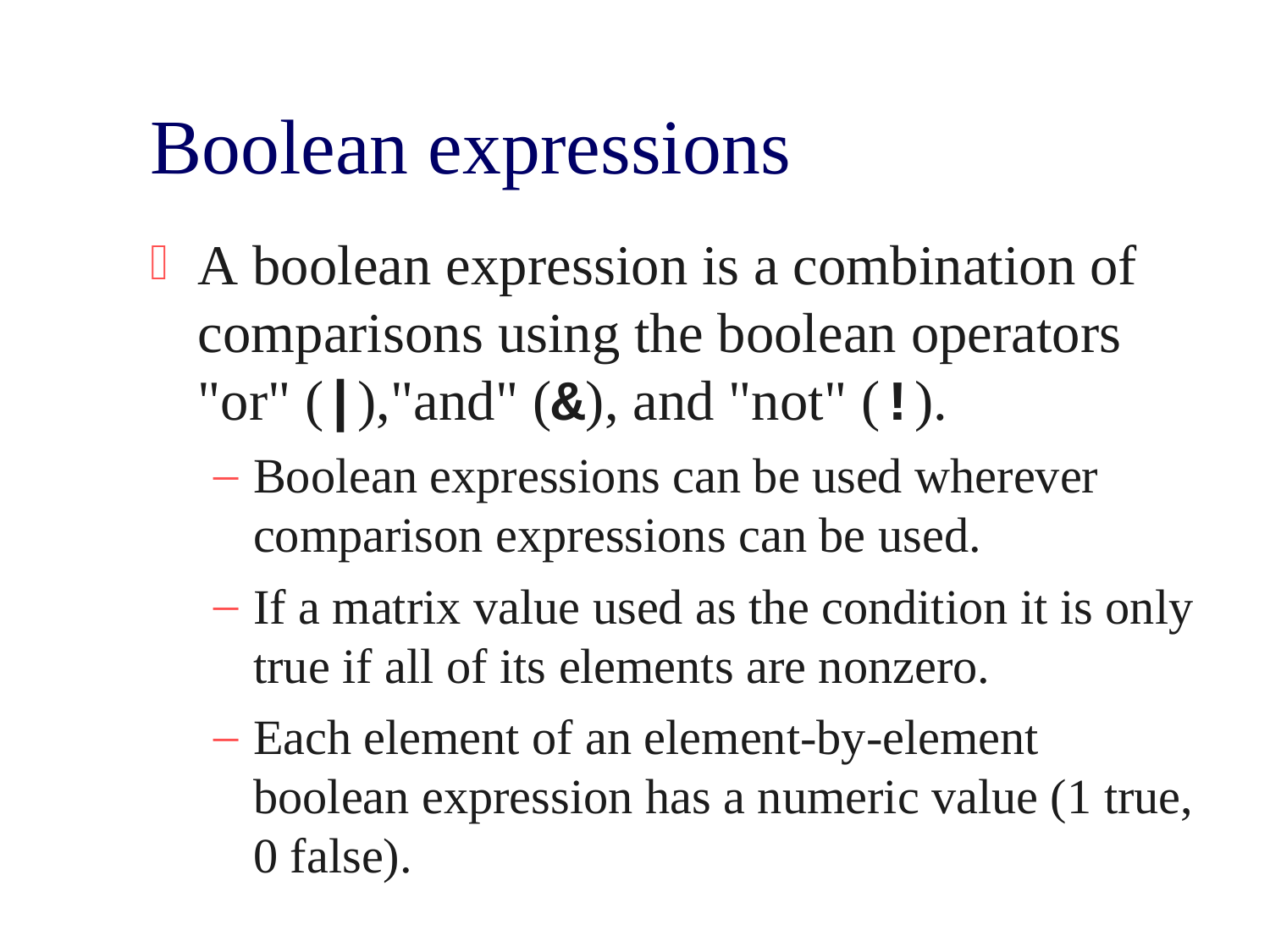## Boolean operators

### **b1 & b2**

• Elements of the result are true if both corresponding elements of b1 and b2 are true.

## **b1 | b2**

- Elements of the result are true if either of the corresponding elements of b1 or b2 is true.
- **!b**
- **~b**
	- Each element of the result is true if the corresponding element of b is false.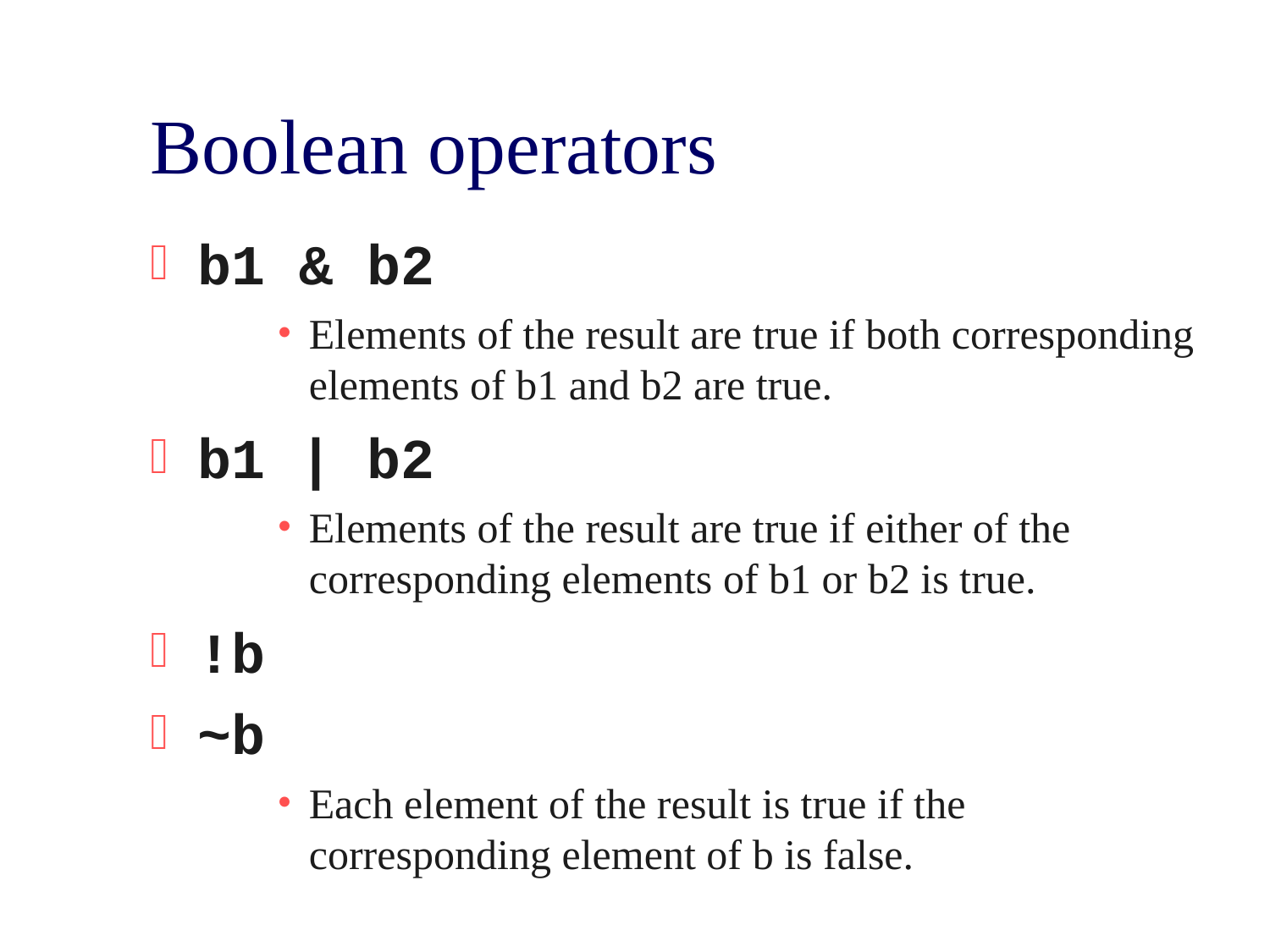### Assignment expressions

**An assignment is an expression that stores a** new value into a variable.

#### •**z=1**

- **Assignments can store string values also.** 
	- •**thing="food"**
	- •**kind="good"**
	- •**message=["this ",thing," is ",kind]**
- If is important to note that variables do not have permanent types. The type of a variable is whatever it happens to hold .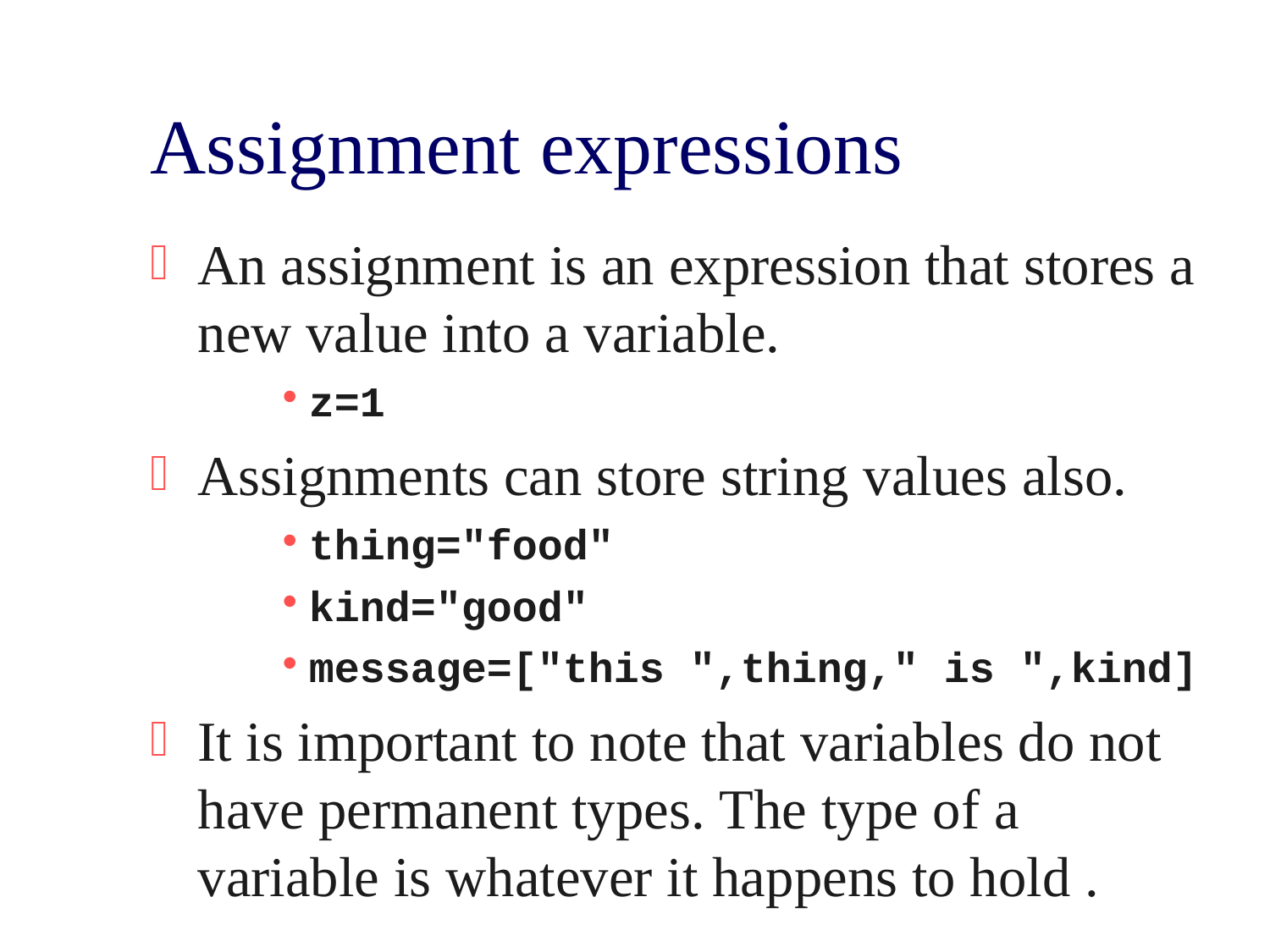# Assigning indexed expressions

**Assignment of a scalar to an indexed matrix** sets all of the elements that are referenced by the indices to the scalar value.

 $\cdot$  A(:, 2)=5

- Assigning an empty matrix **[]** allows you to delete rows or columns of matrices and vectors.
	- •**A(3,:)=[]**
	- •**A(:,1:2:5)=[]**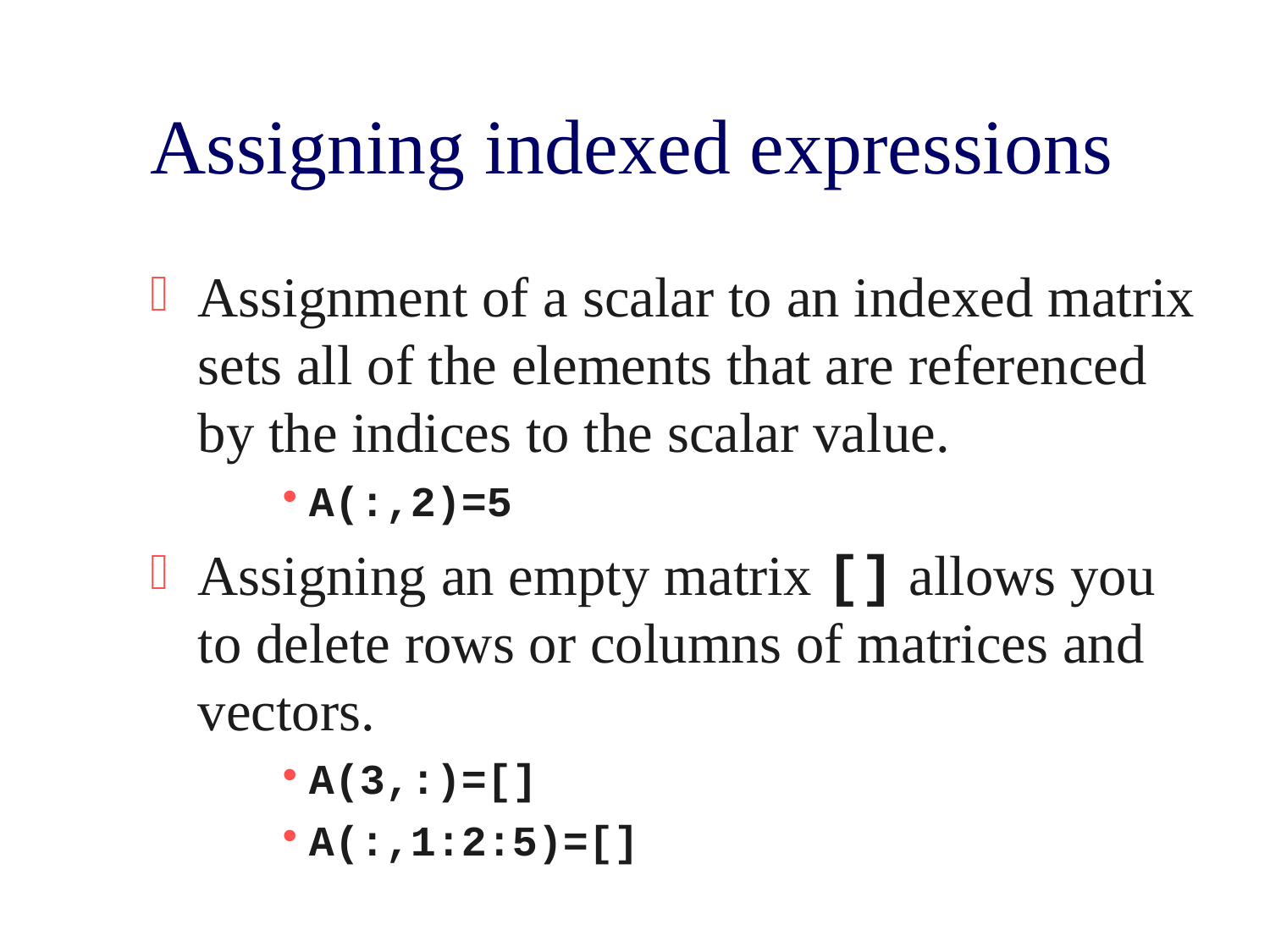# Assigning multiple variables

**An assignment is an expression, so it has a** value. Thus, **z=1** as an expression has the value 1. One consequence of this is that you can write multiple assignments together:

•**x=y=z=0**

- **This is also true of assignments to lists, so** the following are valid expressions
	- •**[a,b,c]=[u,s,v]=svd(A)**
	- •**[a,b,c,d]=[u,s,v]=svd(A)**
	- •**[a,b]=[u,s,v]=svd(A)**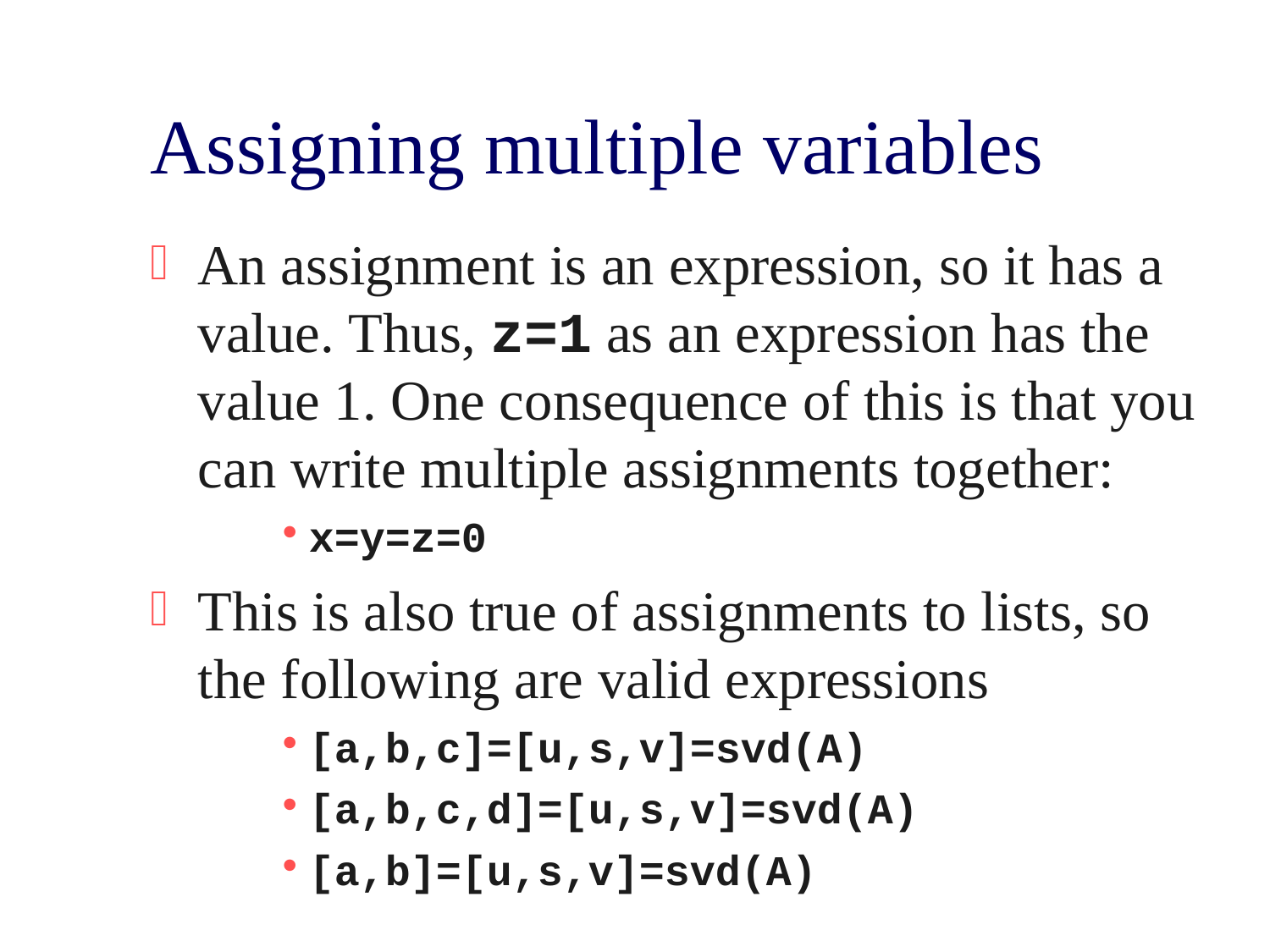### Increment operators

- $\Box$  Increment operators increase or decrease the value of a variable by 1.
	- The operators to increment and decrement a variable are written as **++** and **--**.
	- It may be used to increment a variable either before (**++x**) or after (**x++**) taking its value.
	- For matrix and vector arguments, the increment and decrement operators work on each element of the operand.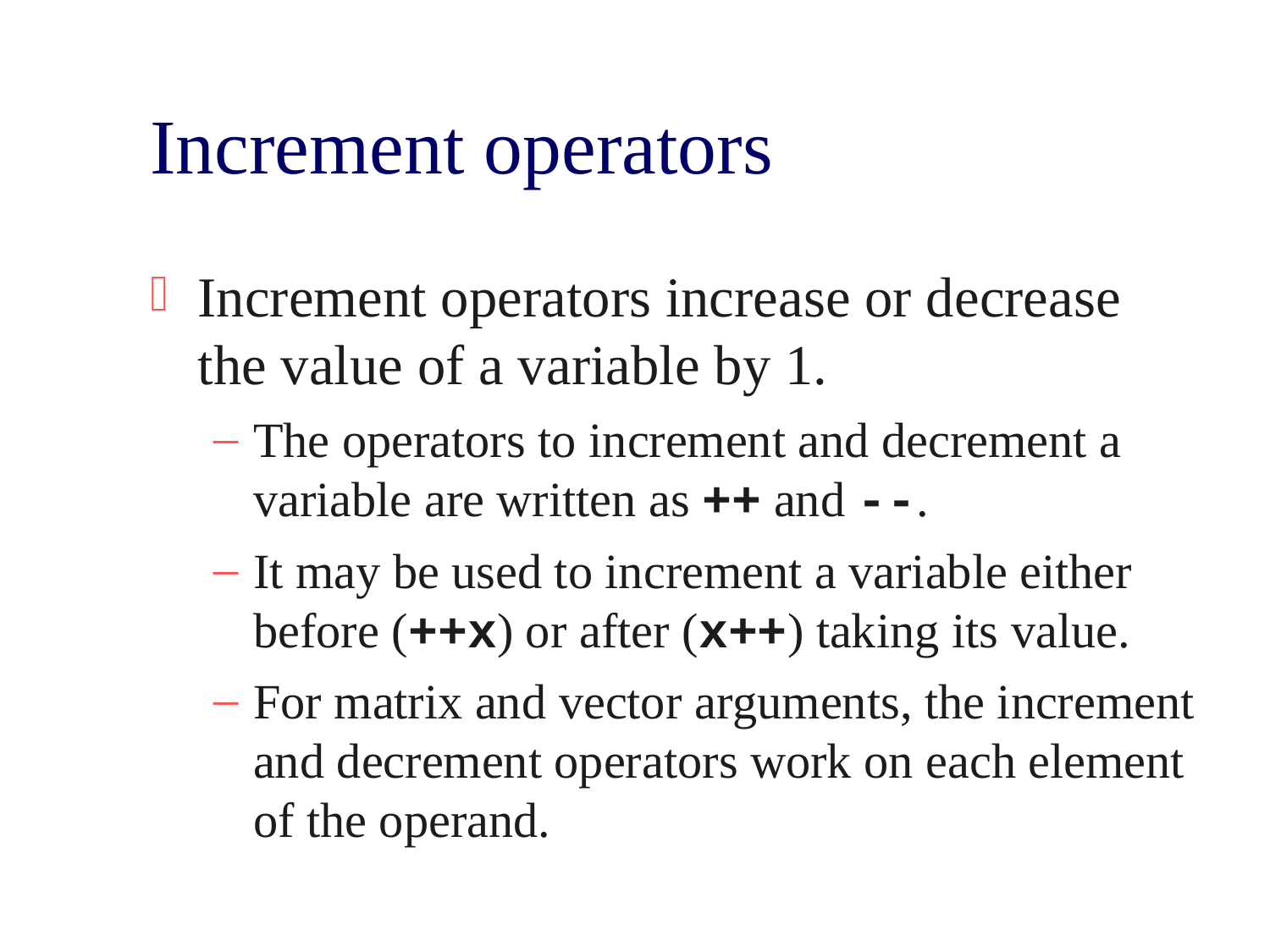## CONTROL STATEMENTS

- Control statements control the flow of execution in programs.
	- All the control statements start with special keywords
	- Each control statement has a corresponding end keyword
	- The list of statements contained between the start keyword the corresponding end keyword is called the body of a control statement.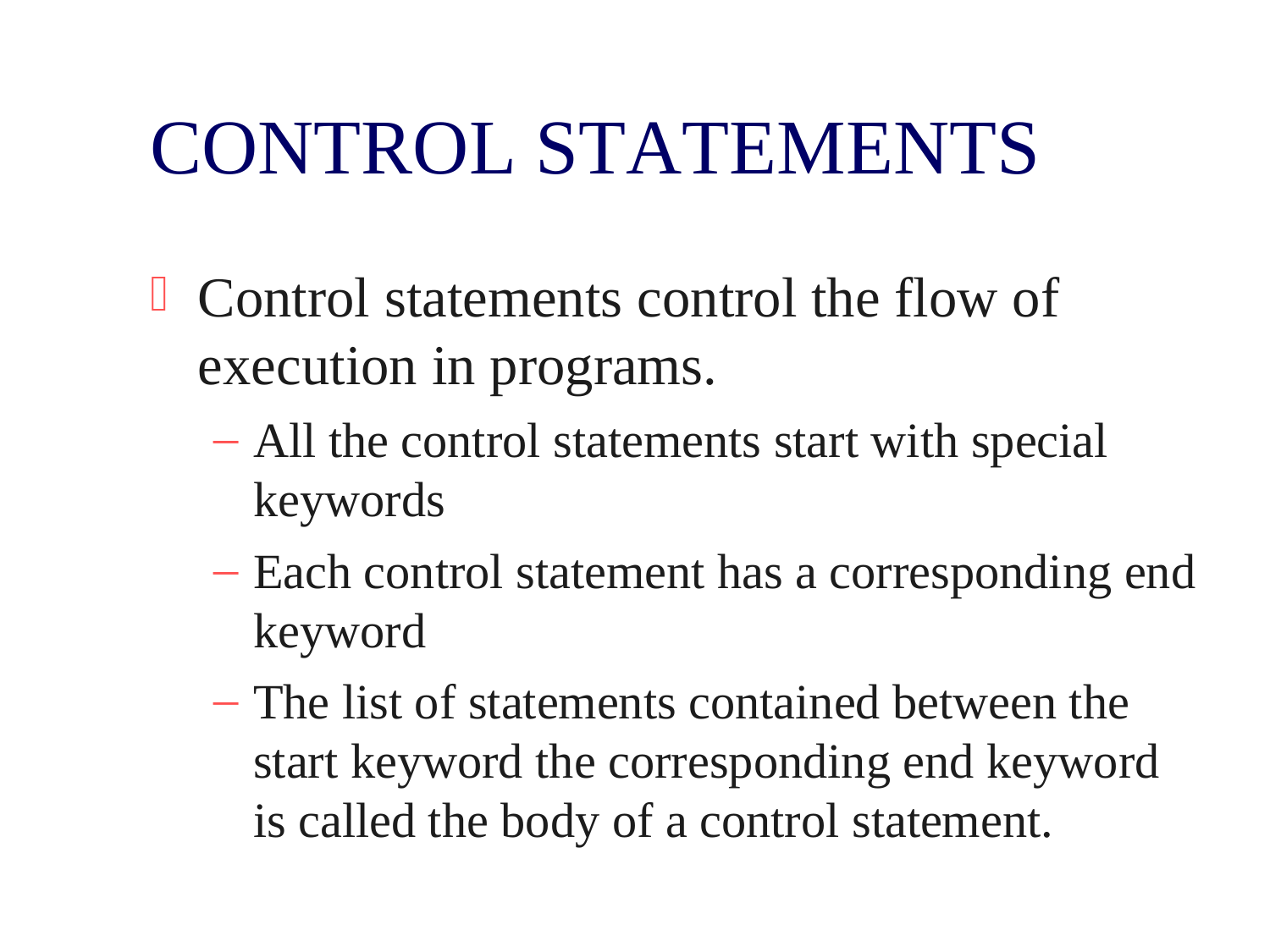### Control structures

### **Octave if statement**

– The else and elseif clauses are optional. Any number of elseif clauses may exist.

**if (condition) then-body; elseif (condition) elseif-body; else else-body; endif**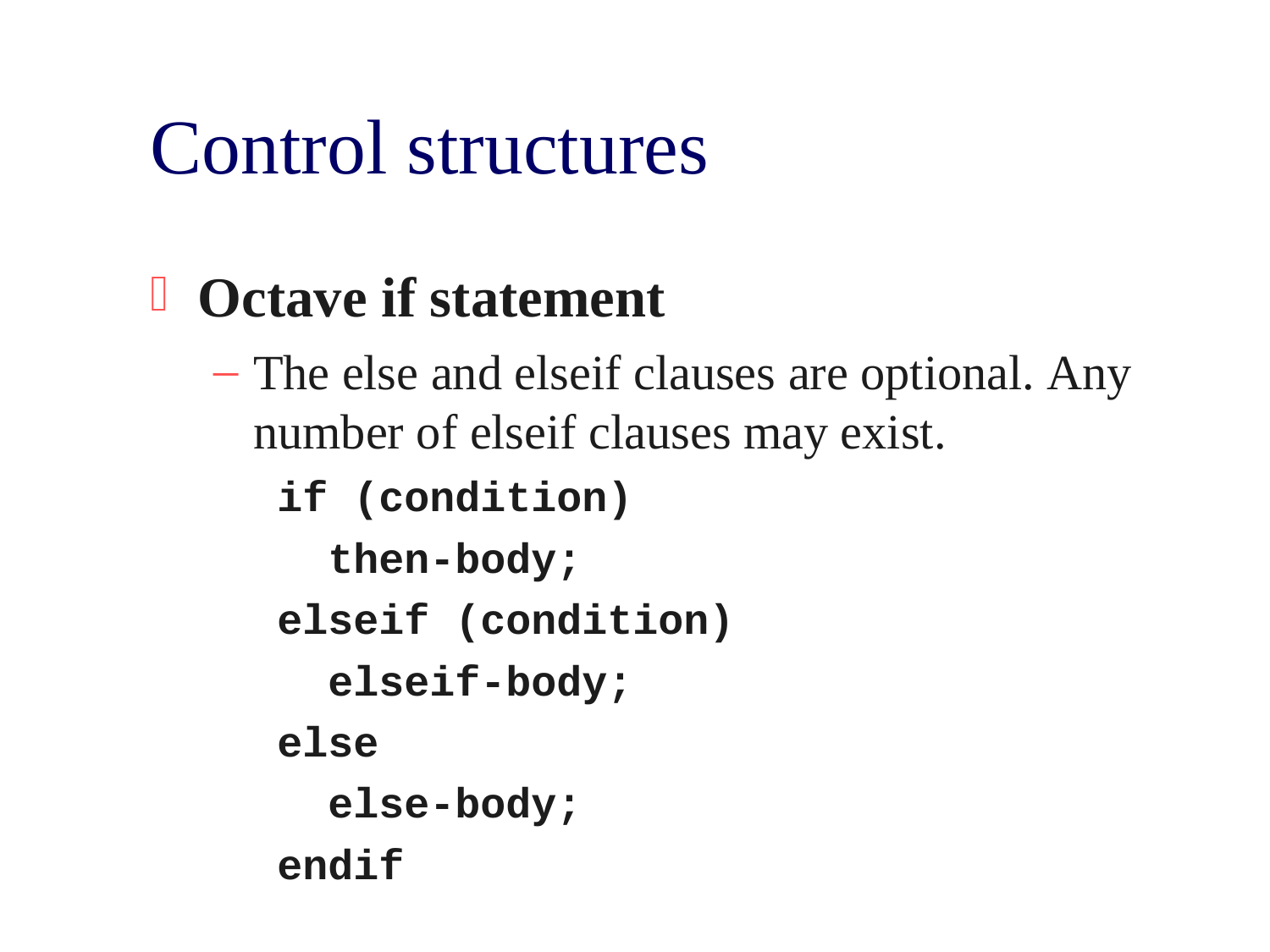### More control structures

- **Octave switch statement**
	- Any number of case labels are possible **switch expression case label command\_list; case label command\_list; ... otherwise command\_list;**
		- **endswitch**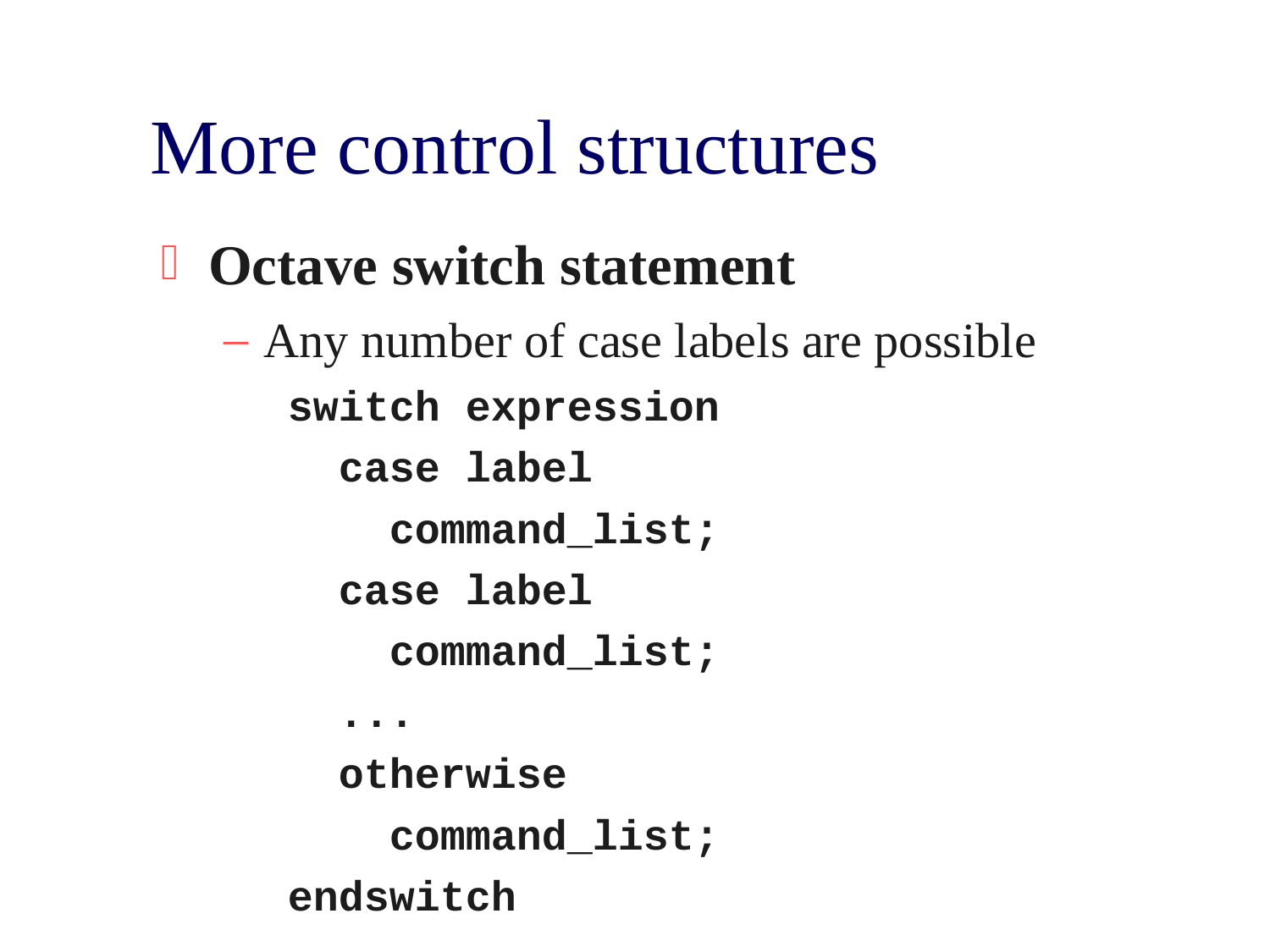### More control structures

 **Octave while statement while (condition) body; endwhile Octave for statement for var = expression body; endfor**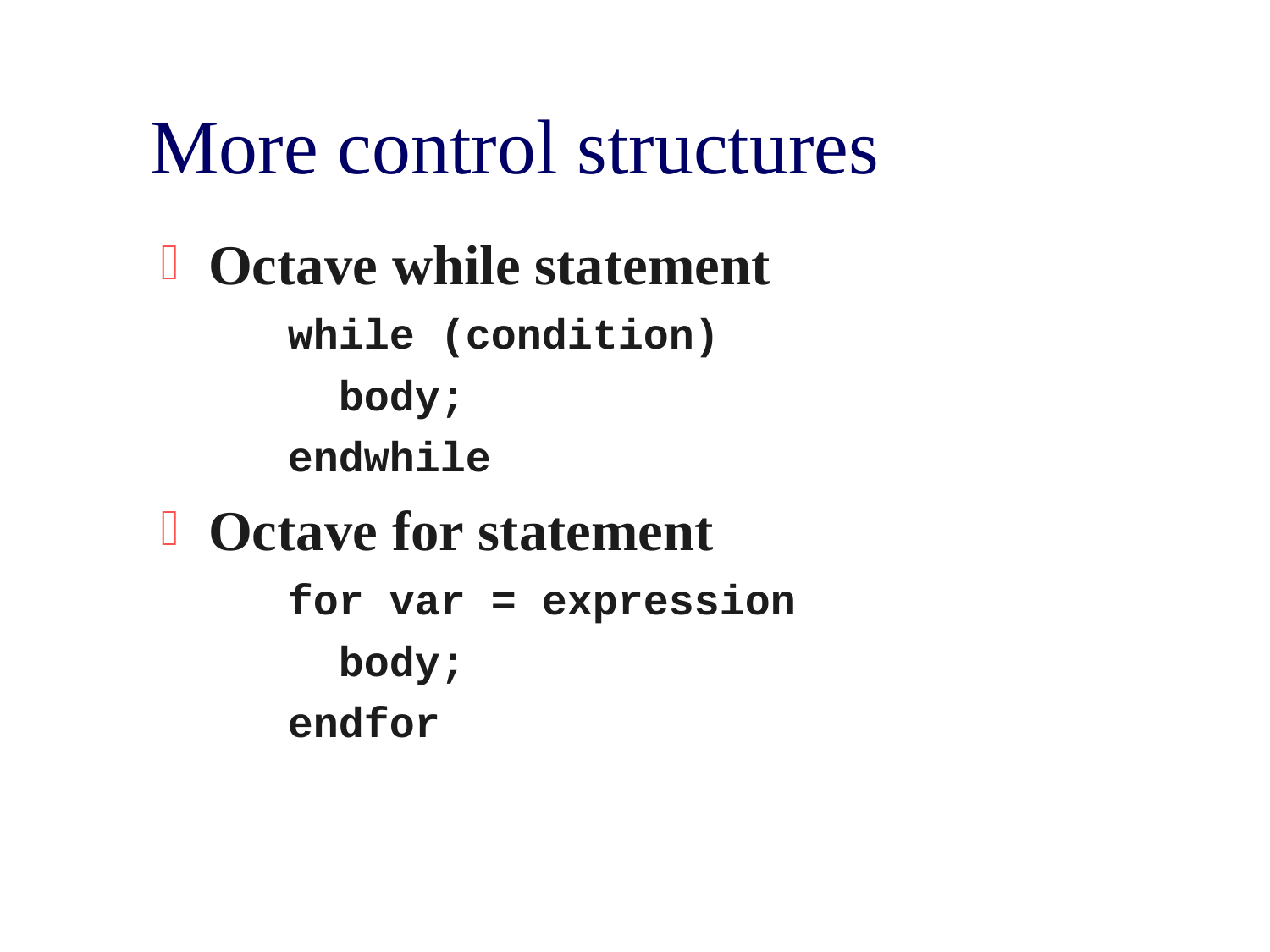### More control statements

### **The break statement**

– jumps out of the innermost **for** or **while** loop that encloses it. The **break** statement may only be used within the body of a loop.

### **The continue statement**

– like **break**, is used only inside **for** or **while** loops. It skips over the rest of the loop body, causing the next cycle around the loop to begin immediately.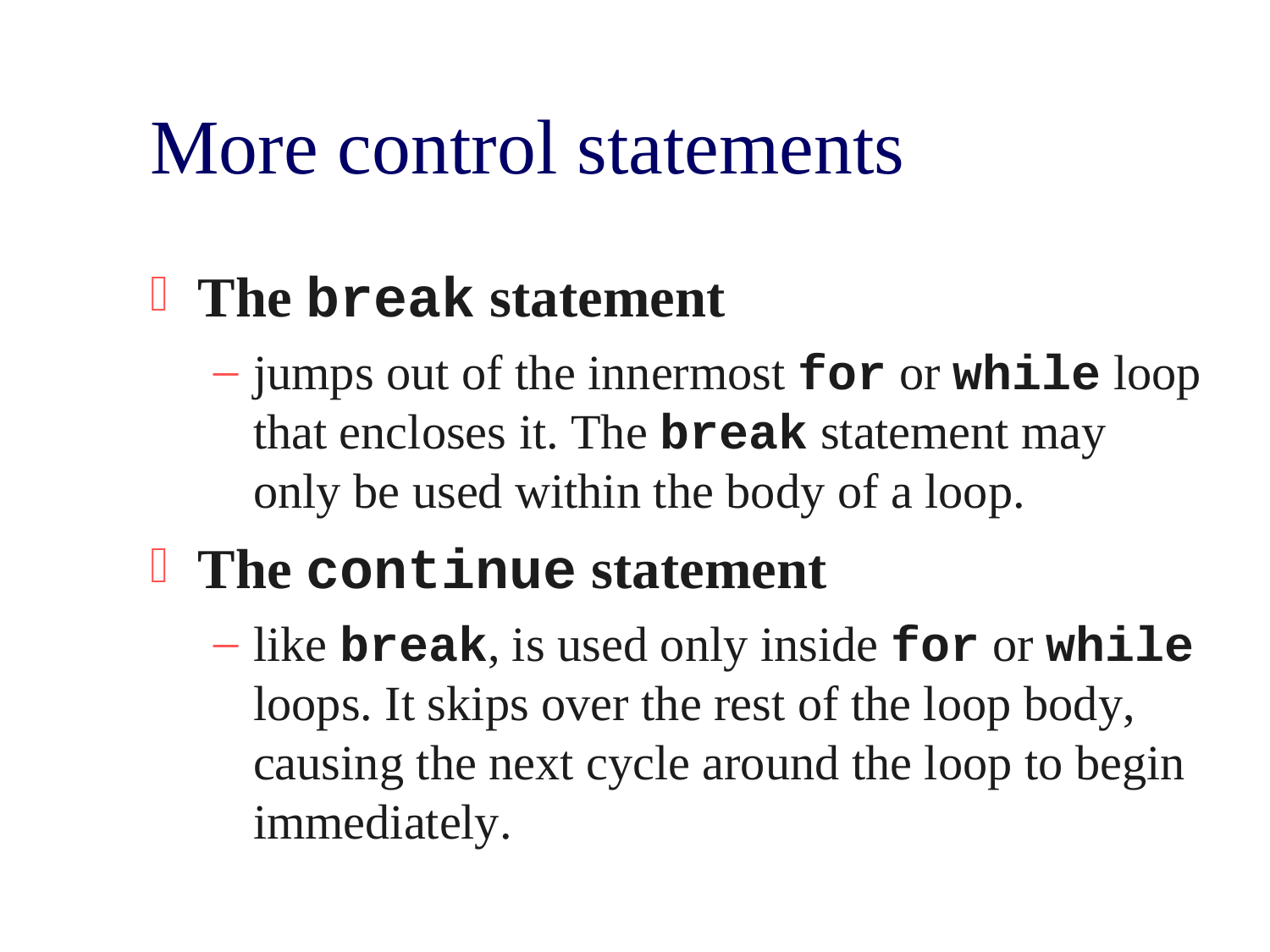## FUNCTIONS

- <sup>1</sup> A function is a name for a particular calculation. For example, the function **sqrt** computes the square root of a number.
- A fixed set of functions are built-in, which means they are available in every program. The **sqrt** function is a built-in function.
- I In addition, you can define your own functions.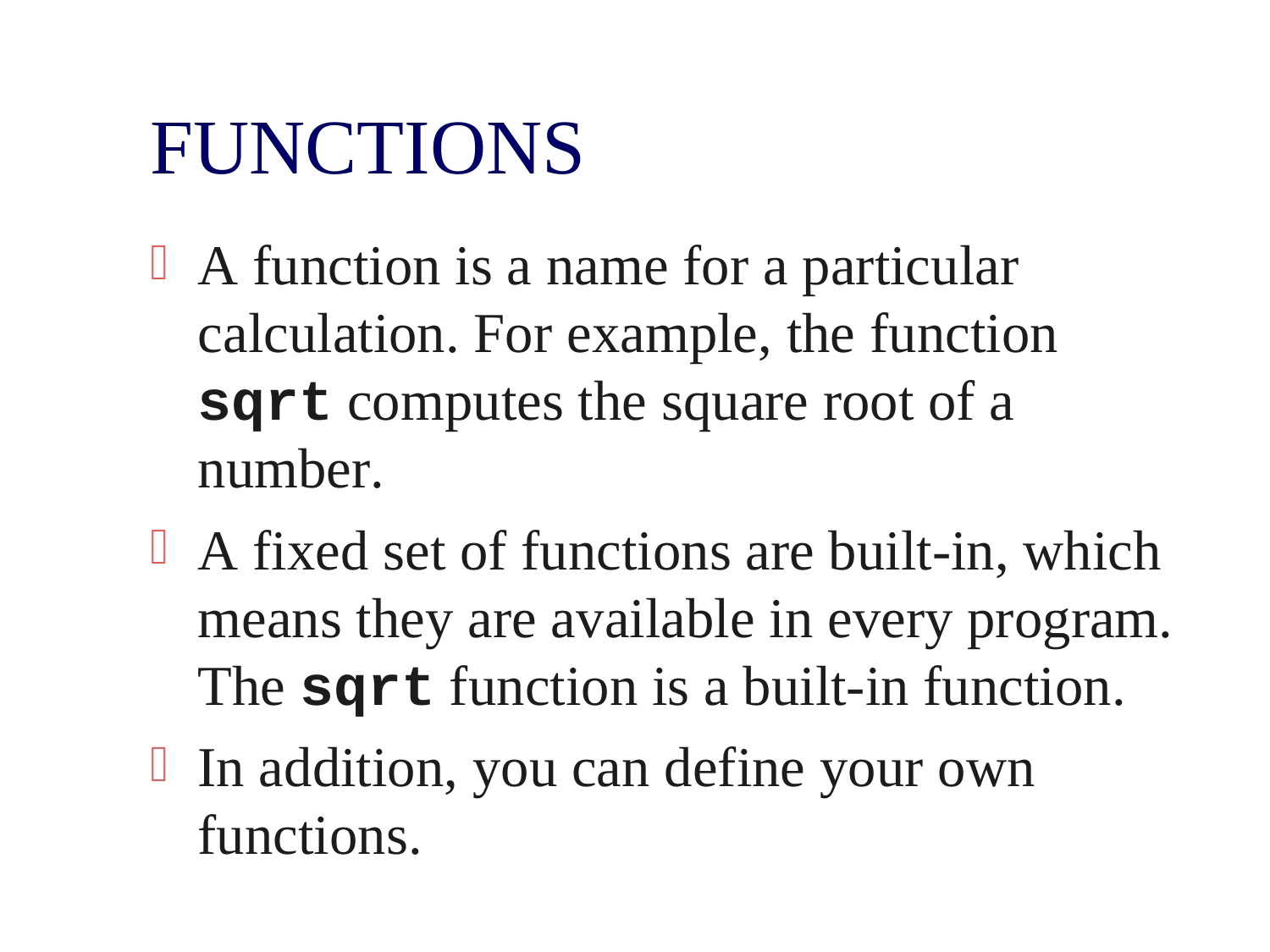# Calling functions

- A function call expression is a function name and list of arguments in parentheses.
	- The arguments are expressions which give the data for function to operate on.
	- When there is more than one argument, they are separated by commas.
	- If there are no arguments, you can omit the parentheses.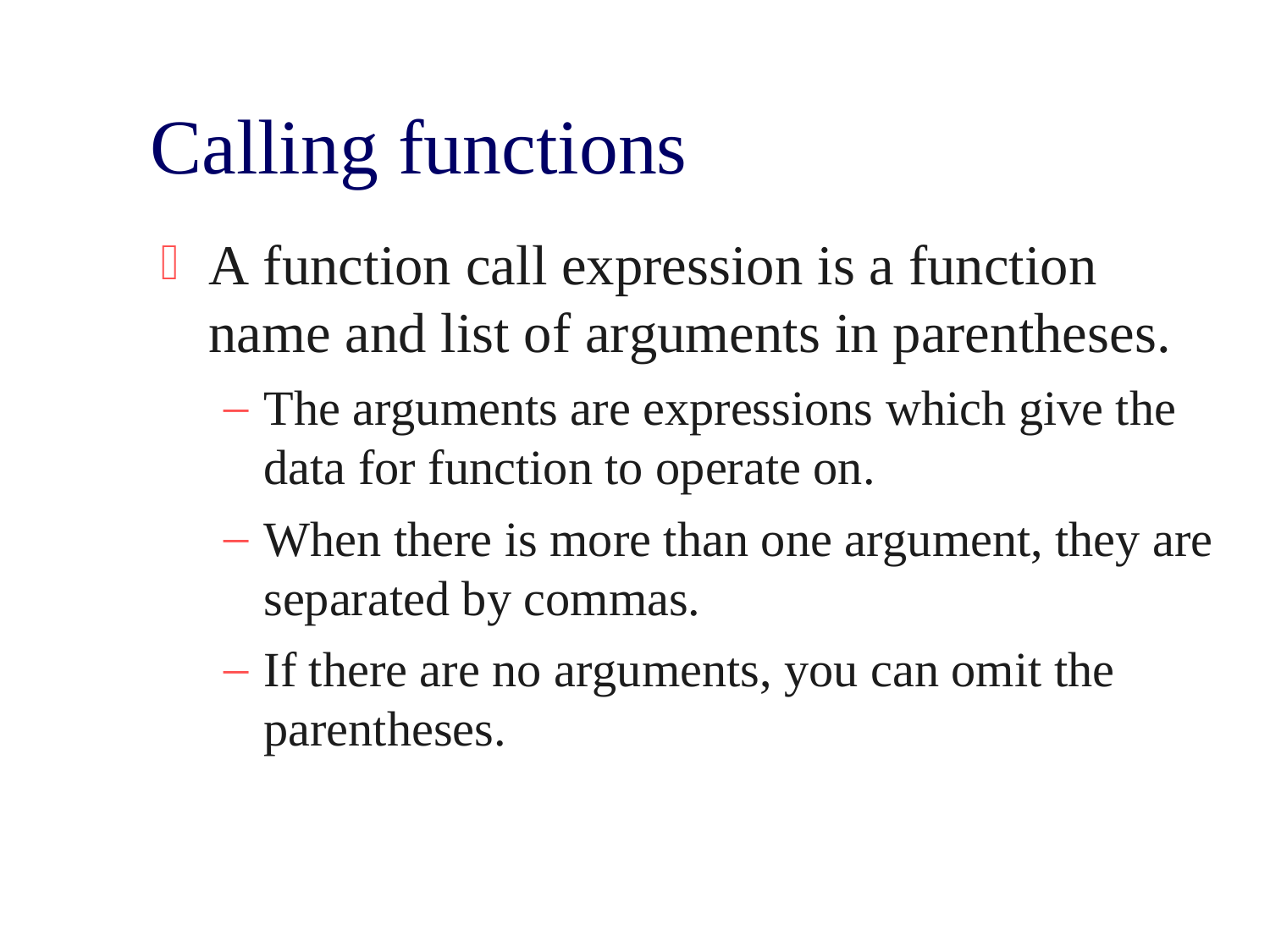## Arguments for functions

- **I** Most functions expects a particular number of arguments.
	- •**sqrt(x^2+y^2) # One argument**
	- •**ones(n,m) # Two arguments**
	- •**rand() # No arguments**
	- •**rand("seed",1)# Two arguments**
- Some functions like **rand** take a variable number of arguments and behave differently depending on the number of arguments.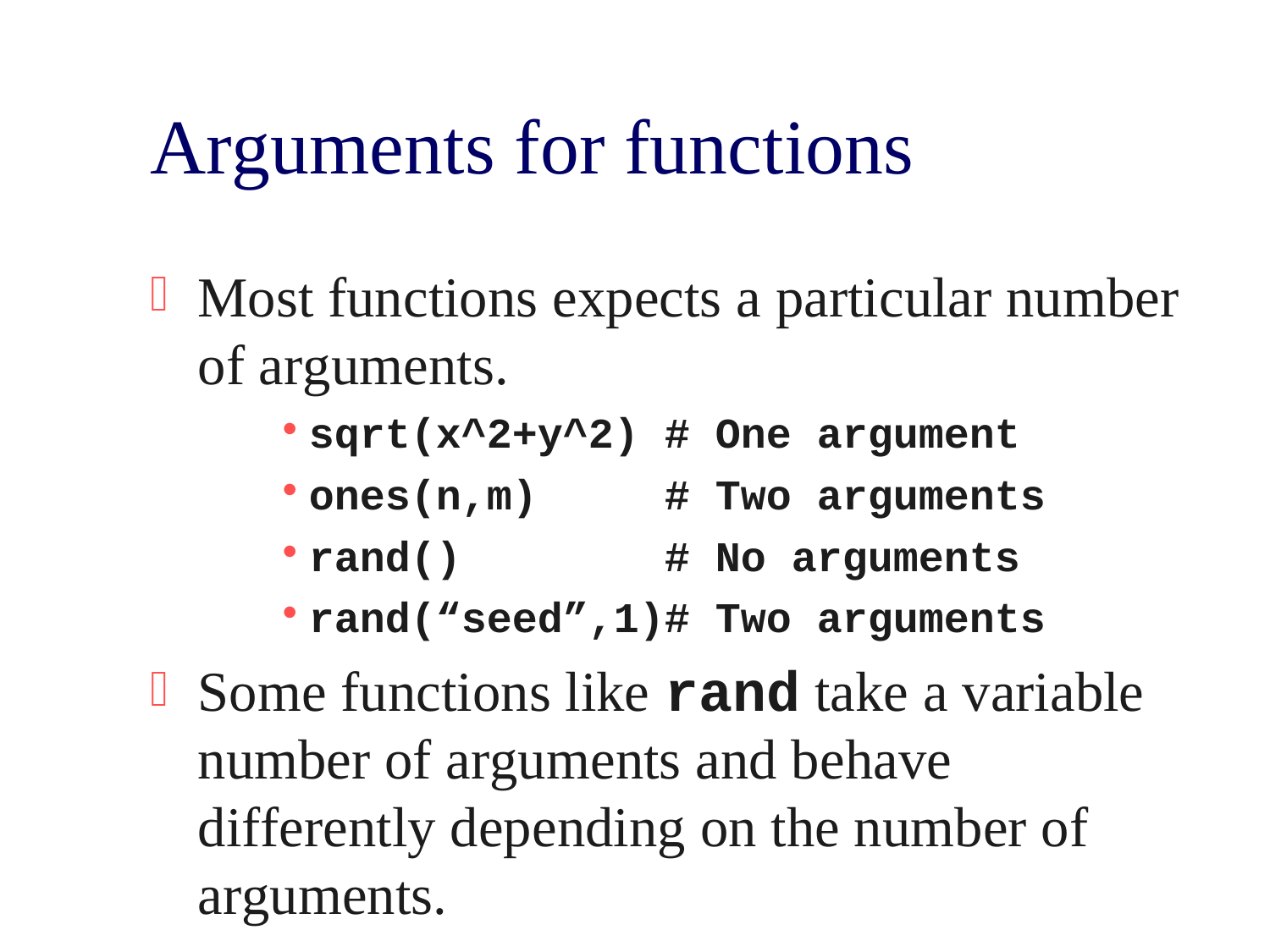### Return values for functions

- **I** Most functions return one value **y=sqrt(x)**
- **Functions in Octave (in common with perl)** may return multiple values.

### **[u,s,v]=svd(A)**

**C** computes the singular value decomposition of the matrix **A** and assigns the three result matrices to **u**, **s**, and **v**.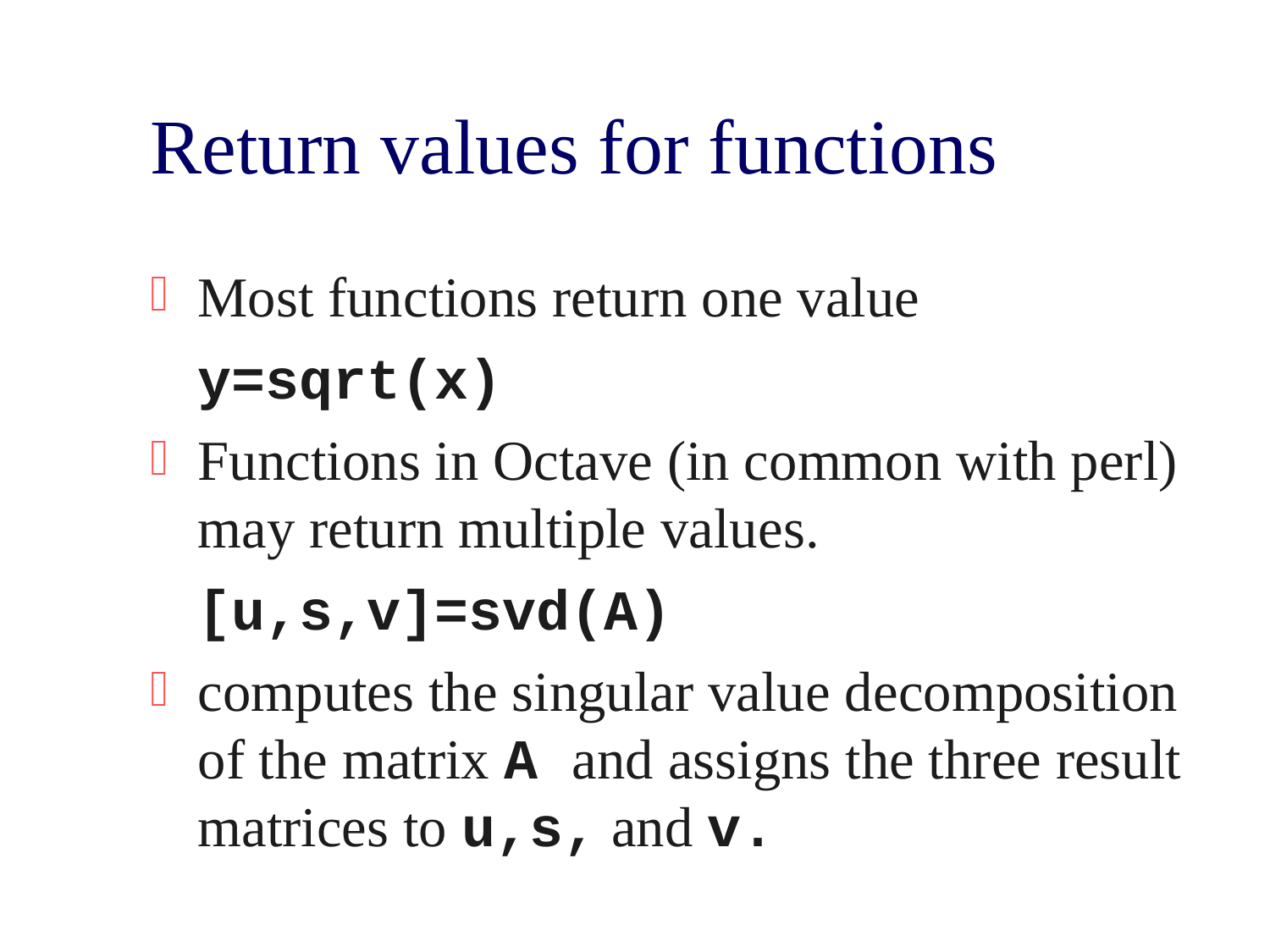### Functions and script files

- **Complicated programs can often be** simplified by defining functions.
- $\Box$  Functions can be defined directly on the command line during interactive sessions.
- **E** Alternatively, functions can be created as external files, and can be called just like built-in functions.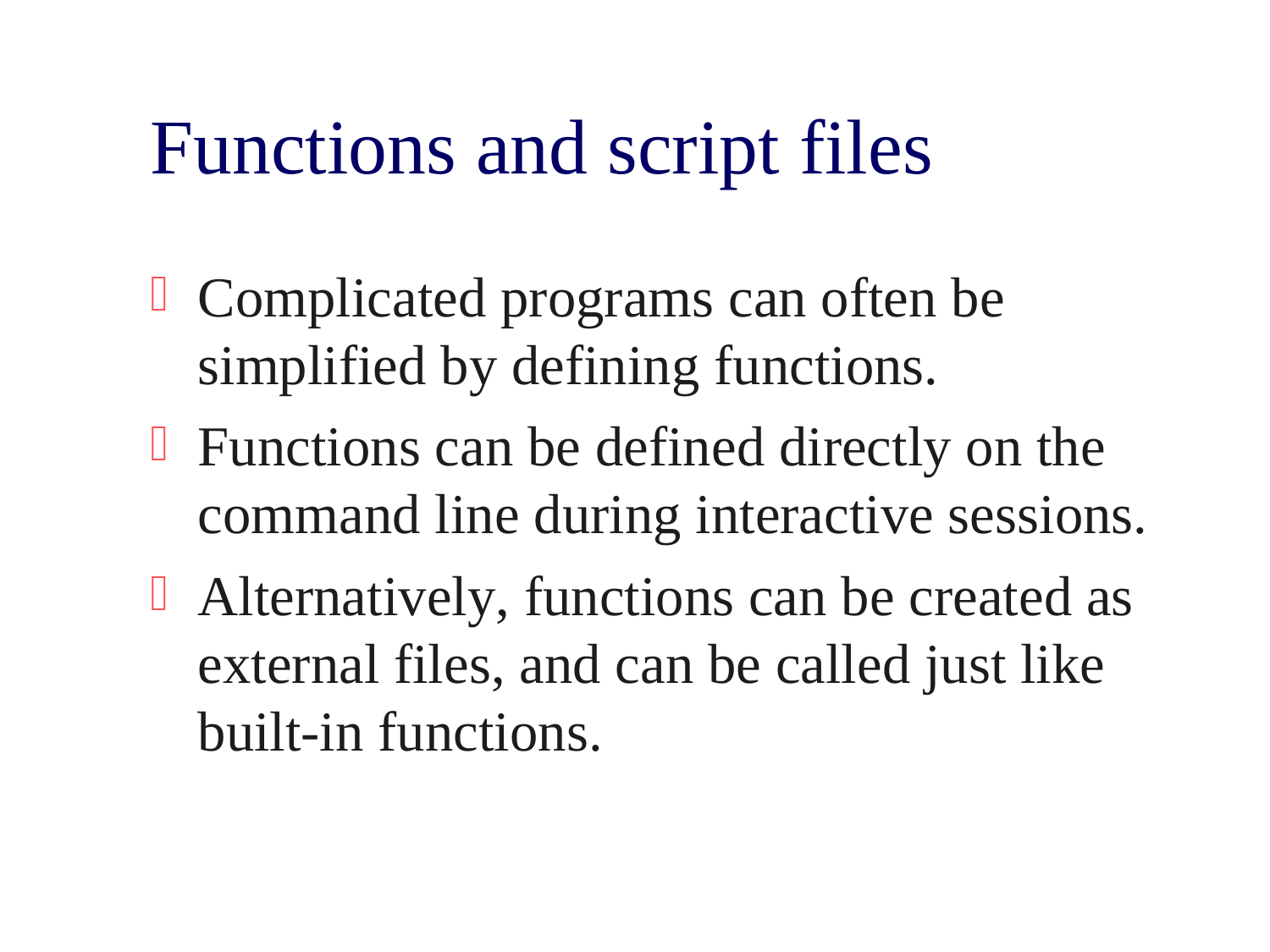# Defining functions

In its simplest form, the definition of a function named name looks like this: **function name body; endfunction**

- A valid function name any valid variable name.
- **The function body consists of expressions** and control statements.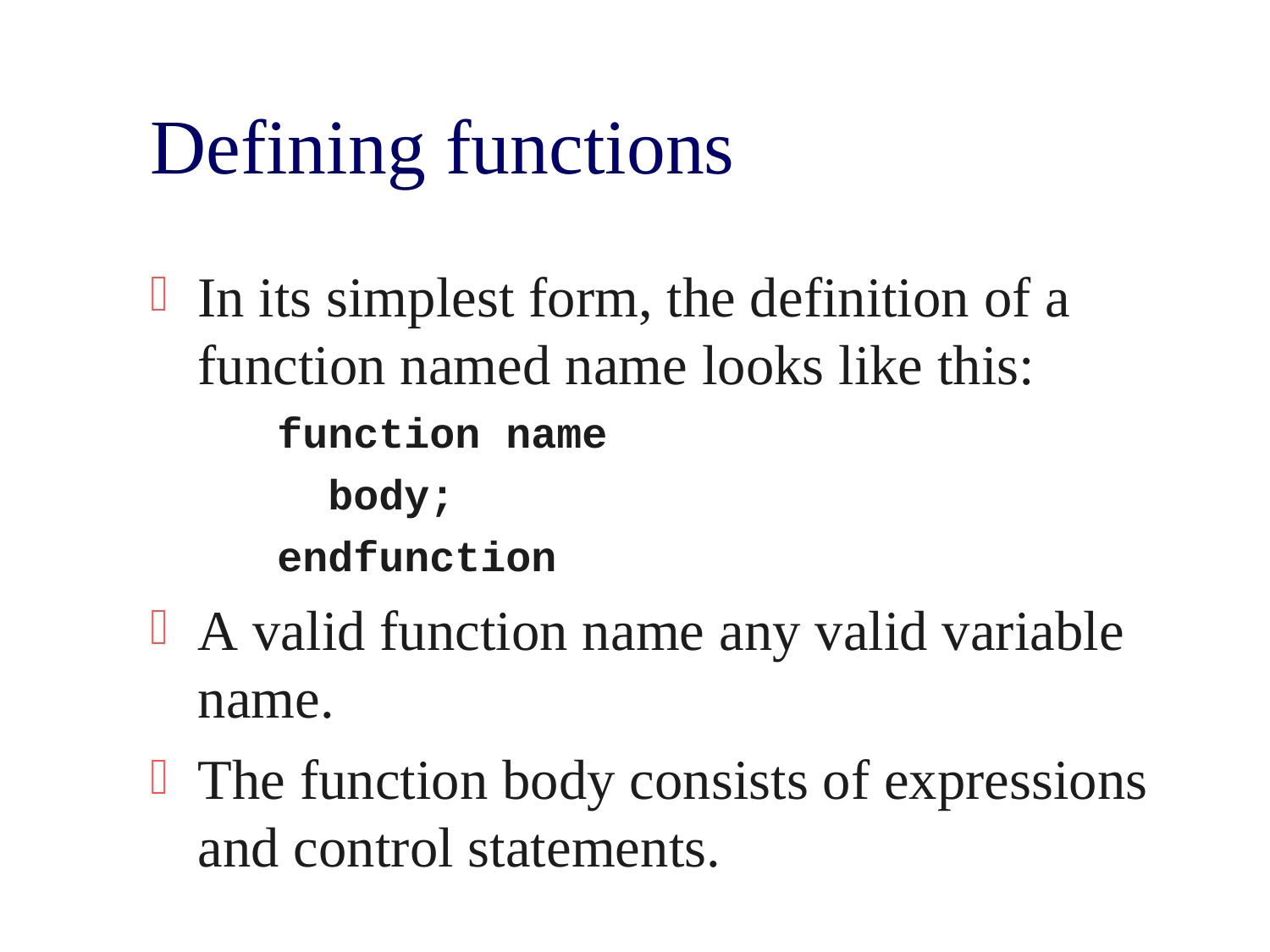## Passing information to functions

- Normally, you will want to pass some information to the functions you define. **function name(arg-list) body; endfunction**
- where **arg-list** is a comma-separated list of arguments. When the function is called, the argument names hold the values given in the call.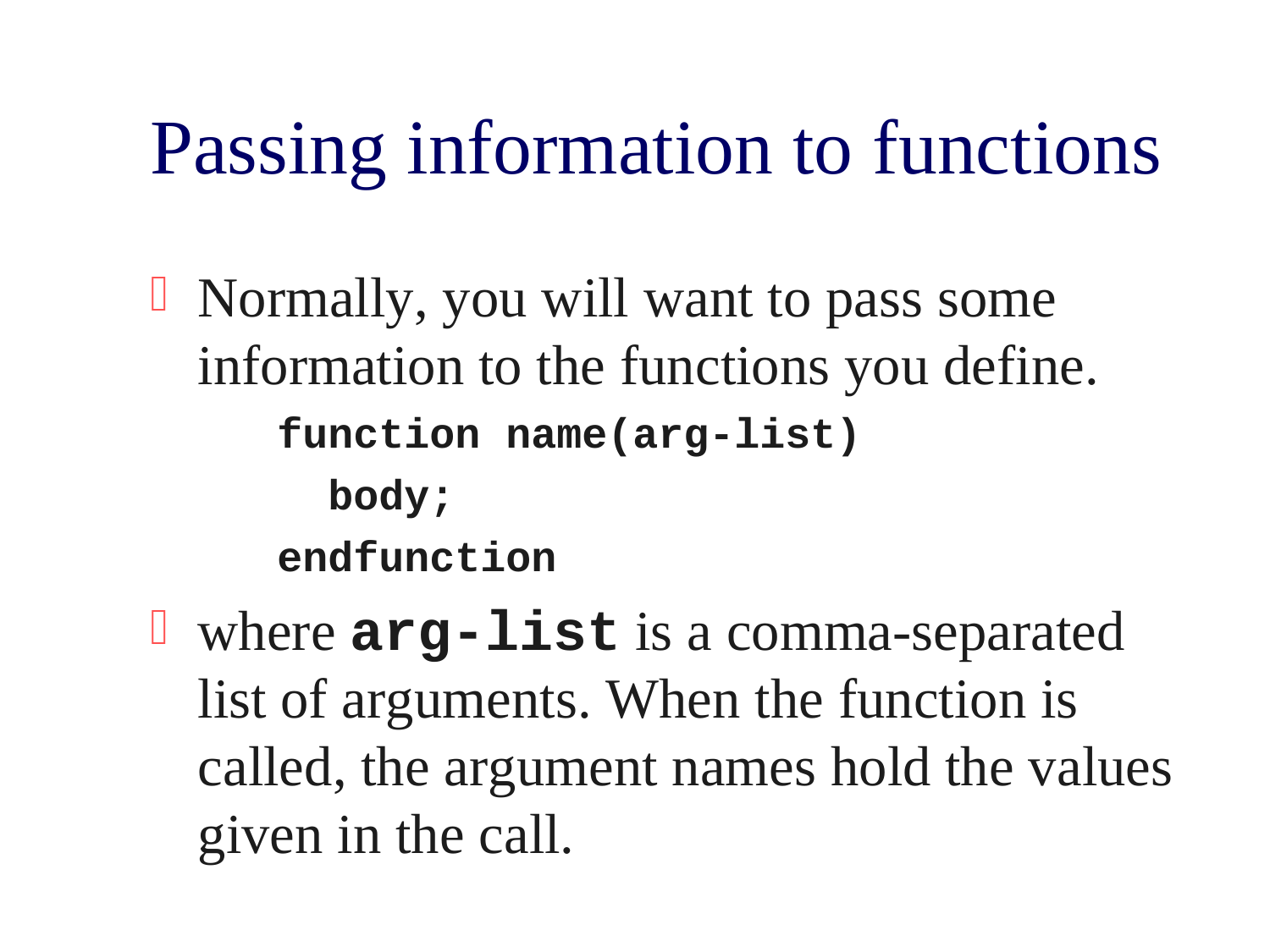# Returning information

 In most cases, you will also want to get some information back from the functions you define.

> **function ret-var=name(arg-list) body; endfunction**

**The symbol ret-var** is the name of the variable, defined within the function, that will hold the value to be returned.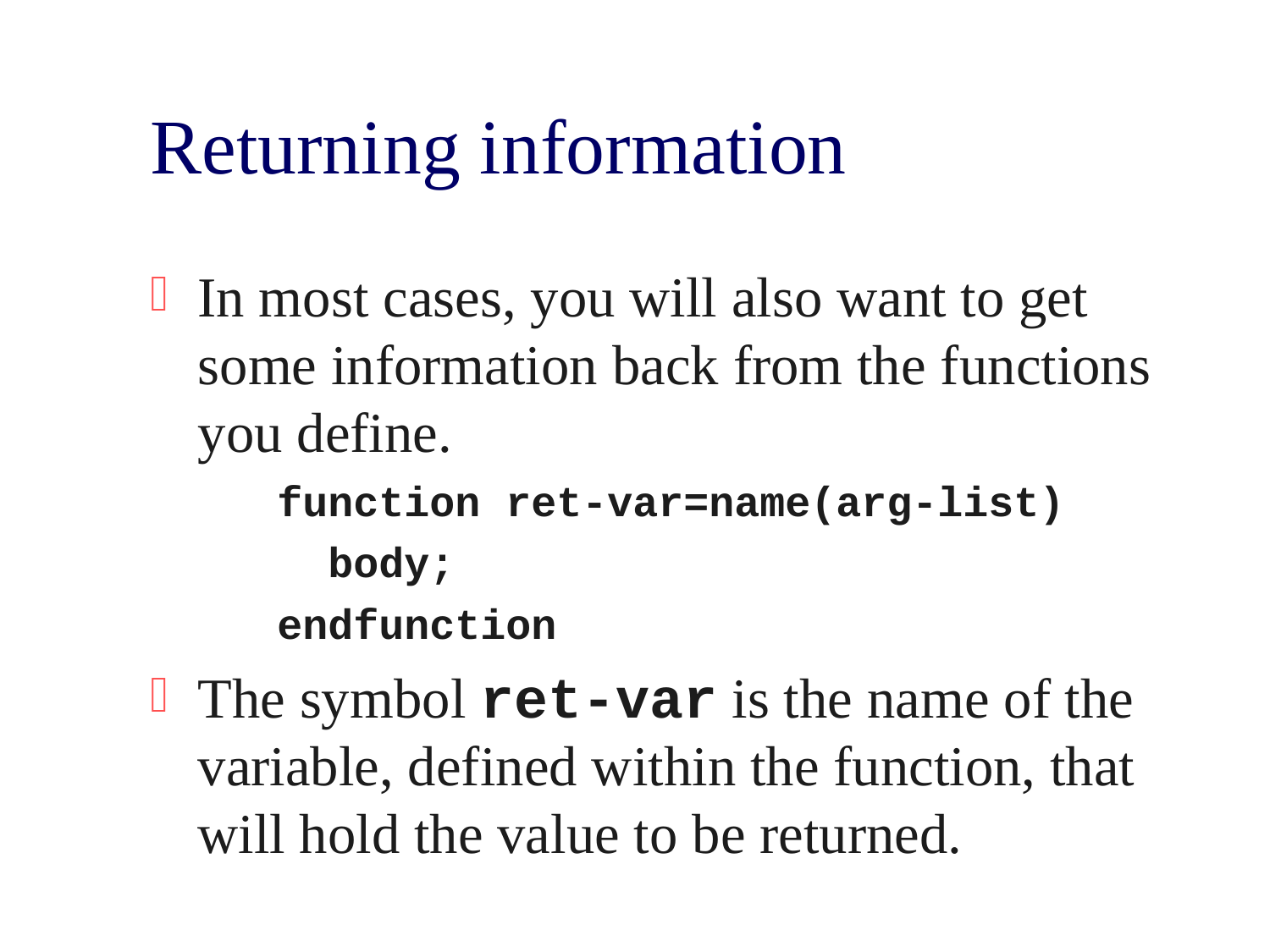## Returning more information

- **Functions may return more than one value. function [ret-list]=name(arg-list) body; endfunction**
- where **ret-list** is a comma-separated list of variable names that will hold the values returned from the function. Note that **ret-list** is a vector enclosed in square brackets.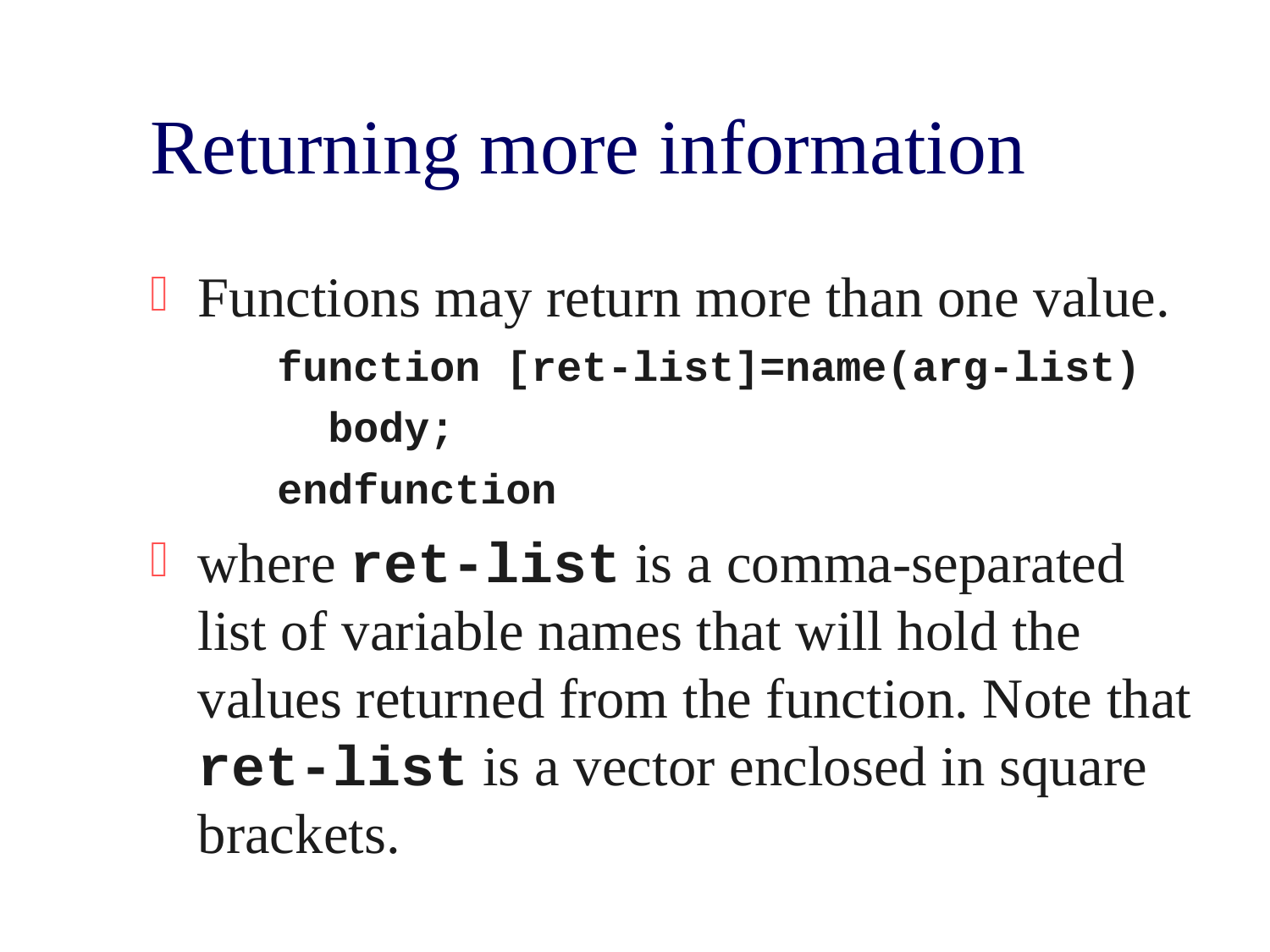# Script files

- $\Box$  A script file is a file containing (almost) any sequence of commands.
	- It is read and evaluated just as if you had typed each command at the prompt.
	- It provides a way to store a sequence of commands that do not logically belong inside a function.
	- Unlike a function file, a script file must not begin with the keyword function..
	- Variables named in a script file are not local variables, but are in the same scope as the other variables entered at the prompt.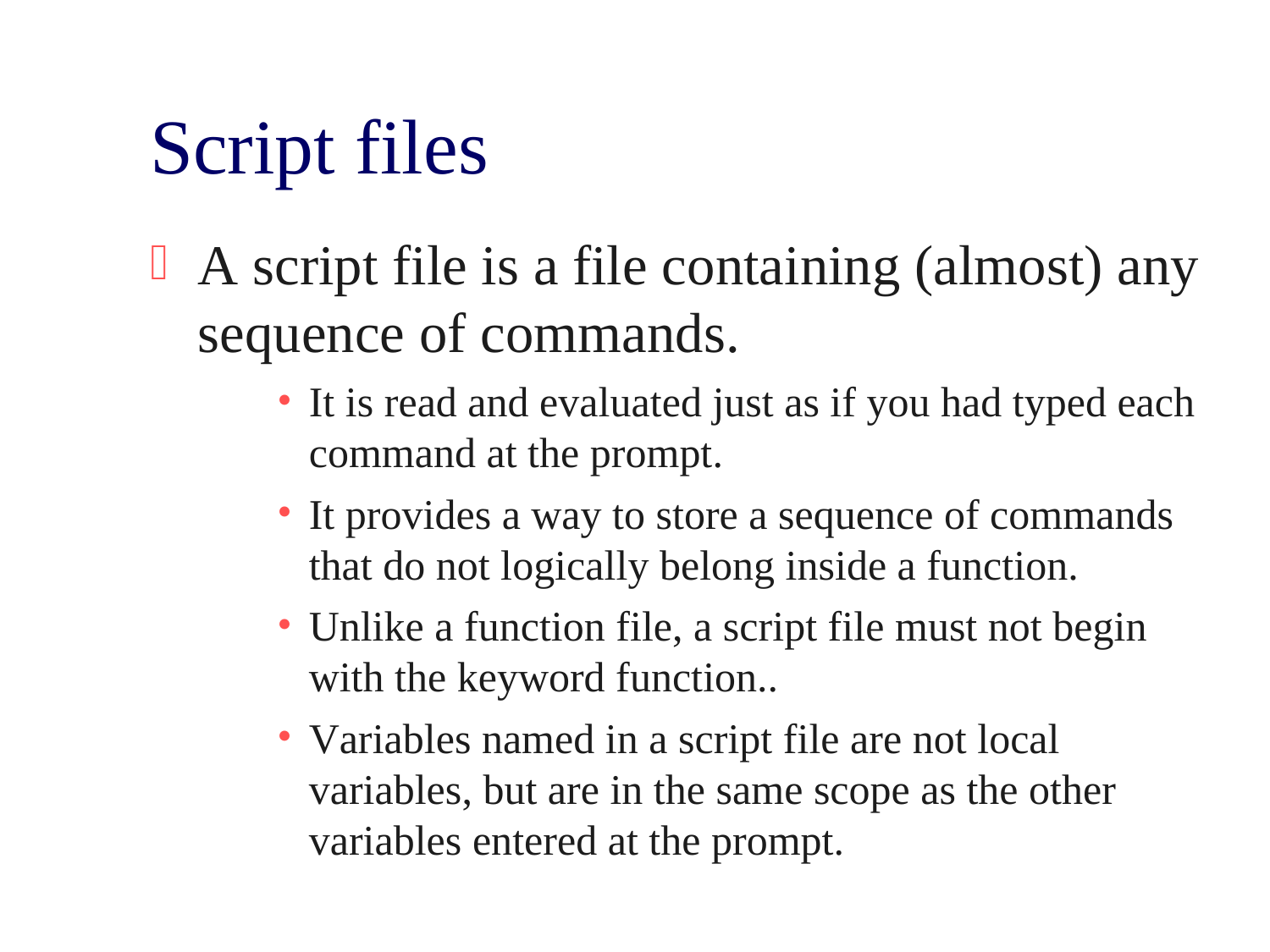# Function subdirectories (1)

| audio   | for playing and recording sounds.                          |
|---------|------------------------------------------------------------|
| control | for design and simulation of<br>automatic control systems. |
| elfun   | elementary functions.                                      |
| general | miscellaneous matrix<br>manipulations.                     |
| image   | image processing tools.                                    |
|         | input-ouput functions.                                     |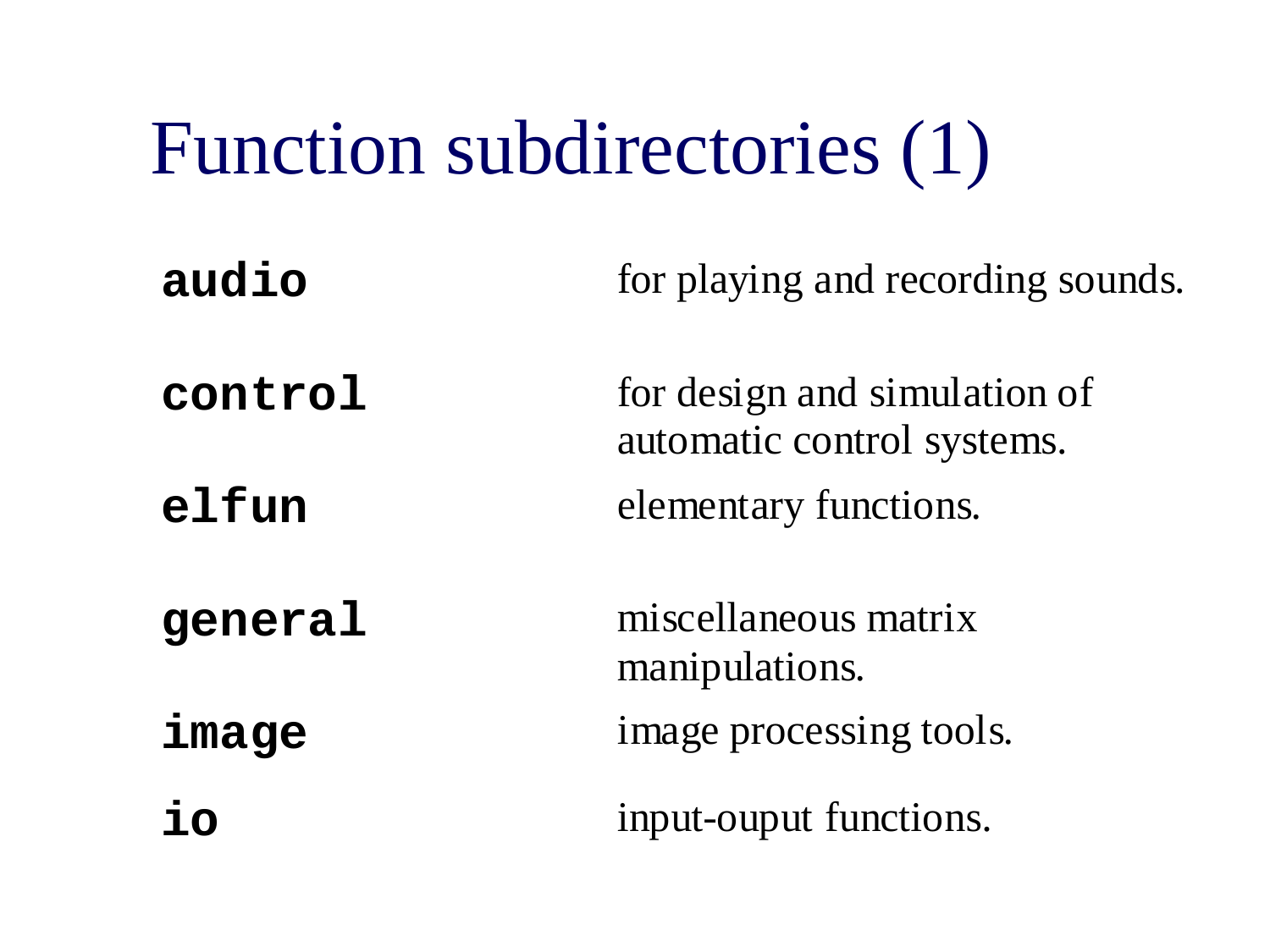# Function subdirectories (2)

**linear-algebra** for linear algebra applications

**miscellaneous** functions that don't fit in any other category **plot** for MATLAB-like plotting.

**polynomial** for polynomial manipulations.

**set for creating and manipulating sets of** unique values. **signal** for signal processing applications.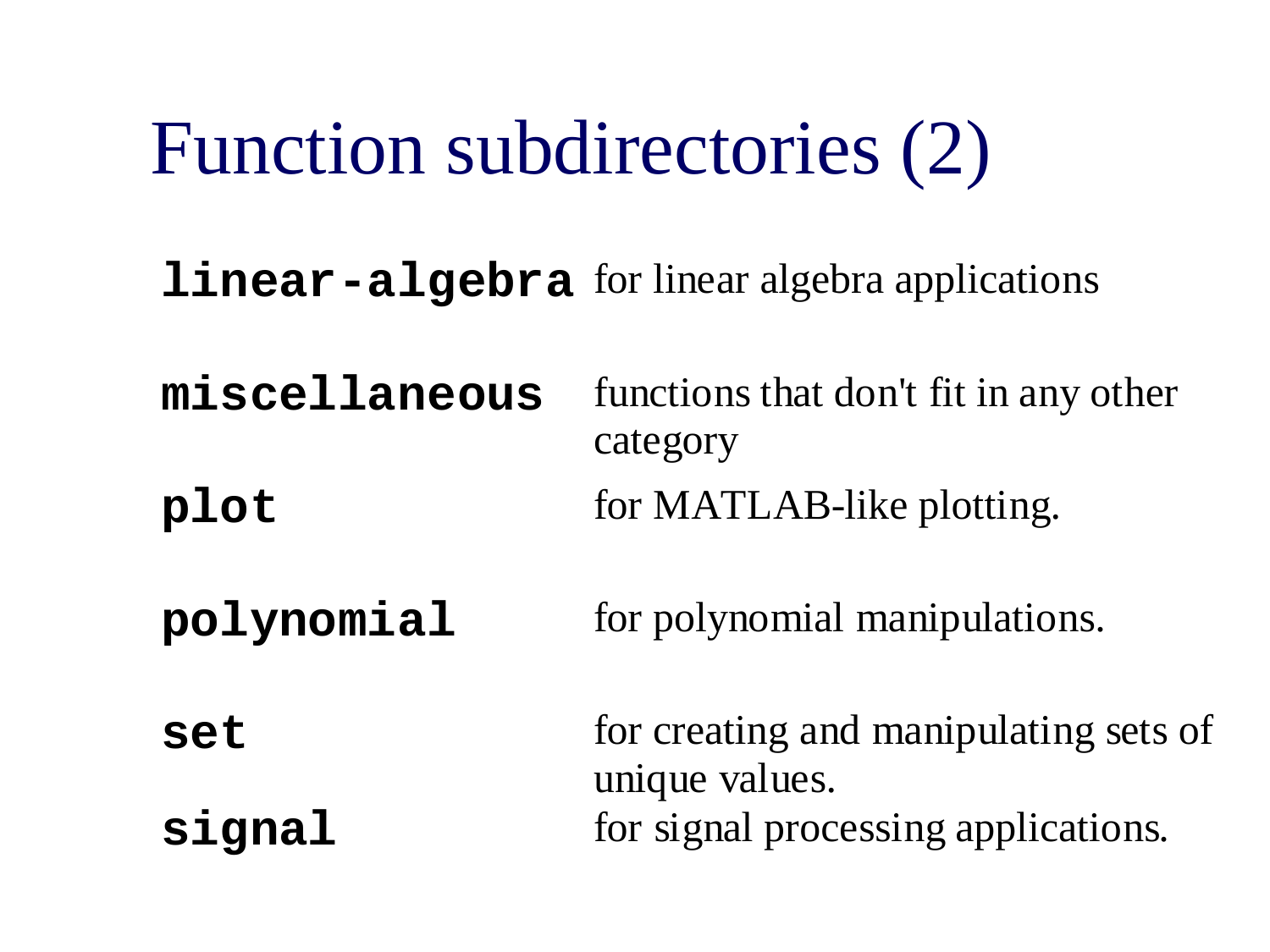# Function subdirectories (3)

**specfun** special mainly inverse functions.

**special-matrix** to create special matrix forms.

**statistics** for statistical applications.

**strings** for string manipulations.

**time** for time keeping.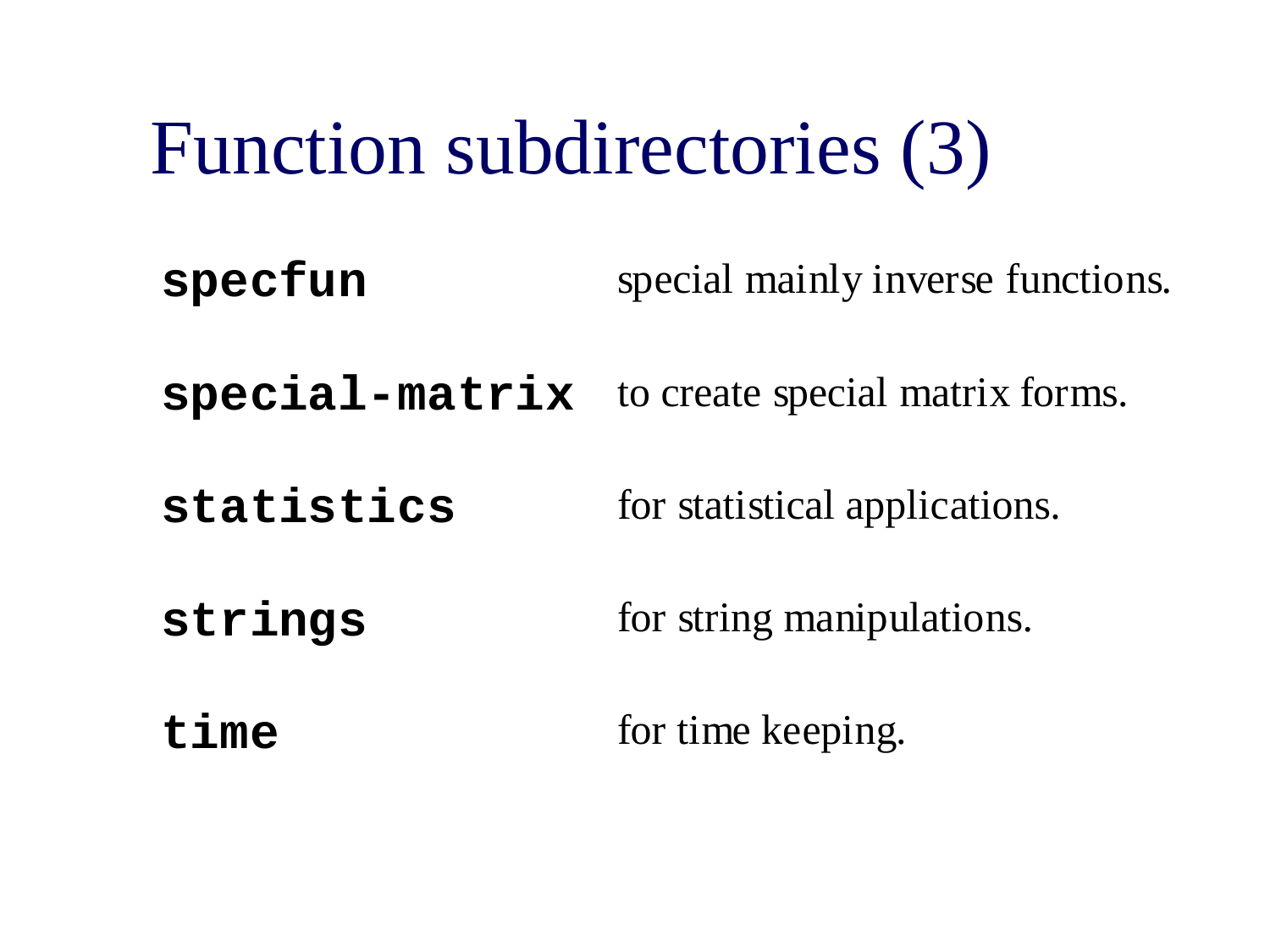## INPUT AND OUTPUT

- **There are two distinct classes of input and** output functions.
	- The first set are modelled after the functions available in MATLAB.
	- The second set are modelled after the standard I/O library used by the C programming language and offer more flexibility and control.
- **U** When running interactively, Octave sends output that is more than one screen long to a paging program, such as **less** or **more**.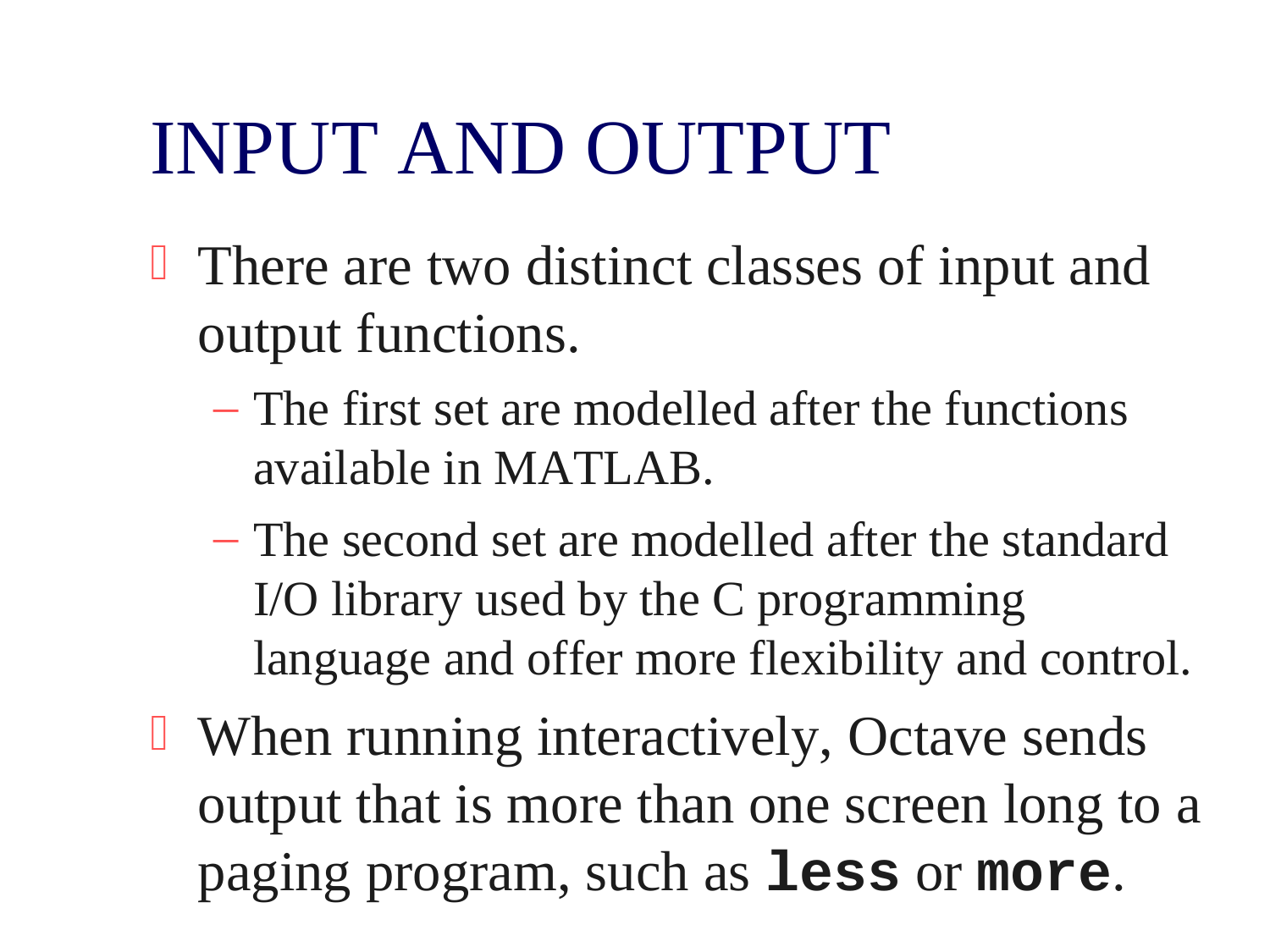# Terminal output

- **Since Octave normally prints the value of** an expression as soon as it has been evaluated, the simplest of all I/O functions is a simple expression. **octave:1> pi pi = 3.1416**
- $\Box$  This works well as long as it is acceptable to have the name of the variable (or the default **ans**) printed along with the value.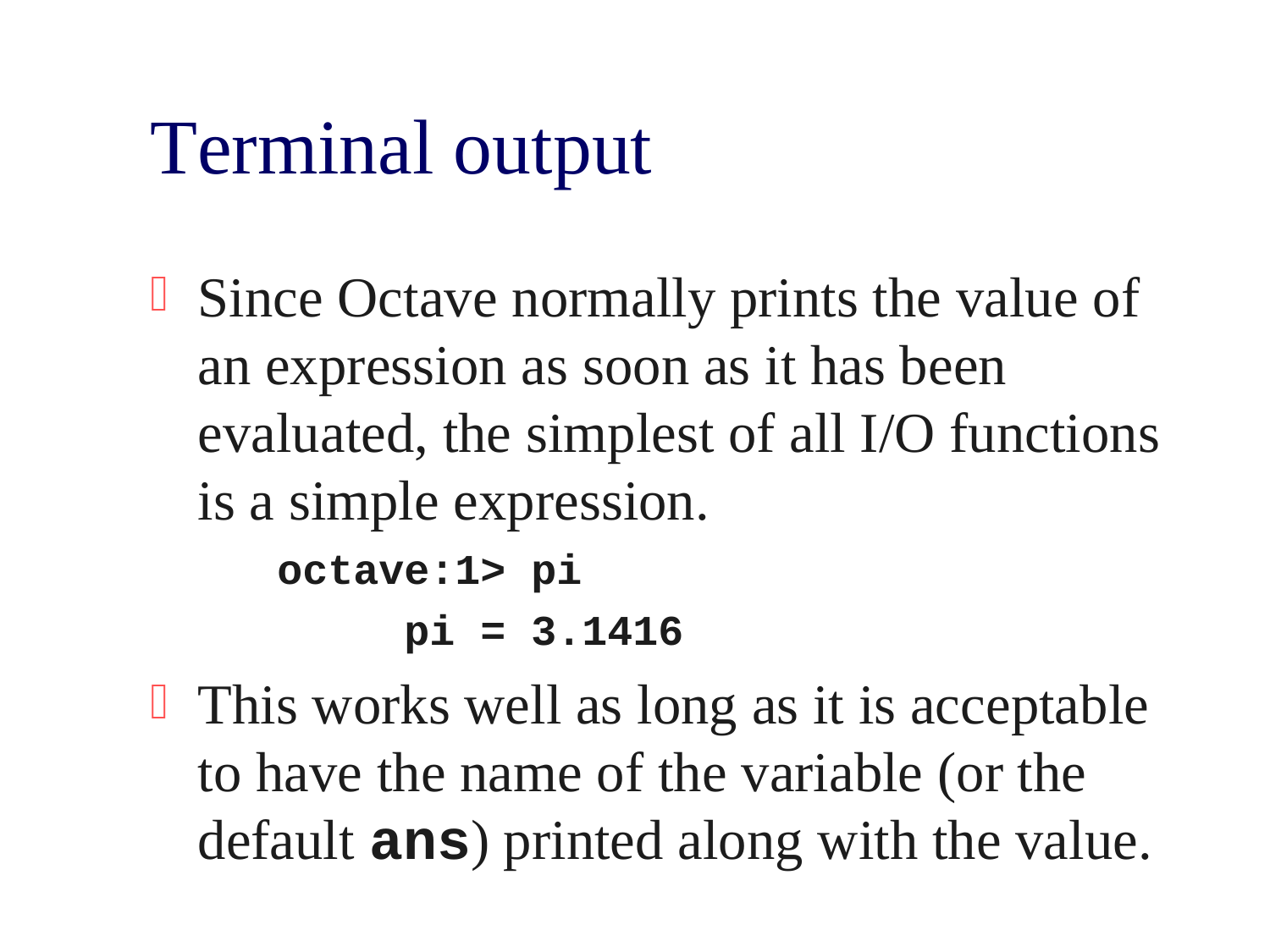### More terminal output

 $\Box$  To print the value of a variable without printing its name, use the function **disp**. **octave:1> disp (pi) 3.1416**

• Note output from **disp** always ends with a newline.

**The format** command offers some control over the way Octave prints values with **disp** and through the normal echoing mechanism.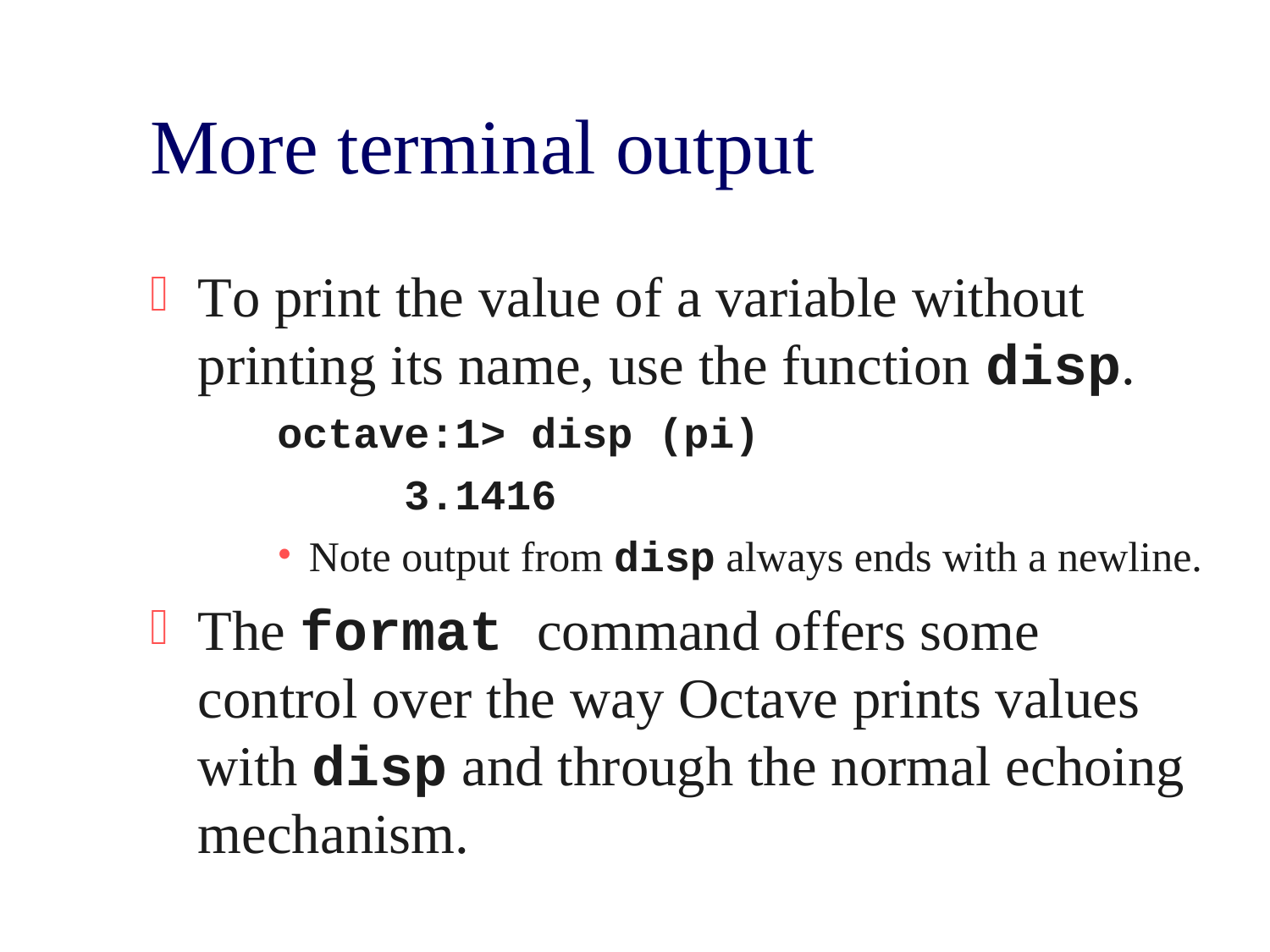# Terminal output format

#### **format options**

- Control the format of the output produced by **disp** and normal echoing. Valid options:
	- short 5 sig figs 3.1416
	- long 15 sig figs 3.14159265358979
	- short e  $5$  sig figs  $3.14e+00$
	- long e 15 sig figs 3.141592653590e+00
	- short E  $\qquad$  5 sig figs  $3.14E+00$
	- long E 15 sig figs 3.141592653590E+00
	- free Don't align decimal points
	- none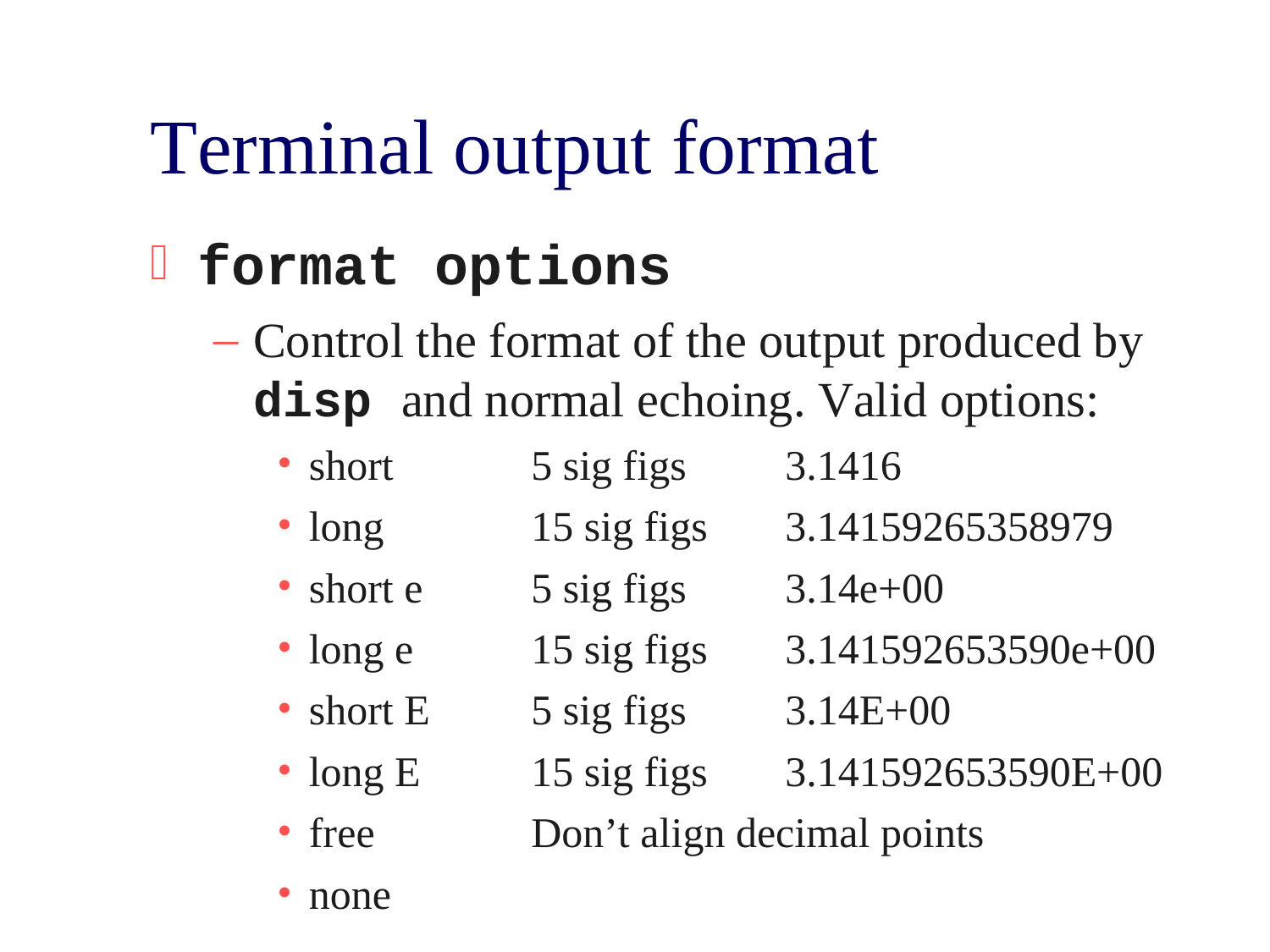### More format options

#### **format options**

- bank two decimal places
- $\bullet$  +  $\bullet$  + for nonzero, space for zero elements
- hex 8 byte IEEE real
- bit 8 byte IEEE real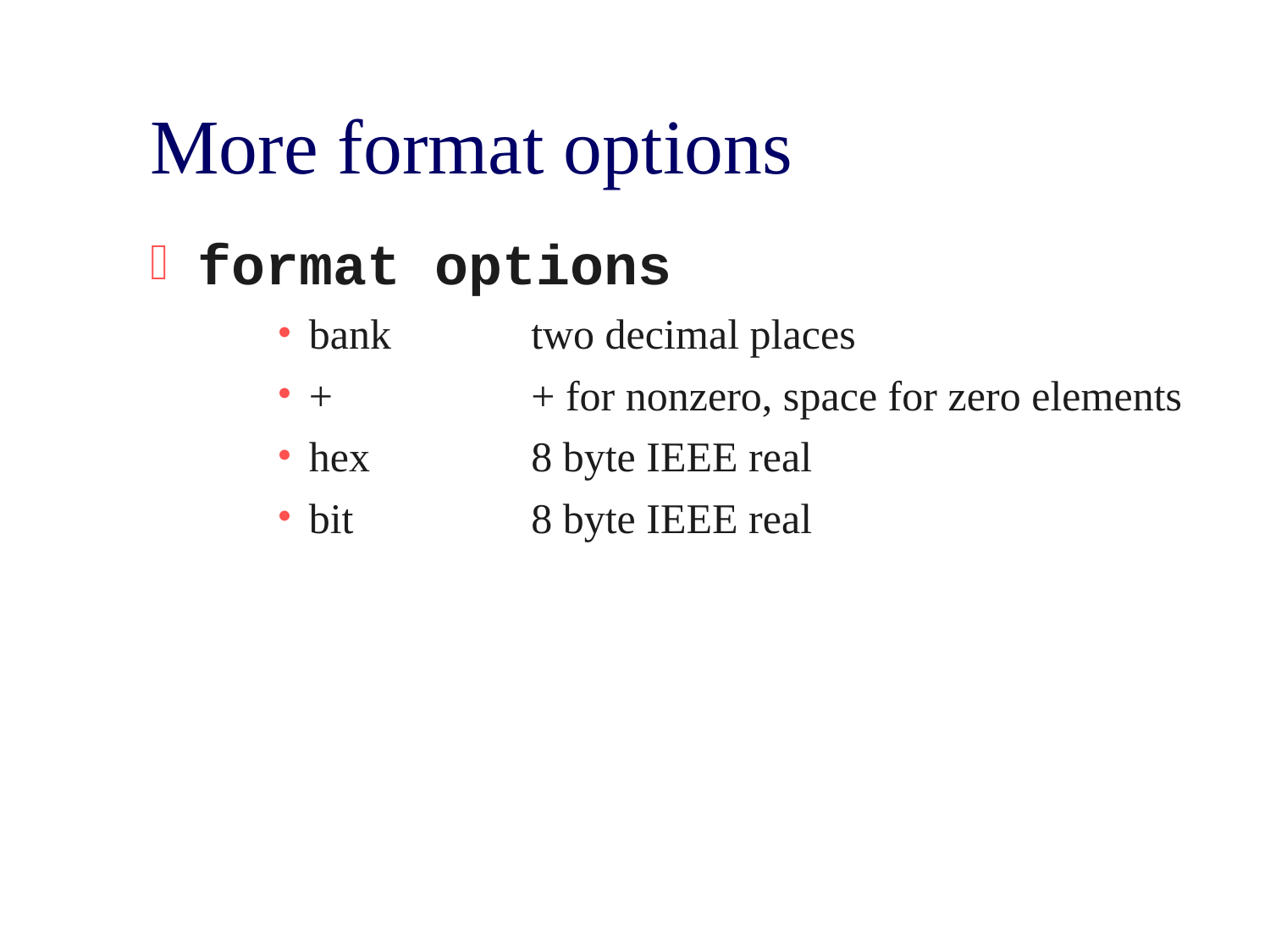# Terminal input

- $\Box$  Octave has three functions that make it easy to prompt users for input.
	- **input**
	- **menu**
	- **keyboard**
- **The input and menu functions are used for** managing an interactive dialog with a user.
- $\Box$  The keyboard function is used for simple debugging.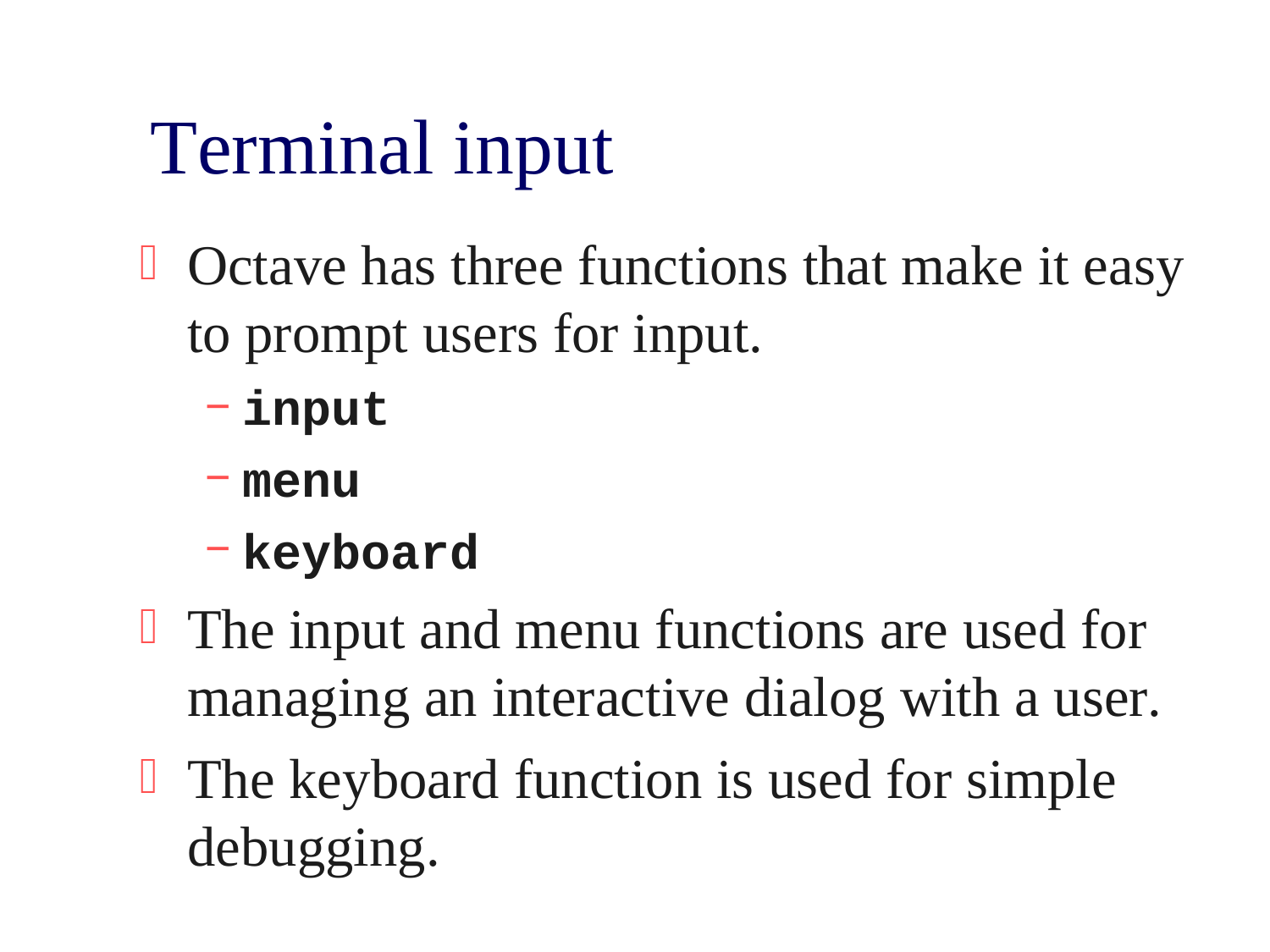# Terminal input function

### **input(prompt)**

– Print a prompt and wait for user input.

• The string entered by the user is evaluated as an expression, so it may be a literal constant, a variable name, or any other valid expression.

### **input(prompt,"s")**

- Print a prompt and wait for user input.
	- Return the string entered by the user directly, without evaluating it first.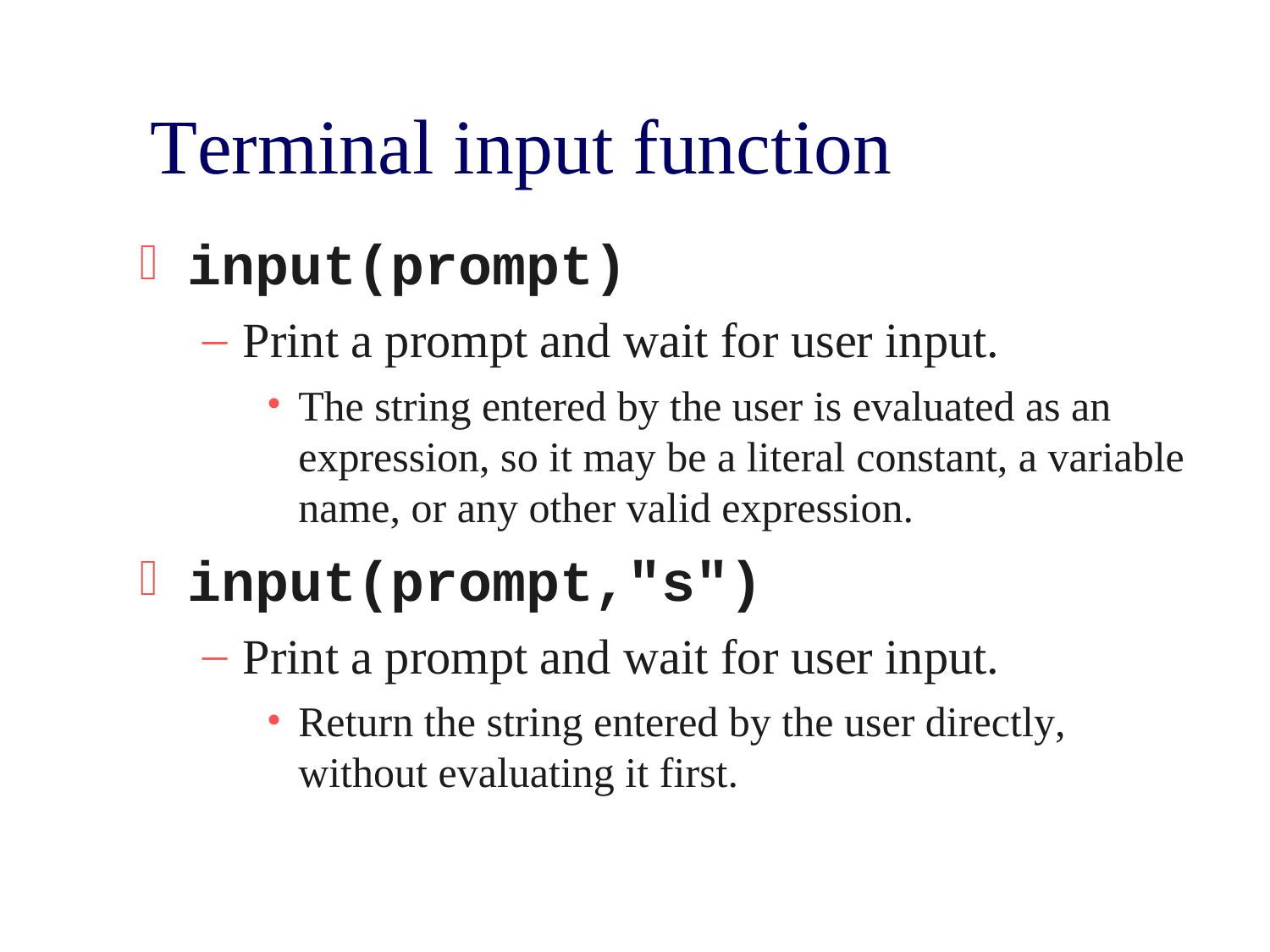### Terminal menu function

### **menu(title,opt1,...)**

– Print a title string followed by a series of options. Each option will be printed along with a number. The return value is the number of the option selected by the user.

**Are you there**

- **1. Yes**
- **2. No**
- **>**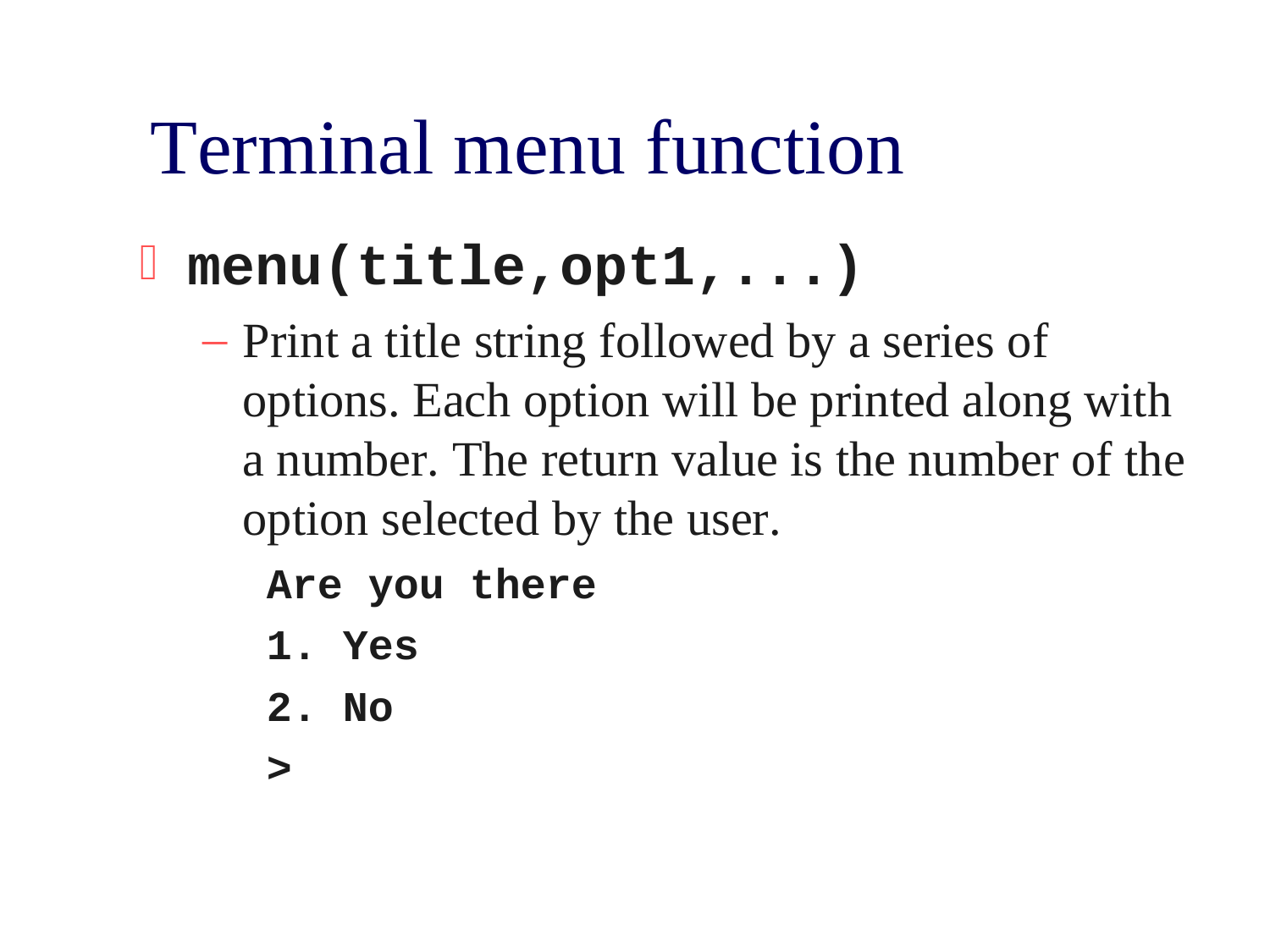## Terminal keyboard function

#### **keyboard(prompt)**

- This function is used for simple debugging. When the keyboard function is executed, Octave prints a prompt and waits for user input. The default prompt is **debug>**
	- The input strings are then evaluated and the results are printed. This makes it possible to examine the values of variables within a function, and to assign new values to variables. The keyboard function continues to prompt for input until the user types **quit** or **exit**.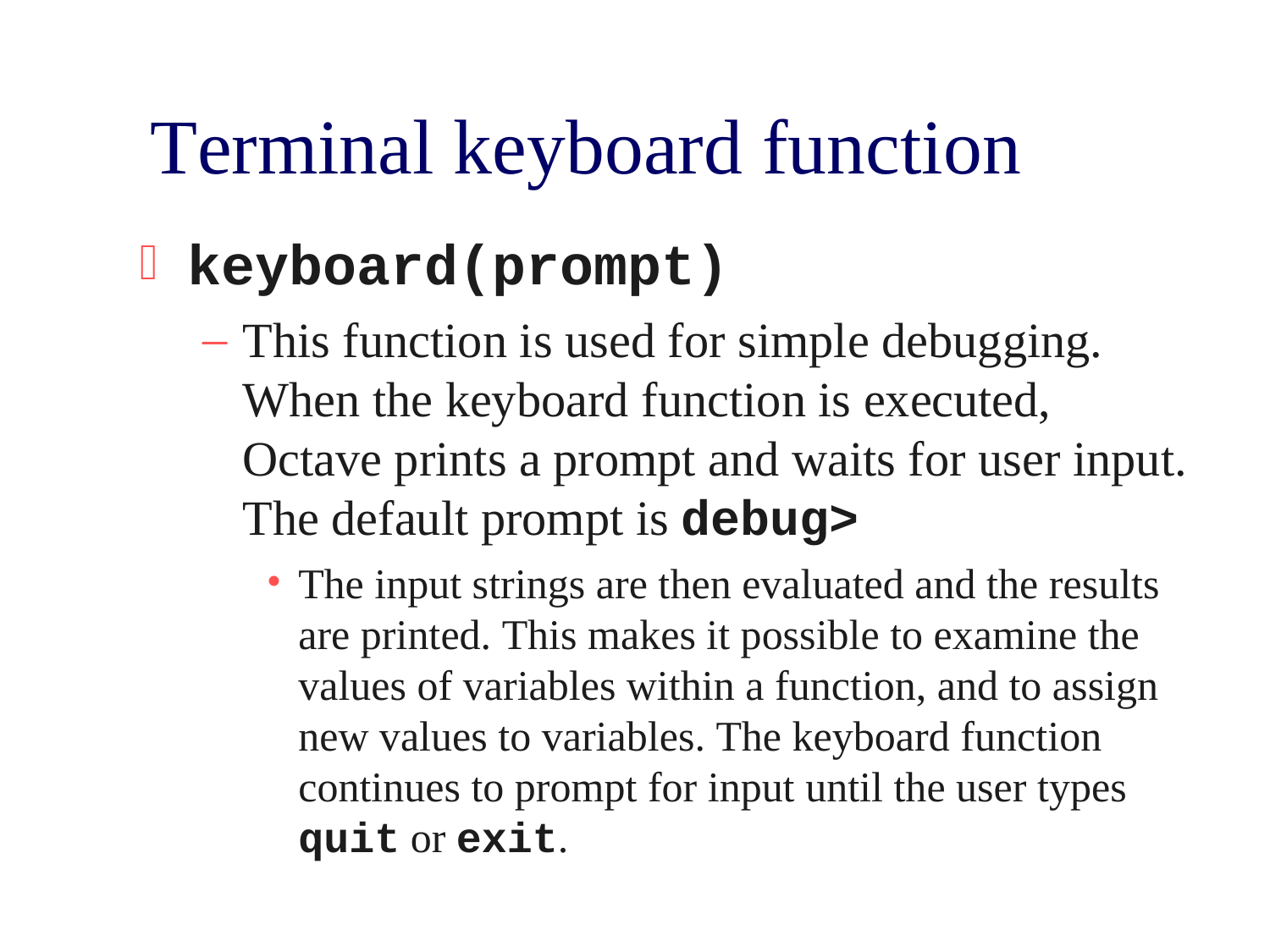# Terminal kbhit function

- $\mathbb{I}$  kbhit ()
	- Read a single keystroke from the keyboard. **x=kbhit();**
	- will set x to the next character typed at the keyboard as soon as it is typed.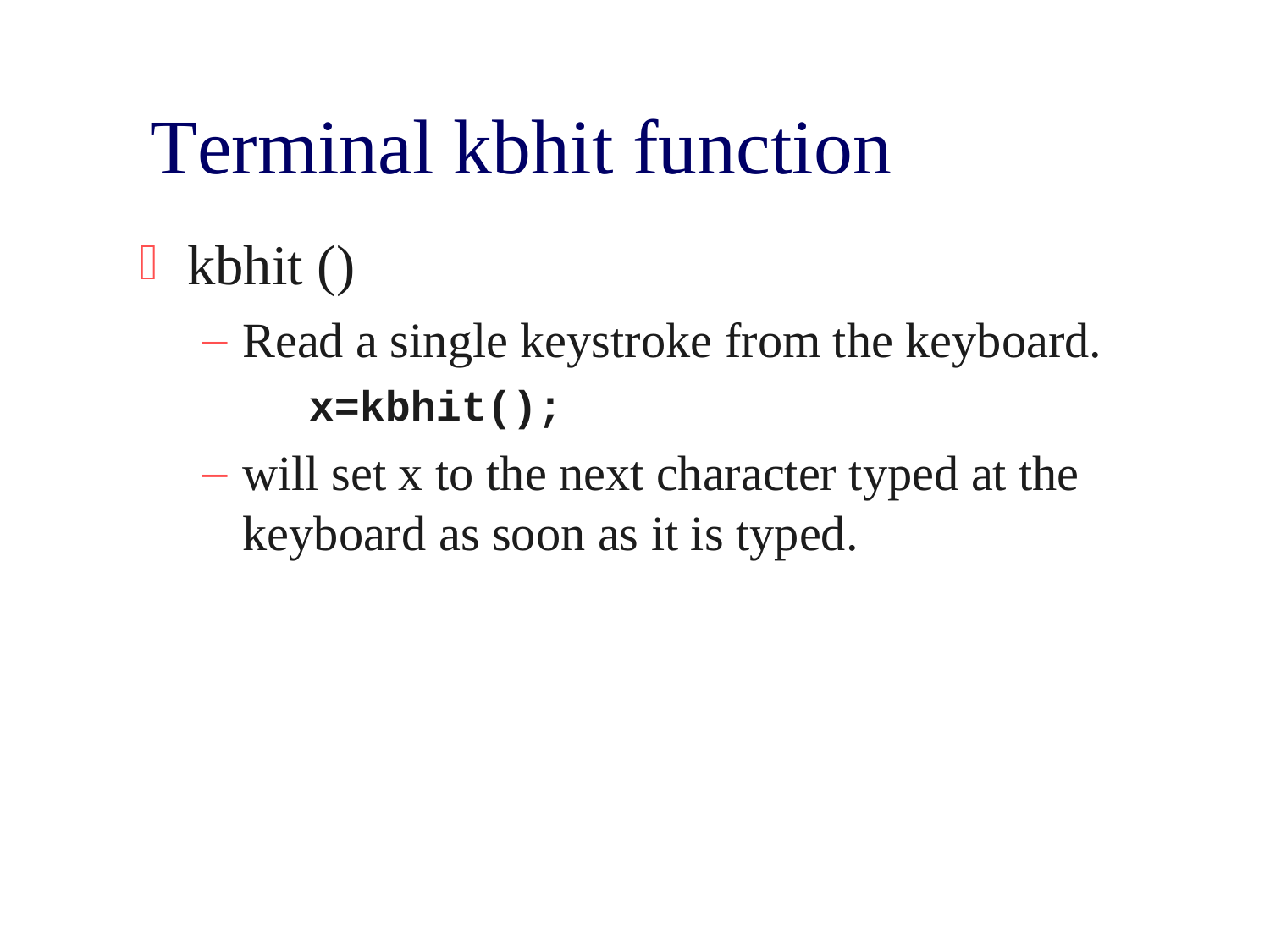# Simple file I/O

- The **save** and **load** commands allow data to be written to and read from disk files in various formats.
- The format of files written by the **save** command can be controlled using the builtin variables **default\_save\_format** (default value = "ascii") and **save\_precision (**default value = **17)**.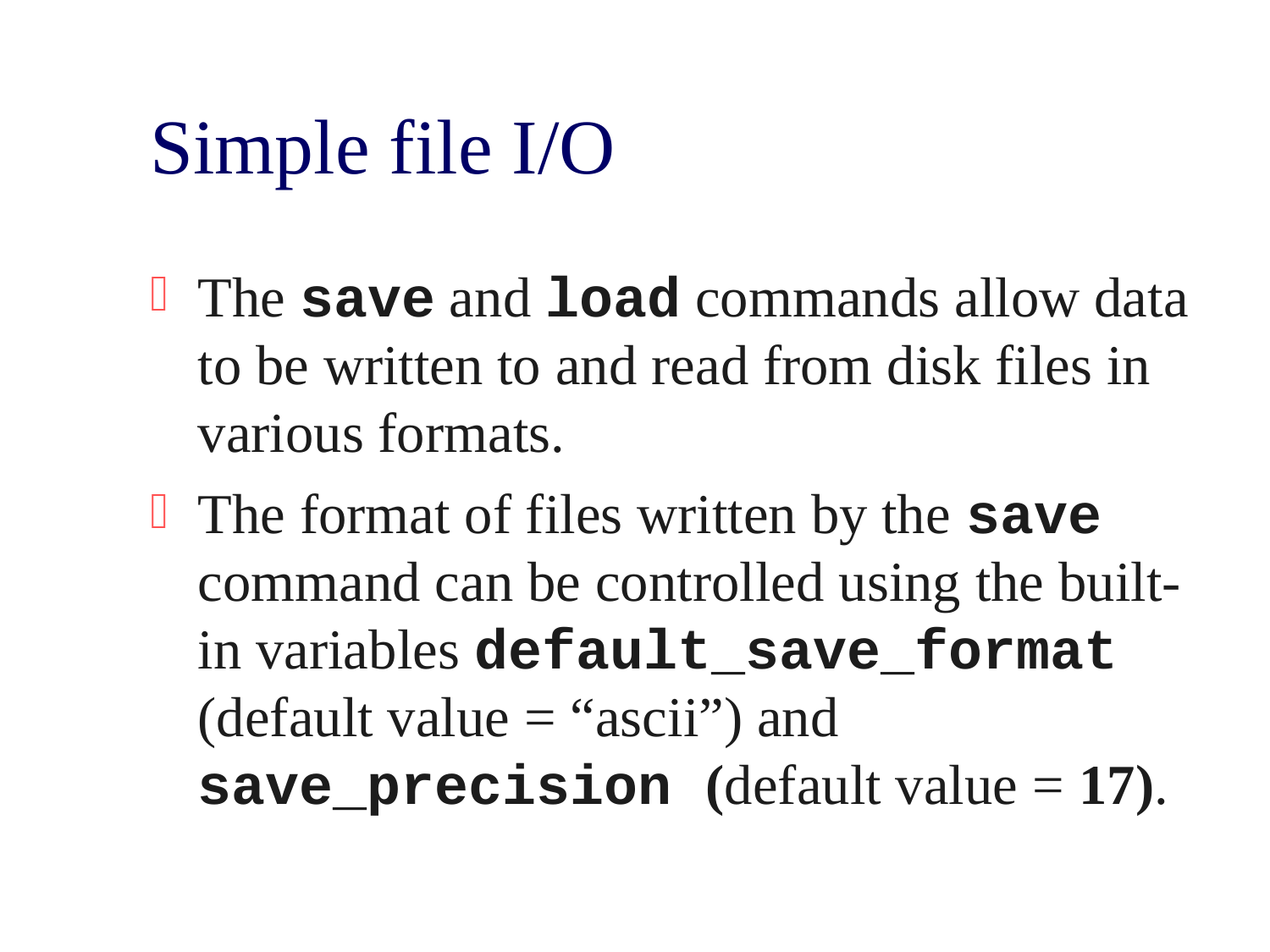### File I/O save function

#### **save options file v1 v2 ...**

- Save the named variables **v1,v2,...** in the file **file**. All variables are saved by default.
	- **-ascii** Save the data in text data format.
	- •**-binary** Save the data in binary data format.
	- •**-float-binary** Save the data in single precision binary data format.
	- •**-mat-binary** Save the data in MATLAB binary data format.
	- •**-save-builtins** Save the of built-in variables.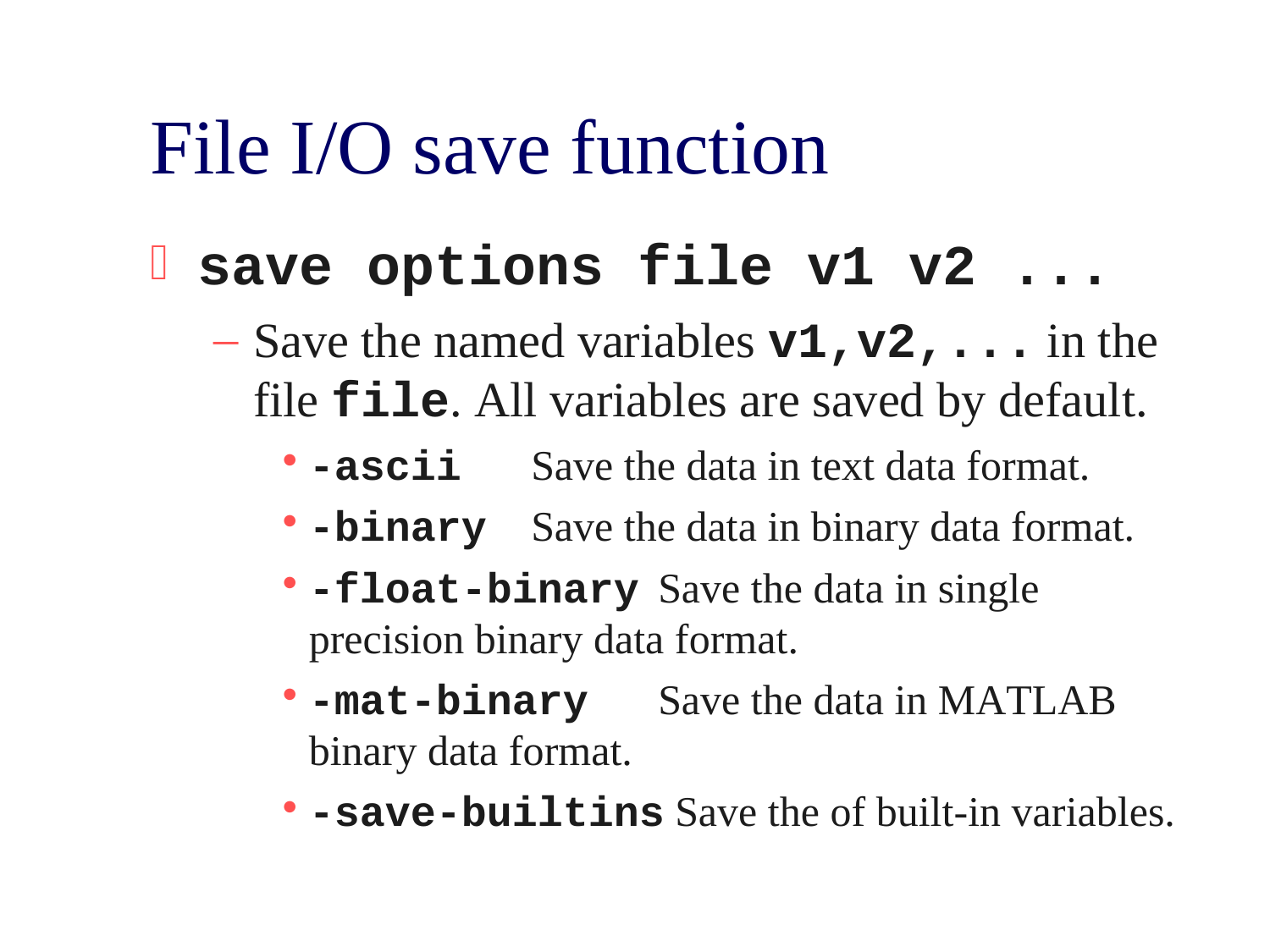### File I/O load function

#### **l** load options file v1 v2 ...

- Load the named variables from the file **file**. Existing variables are overwritten using the option **-force**. File type is auto-detected.
	- **force** Force variables currently in memory to be overwritten by file variables with the same name.
	- **-ascii** Assume file is text format.
	- •**-binary** Assume file is binary format.
	- •**-mat-binary** Assume file is MATLAB binary format.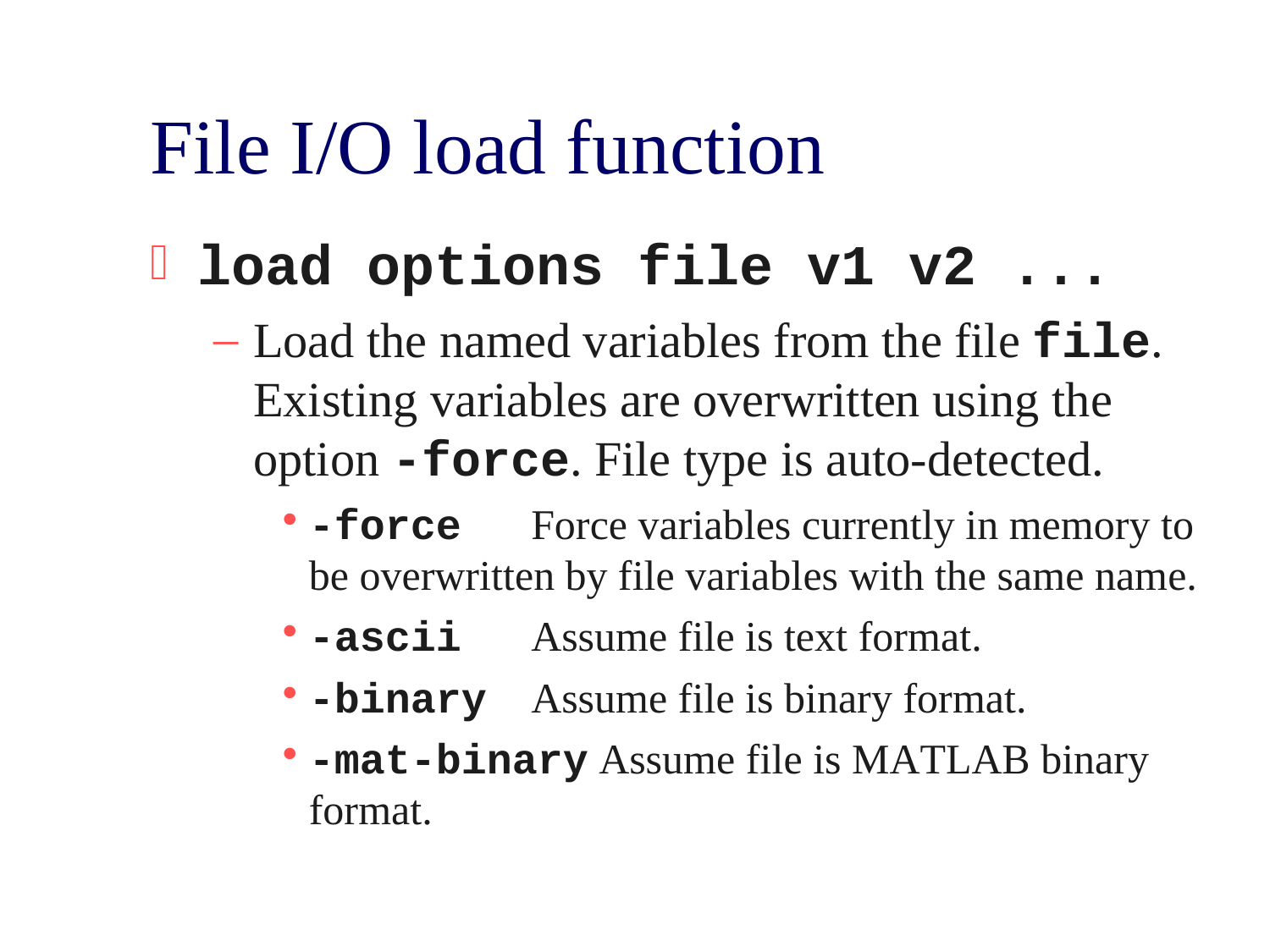# Graphical output

- Octave plotting functions use **gnuplot** to handle the actual graphics.
	- There are two low-level functions, **gplot** and **gsplot**, that behave almost exactly like the corresponding gnuplot functions plot and splot.
	- A number of other higher level plotting functions, patterned after the graphics functions found in MATLAB version 3.5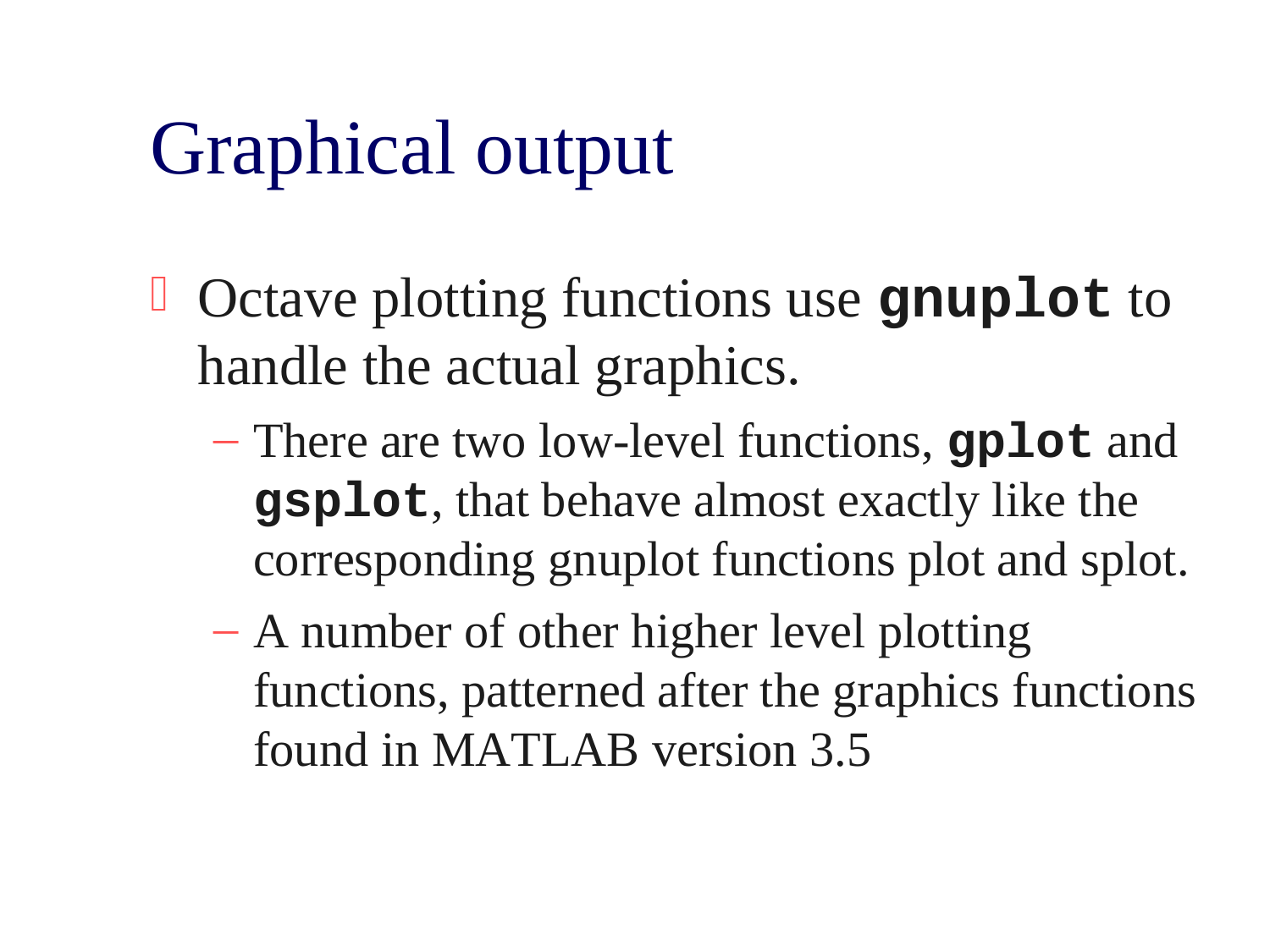# Two dimensional plotting

- **The MATLAB-style two-dimensional** plotting commands are:
	- **plot(x,y,fmt ...)**
	- **axis(limits)**
	- **hold on|off**
	- **ishold**
	- **replot**
	- **clearplot**
	- **closeplot**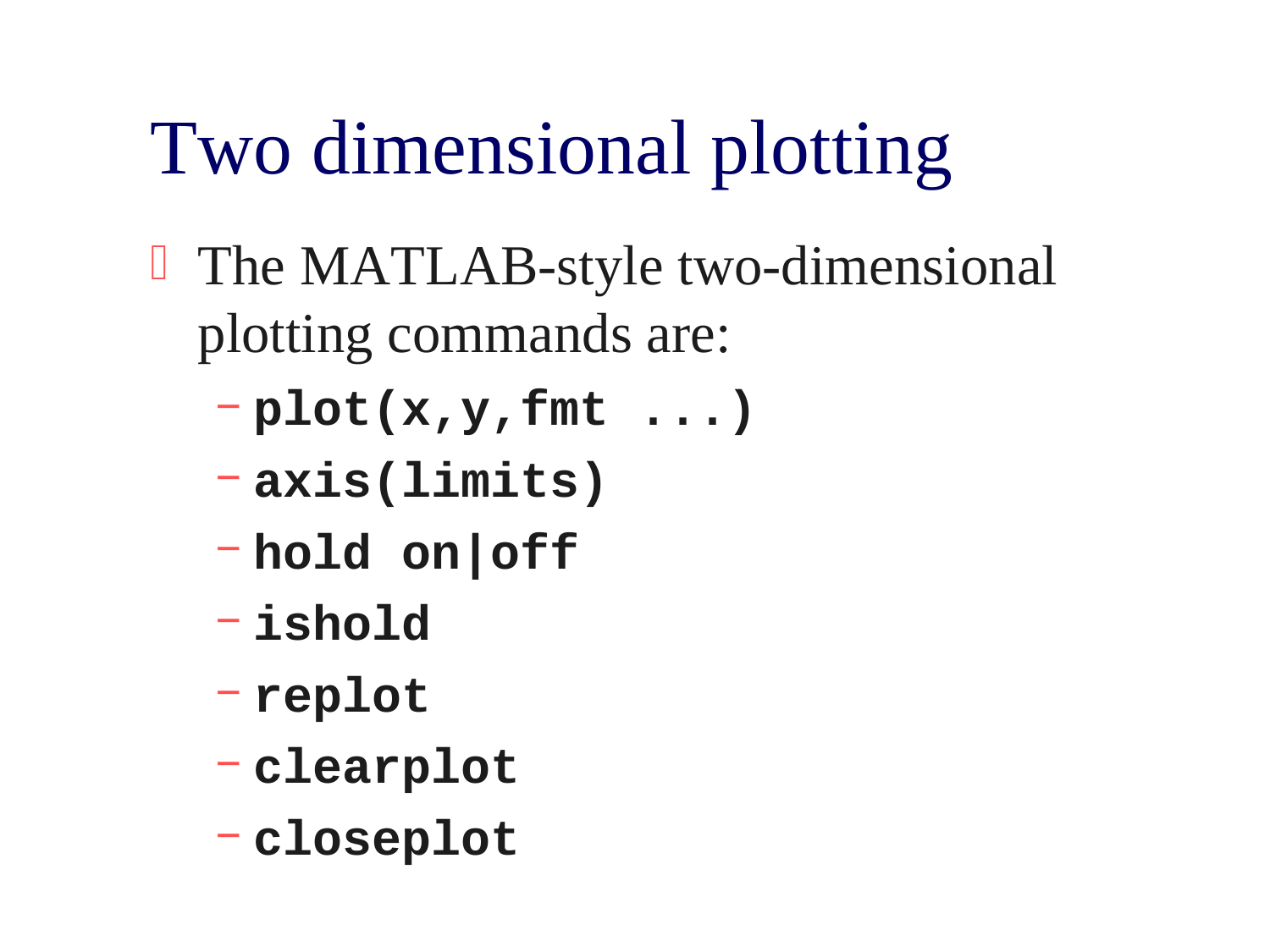# Three dimensional plotting

- **The MATLAB-style three-dimensional** plotting commands are:
	- **mesh(x,y,z)**
	- **meshdom(x,y)**
	- **figure(n)**
- **There are a large number of additional** MATLAB plot formatting functions supported by Octave.